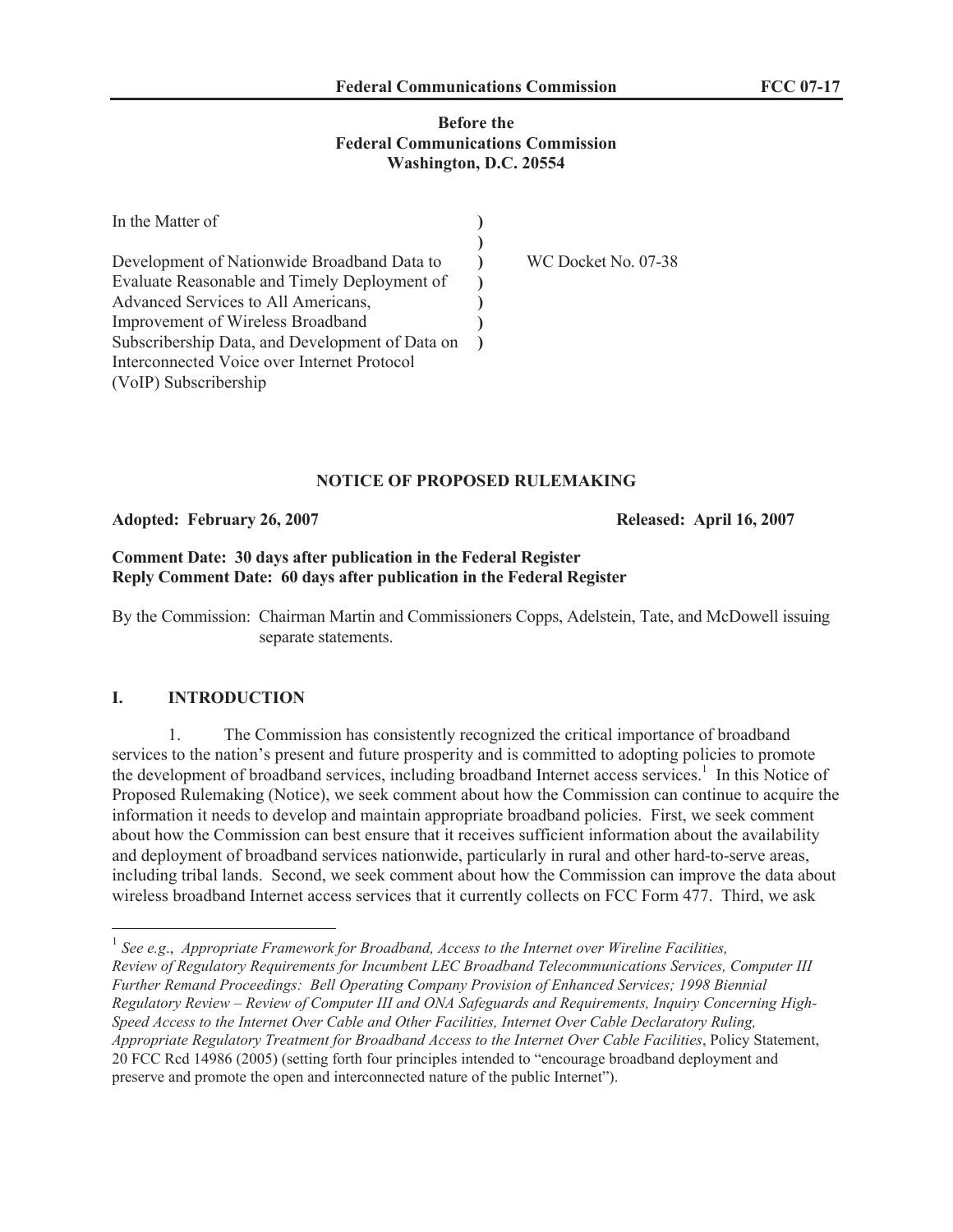whether we should modify the speed tier information we currently collect. Fourth and finally, we seek comment about how the Commission can best collect information about subscribership to interconnected voice over Internet Protocol (interconnected VoIP) service. Information about broadband availability and deployment throughout the nation is essential to enable us to assess the success of our broadband policies in order to further discharge our statutory mandate, pursuant to section 706 of the Telecommunications Act of 1996, to "encourage the deployment on a reasonable and timely basis of advanced telecommunications capability to all [Americans].<sup>32</sup> Improved information about subscribership to the new communications services that are enabled by the widespread availability, and consumer adoption, of end user broadband connections would enable us to better understand how subscriber choice among communications services is affecting the federal universal service fund, and will thereby assist us in discharging our statutory mandate to secure the viability of universal service.<sup>3</sup> More generally, improved VoIP subscribership information would enable us to continue monitoring evolving competition for local telephone service customers. One of the major goals of Congress in enacting the Telecommunications Act of 1996 was encouraging local telephone service competition. 4

2. Since 2000, broadband data collected pursuant to the FCC Form 477 data collection program have significantly helped the Commission and the public understand the extent of broadband deployment nationwide. <sup>5</sup> The proposals discussed in this Notice would allow us to deepen and refine our current understanding of broadband availability and deployment, and would improve our understanding of the role of advanced wireless technologies in making broadband Internet access service available to all Americans. They also would provide us with improved data about subscribership to interconnected VoIP services. Although we recognize that additional data collection could impose an increased burden on reporting entities, in the event we decide to adopt additional data collection requirements, those requirements would be tailored to minimize costs imposed on the subject providers.<sup>6</sup> We specifically solicit public comment about this balance between the burden of additional data collection and the benefits such information provides.

 $^{2}$  47 U.S.C. § 157 nt. We use the term "broadband services" to refer to those services that deliver an information carrying capacity in excess of 200 kbps in at least one direction. These services are also described as "high-speed services" in Commission reports issued pursuant to section 706. *Id*. We have used the term "advanced services" to refer to the subset of broadband or high-speed services that deliver an information carrying capacity in excess of 200 kbps in *both directions*.

 $3$  47 U.S.C. § 151 (A primary purpose of Congress in establishing the Federal Communications Commission was "to make available . . . to all the people of the United States . . . a rapid, efficient, Nation-wide . . . communication service with adequate facilities at reasonable charges. . .")

<sup>4</sup> Telecommunications Act of 1996, Pub. Law No. 104-104, 110 Stat. 56, codified 47 U.S.C. § 151 *et seq.* 

<sup>5</sup> *See Local Telephone Competition and Broadband Reporting*, Report and Order, WC Docket No. 04-141, 19 FCC Rcd 22340 (2004) (*2004 Data Gathering Order*). The Form 477 program collects information about two critical areas of the communications industry: the deployment of broadband services and the development of local telephone service competition.

 $<sup>6</sup>$  Not all of the proposals discussed here require additional data collection.</sup>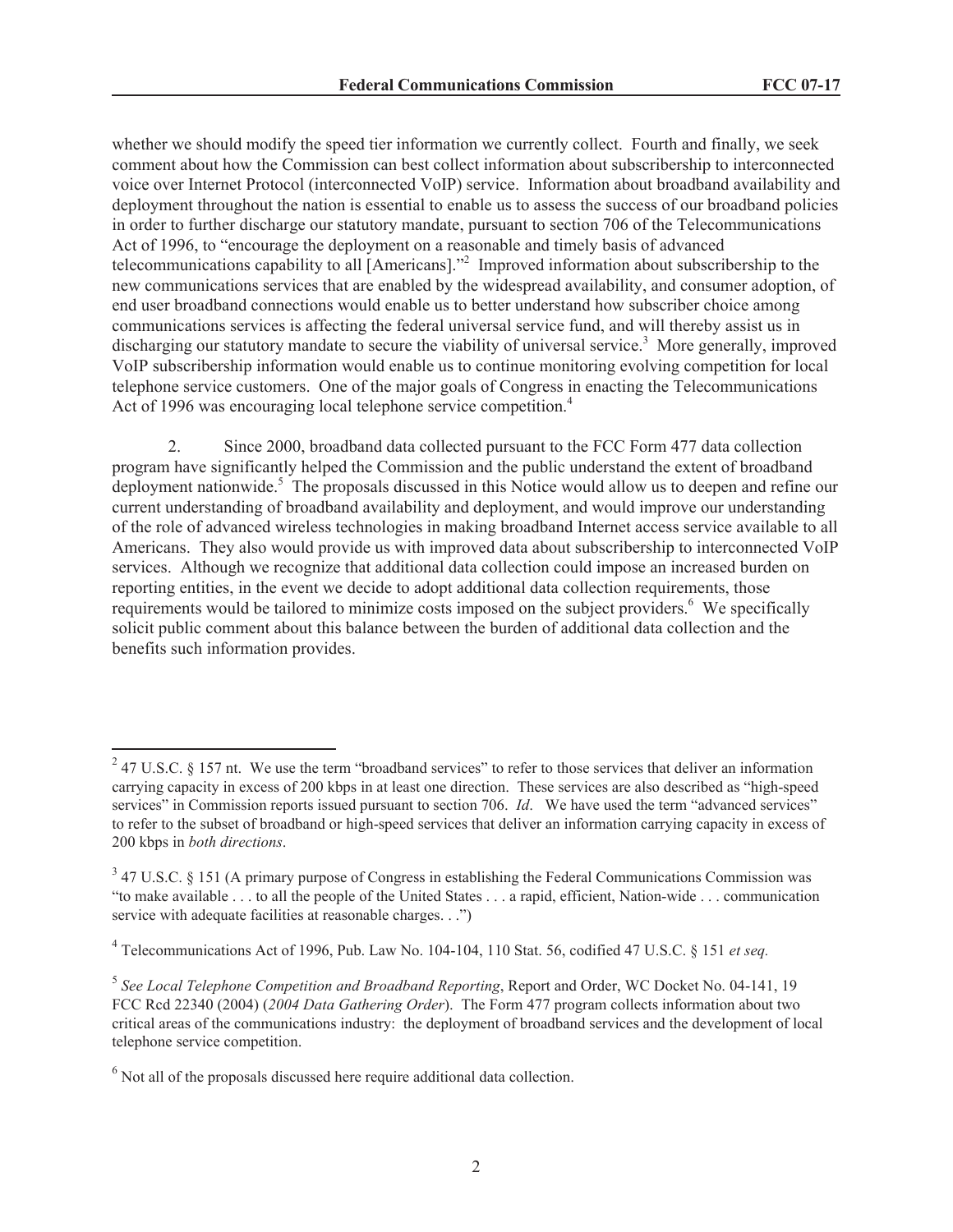#### **II. BACKGROUND**

3. To date, the Commission has based its analysis of nationwide broadband deployment on three sources of information: data submitted on FCC Form 477; public comment submitted in response to section 706(b) inquiries;<sup>7</sup> and ancillary information gathered by Commission staff from publicly available sources. The Form 477 data have proven to be particularly valuable. The Commission adopted the Form 477 program after concluding that the collected information would materially improve its ability to develop, evaluate, and revise policy regarding broadband deployment and local telephone service competition, and provide valuable benchmarks for Congress, the Commission, other policy makers, and consumers.<sup>8</sup> Since the Form 477 was adopted in 2000, broadband service providers and local telephone service providers have reported data fourteen times,<sup>9</sup> and we have issued regular reports based in significant part on this information.<sup>10</sup> Pursuant to the broadband portions of the Form 477, facilities-based providers of broadband connections list, by state, those Zip Codes in which they have at least one broadband subscriber.<sup>11</sup> Reporting entities include incumbent and competitive LECs, cable companies, operators of terrestrial and satellite wireless facilities, municipalities, and any other facilitiesbased provider of broadband connections to end users.<sup>12</sup>

4. The Commission significantly improved the Form 477 in the *2004 Data Gathering Order* by extending the data collection program for five years beyond its original sunset; eliminating reporting thresholds which effectively exempted small entities from reporting requirements; requiring more granular reporting of broadband data, *e.g*., about services offered at speeds in excess of 200 kbps, about symmetric xDSL connections as distinguished from T-1/DS1 and other "traditional wireline" connections, and about power line connections; requiring technology-specific lists of Zip Codes;

 $9^9$  Broadband and local telephone service providers filed Form 477 data for the first time on May 15, 2000, reporting connections in service as of December 31, 1999; they filed the second set of data, reporting connections in service as of June 30, 2000, on September 1, 2000. Thereafter, providers have filed year-end data each March 1 and mid-year data each September 1.

<sup>10</sup> The Wireline Competition Bureau summarizes broadband information from the Form 477 program in its *High*-*Speed Services for Internet Access* reports, and it summarizes information on local telephone services in its *Local Telephone Competition* reports. The reports are available at http://www.fcc.gov/wcb/iatd/comp.html.

 $11$  Initially, broadband providers reported a single list of Zip Codes per state. The Commission modified this requirement in the *2004 Data Gathering Order*. For data as of June 30, 2005, and later, broadband providers report technology-specific lists of Zip Codes. The technology-specific lists enable the Commission to identify, for example, those Zip Codes that are listed *only* by satellite broadband providers.

<sup>12</sup> *See* 47 C.F.R. §§ 1.7001(b), 43.11(a). On the Form 477, the facilities-based provider of the broadband line (or wireless channel) that connects to the end-user premises reports that connection regardless whether the end user of the retail services delivered over that connection is billed by the filer (including affiliates), by an agent of the filer, or by an unaffiliated entity. An entity is considered to be a facilities-based broadband provider if it provides broadband services over facilities that it owns or obtains from another entity and provisions/equips as broadband.

<sup>&</sup>lt;sup>7</sup> Pursuant to section 706(b), the Commission must "regularly" notice inquiries concerning whether advanced services are being deployed on a "reasonable and timely" basis. *See* 47 U.S.C. § 157(b) nt.

<sup>8</sup> *See Local Competition and Broadband Reporting*, Report and Order, CC Docket No. 99-301, 15 FCC Rcd 7717, 7724, paras. 11 *et seq.,* (2000) *(2000 Data Gathering Order).*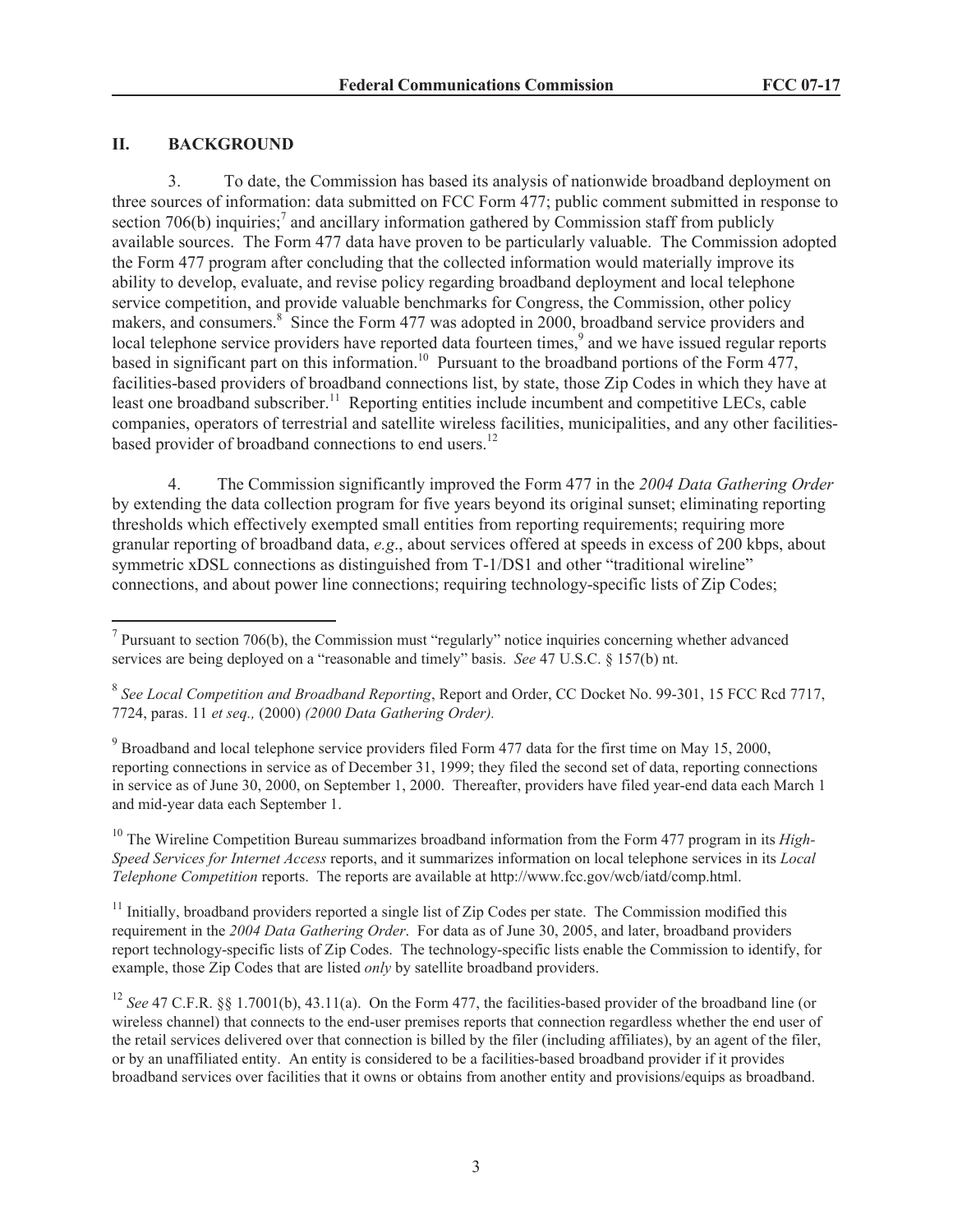requiring cable companies to report, by state, the extent to which cable modem service is available to the households to whom they can provide cable TV service, and requiring incumbent LECs to report comparable information about their DSL connections; and adopting various other modifications.<sup>13</sup> The Commission acknowledged that mobile broadband services differ in particular respects from fixed broadband services – noting that the end user of a mobile wireless broadband service must be within a mobile wireless broadband service coverage area to make use of the service, but may move around within and among coverage areas – and made provisions for such differences in the data collection.<sup>14</sup> The Commission rejected suggestions to add to the Form 477 questions specifically about VoIP service, noting that only a very small portion of local telephone service was being provided by entities exclusively utilizing VoIP and that LECs may already include information about VoIP subscribers in their Form  $477$  filings.<sup>15</sup>

5. Based in large part on analysis of Form 477 data, the Commission's various reports have demonstrated significant and steady progress in broadband deployment and availability nationwide. For example, the Form 477 data for June 2006 reflect broadband connections in every state in the nation.<sup>16</sup> Fully 99% of all U.S. Zip Codes report the presence of subscribers who utilize *high-speed lines* (which include advanced service lines and lines that deliver speeds exceeding 200 kbps in one but not both directions).<sup>17</sup> Broadband providers report that 64.6 million high-speed lines were in service nationwide, of which 50.3 million primarily served residential end users.<sup>18</sup> During the twelve months ending June 30, 2006, high-speed lines increased by 52% (or 22.2 million lines).<sup>19</sup> Moreover, we estimate that highspeed DSL connections were available to 79% of households to whom incumbent LECs could provide local telephone service in June 2006, and that high-speed cable modem service was available to 93% of the households to whom cable companies could provide cable TV service.<sup>20</sup> Reflecting such robust

<sup>15</sup> *Id*., 19 FCC Rcd 22351-52, para. 23 n.54.

<sup>16</sup> In addition to each of the 50 states and the District of Columbia, broadband connections were reported for American Samoa, Guam, Northern Mariana Islands, Puerto Rico, and Virgin Islands. *See*, generally, Federal Communications Commission, Wireline Competition Bureau, Industry Analysis and Technology Division, *High-Speed Services for Internet Access: Status as of June 30, 2006* (rel. Jan. 31, 2007) (*June 2006 High-Speed Services Report)*. Available at http://www.fcc.gov/wcb/iatd/comp.html.

<sup>17</sup> *Id.,* at Tbl. 15.

<sup>18</sup> *Id.,* at Tbls. 1, 3.

<sup>19</sup> *Id.,* at Tbl. 1.

<sup>13</sup> *2004 Data Gathering Order*, *supra*. The first report to reflect these changes was released last April. *See* Federal Communications Commission, Wireline Competition Bureau, Industry Analysis and Technology Division, *High-Speed Services for Internet Access: Status as of June 30, 2005* (rel. Apr. 3, 2006). Available at http://www.fcc.gov/wcb/iatd/comp.html.

<sup>14</sup> *2004 Data Gathering Order*, 19 FCC Rcd 22349-50, para. 18.

 $^{20}$  *Id.*, at Tbl. 14. Starting with the Form 477 filing due September 1, 2005 (reporting data as of June 30, 2005), incumbent LECs are required to report how extensively their DSL connections are *available* to the households to whom they can provide local telephone service, in a particular state, over distribution facilities that they own, and cable system operators are required to report how extensively their cable modem service is *available* to the households to whom they can provide cable TV service, in a particular state, over cable plant that they own. Our (continued….)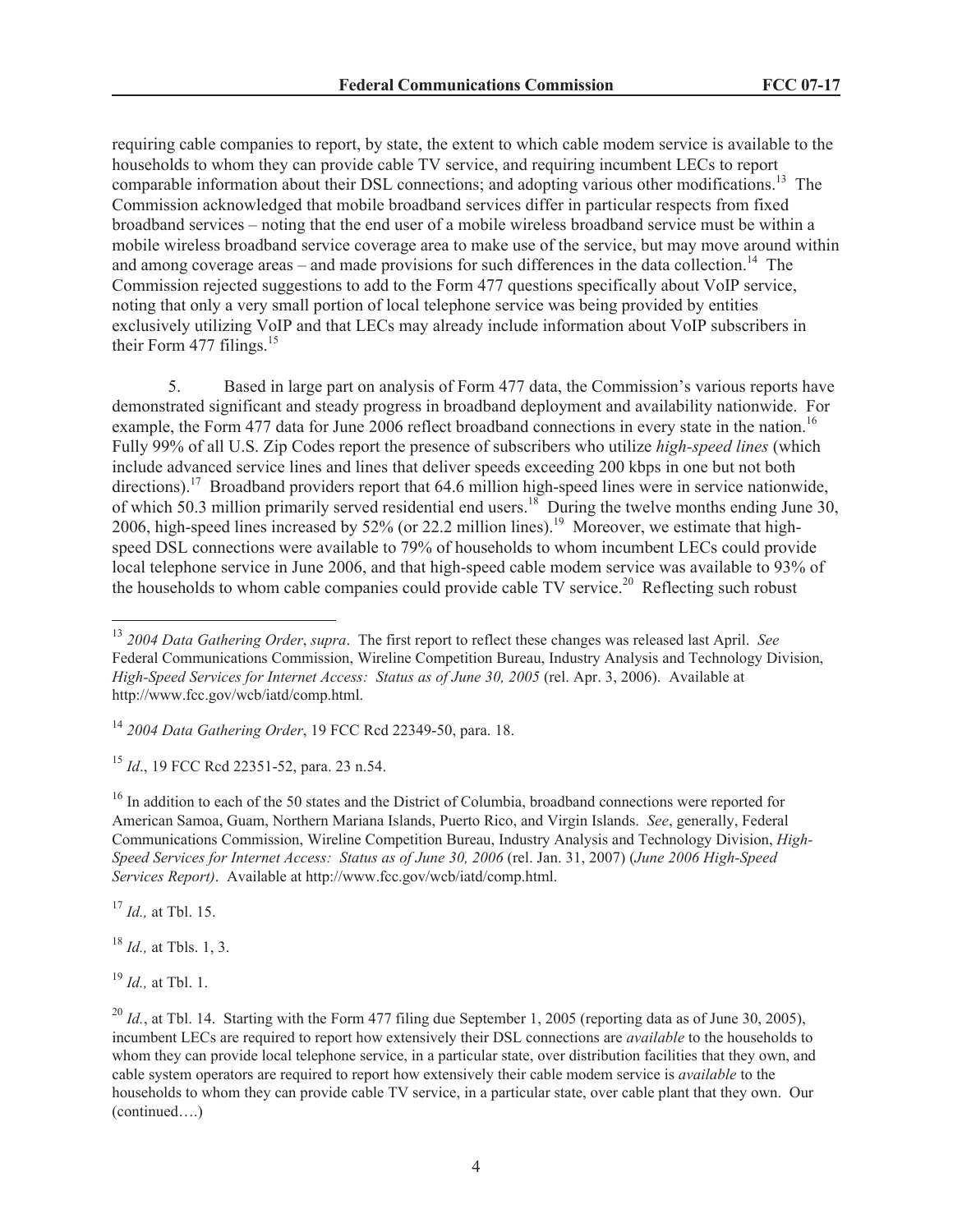deployment statistics, the Commission's section 706 reports have consistently concluded that broadband is being deployed nationwide in a reasonable and timely fashion.<sup>21</sup>

6. A report issued by the United States Government Accountability Office (GAO) reviews the strengths and weaknesses of available data about broadband availability, including FCC Form 477  $data<sup>22</sup>$  The report concludes that, while broadband deployment is extensive nationwide, it remains very difficult to assess the extent of deployment gaps in rural areas.<sup>23</sup> It recommends that, in order to develop a better understanding of the dynamics of broadband deployment and availability in rural areas particularly, the Commission should "develop information regarding the degree of cost and burden that would be associated with various options for improving the information about broadband deployment."<sup>24</sup>

7. Mobile wireless services have developed rapidly since the Commission adopted the *2004 Data Gathering Order*, as nationwide mobile telephone operators Verizon Wireless, Sprint Nextel, and Cingular, and some regional wireless carriers such as Alltel, have expanded or initiated their deployment of Third Generation (or "3G") wireless networks based on the EV-DO and WCDMA/HSDPA standards.<sup>25</sup> The number of mobile wireless broadband connections in service, as reported on FCC Form 477, has increased rapidly, from 380,000 in June 2005, to 3.1 million in December 2005, and to 11 million in June 2006.<sup>26</sup>

<sup>21</sup> See Availability of Advanced Telecommunications Capability in the United States, GN Docket No. 04-54, Fourth Report to Congress, FCC 04-208 (rel Sept. 9, 2004) (*Fourth 706 Report*); *Inquiry Concerning the Deployment of Advanced Telecommunications Capability to All Americans in a Reasonable and Timely Fashion and Possible Steps to Accelerate Such Deployment Pursuant to Section 706 of the Telecommunications Act of 1996*, CC Docket No. 98-146, Report, 17 FCC Rcd 2844 (2002) (*Third 706 Report*); *Inquiry Concerning the Deployment of Advanced Telecommunications Capability to All Americans in a Reasonable and Timely Fashion and Possible Steps to Accelerate Such Deployment Pursuant to Section 706 of the Telecommunications Act of 1996*, CC Docket No. 98-146, Second Report, 15 FCC Rcd 20913 (2000) (*Second 706 Report*).

<sup>22</sup> United States Government Accountability Office, *Broadband Deployment Is Extensive throughout the United States, but It Is Difficult to Assess the Extent of Deployment Gaps in Rural Areas*, GAO-06-426 (May 2006) (*GAO Broadband Deployment Report*).

<sup>23</sup> *Id.*, at 38-39.

<sup>24</sup> *Id.* GAO conducted its work from April 2005 through February 2006, before Commission staff finished reviewing and compiling the first data submitted to the Commission (on September 1, 2005) pursuant to the modified Form 477 adopted in the *2004 Data Gathering Order*, and the report discusses those modifications as well as GAO conversations with Commission staff. GAO's discussion assumes that the modified data would be available for Commission use.

<sup>25</sup> *See,* generally, *Implementation of Section 6002(b) of the Omnibus Budget Reconciliation Act of 1993, Annual Report and Analysis of Competitive Market Conditions With Respect to Commercial Mobile Services,* WT Docket No. 06-17, Eleventh Report, 21 FCC Rcd 10947 (2006) (*Eleventh CMRS Competition Report*).

<sup>(</sup>Continued from previous page)

estimates are weighted averages of this reported information. We use incumbent LEC end-user switched access lines as the weights for our DSL availability estimate. We use cable TV subscribers as the weights for our cable modem availability estimate. The weighted averages that we develop include incumbent LECs and cable system operators that report no availability.

<sup>26</sup> *June 2006 High-Speed Services Report,* at Tbl. 1.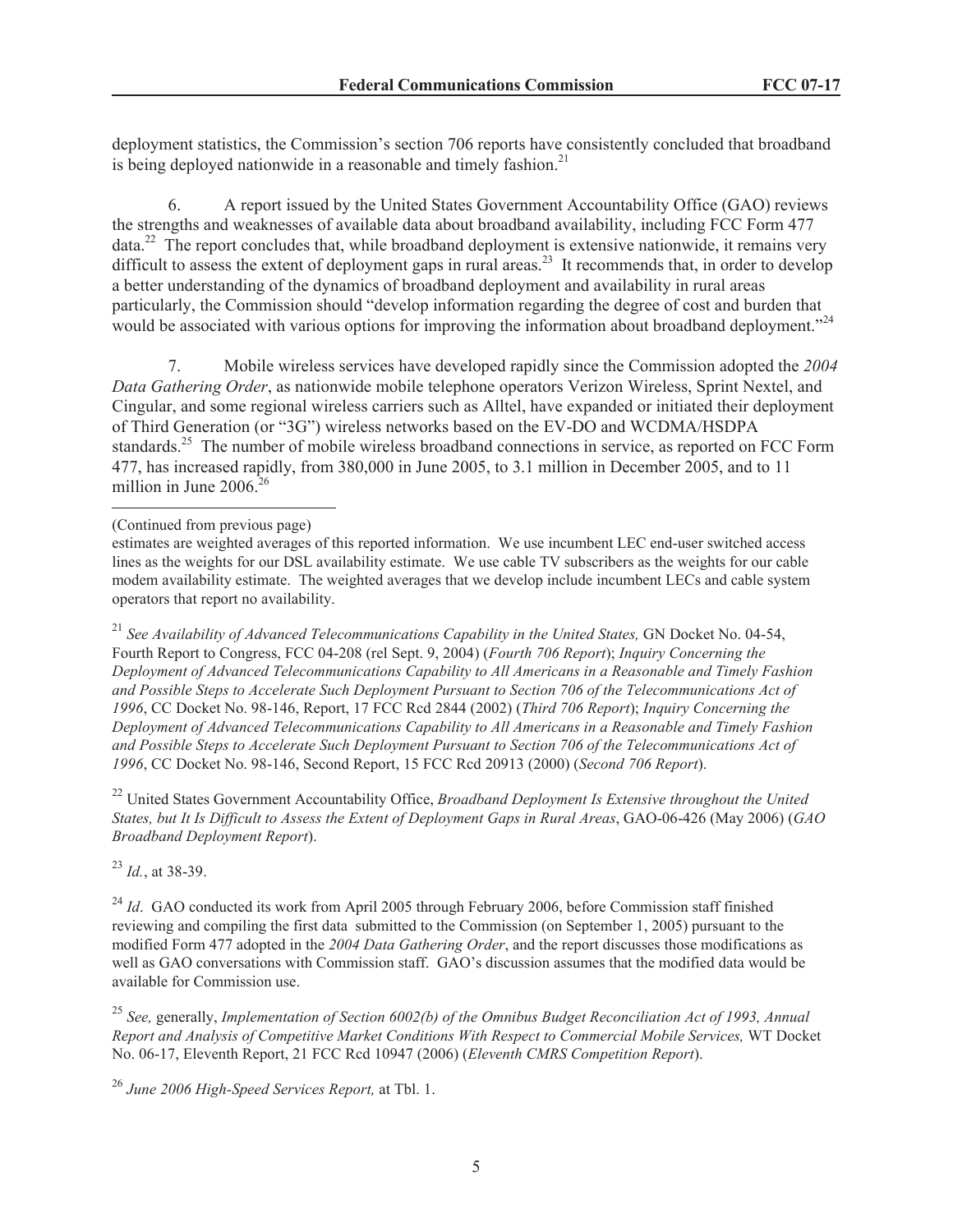8. Interconnected VoIP subscribership in the United States also appears to have grown rapidly since the *2004 Data Collection Order* was adopted, reportedly increasing from 1.2 million subscribers in 2004 to 4.2 million subscribers at the end of  $2005$ ,<sup>27</sup> and to over 8 million subscribers by September 2006.<sup>28</sup> In a separate proceeding, we have explained that the growth of interconnected VoIP services is one of the changing market conditions that are placing under significant strain the existing system to preserve and advance universal service, which is a fundamental goal of communications policy in the United States.<sup>29</sup>

# **III. DISCUSSION**

## **A. Sufficiency of Currently-Available Broadband and Interconnected VoIP Data**

9. Notwithstanding the robust statistics and the more granular broadband data that have been reported on FCC Form 477 beginning September 1, 2005, the Commission continues to consider the need to improve its data collection, particularly regarding data reflecting broadband deployment and availability in rural and other hard-to-serve areas, and also regarding subscribership to new broadbandenabled services such as interconnected VoIP service.

# **1. Broadband Deployment Data**

10. In rural and other hard-to-serve areas, we question whether submission of simple Zip Code information such as that currently required by the Form 477 is sufficient to provide a truly accurate picture of the state of broadband deployment. We currently require wireline broadband service providers filing Form 477 to list those Zip Codes where they have at least one broadband subscriber.<sup>30</sup> In sparsely populated rural Zip Codes this could mean that a given provider has just one broadband subscriber who is

<sup>27</sup> Telecommunications Industry Association, *TIA's Telecommunications Market Review and Forecast,* 71 (2006).

 $^{28}$  U.S. cable operators had over 5.1 million VoIP subscribers at the end of the third quarter of 2006 according to Cable Digital News (http://www.lightreading.com/document.asp?doc\_id=112804&site=cdn, at Tbl. 1, visited 2/12/07) while Telephia estimated 2.9 million households subscribed to "pure play" VoIP service providers (*e.g*., Vonage, Verizon Voicewing, AT&T CallVantage, Sunrocket, etc.) at the end of the second quarter (http://www.telephia.com/html/insights\_072106.html, visited 2/12/07).

<sup>29</sup> *See,* generally, *Universal Service Contribution Methodology, Federal-State Joint Board on Universal Service, 1998 Biennial Regulatory Review – Streamlined Contributor Reporting Requirements Associated with Administration of Telecommunications Relay Service, North American Numbering Plan, Local Number Portability, and Universal Service Support Mechanisms, Telecommunications Services for Individuals with Hearing and Speech Disabilities, and the Americans with Disabilities Act of 1990, Administration of the North American Numbering Plan and North American Numbering Plan Cost Recovery Contribution Factor and Fund Size, Number Resource Optimization, Telephone Number Portability, Truth-in-Billing and Billing Format, IP-Enabled Services*, WC Docket No. 06-122, CC Docket Nos. 96-45, 98-171, 90-571, 92-237, 99-200, 95-116, 98- 1790, WC Docket No. 04-36, Report and Order and Notice of Proposed Rulemaking, 21 FCC Rcd 7518 (2006).

 $30$  We require terrestrial mobile wireless broadband service providers to list Zip Codes that "best represent" their broadband coverage areas. *See 2004 Data Gathering Order*, 19 FCC Rcd at 22349-50, 22393, para. 18 & App. D (instructing such providers to report the Zip Codes in which the mobile wireless broadband service is "advertised and available to actual and potential subscribers").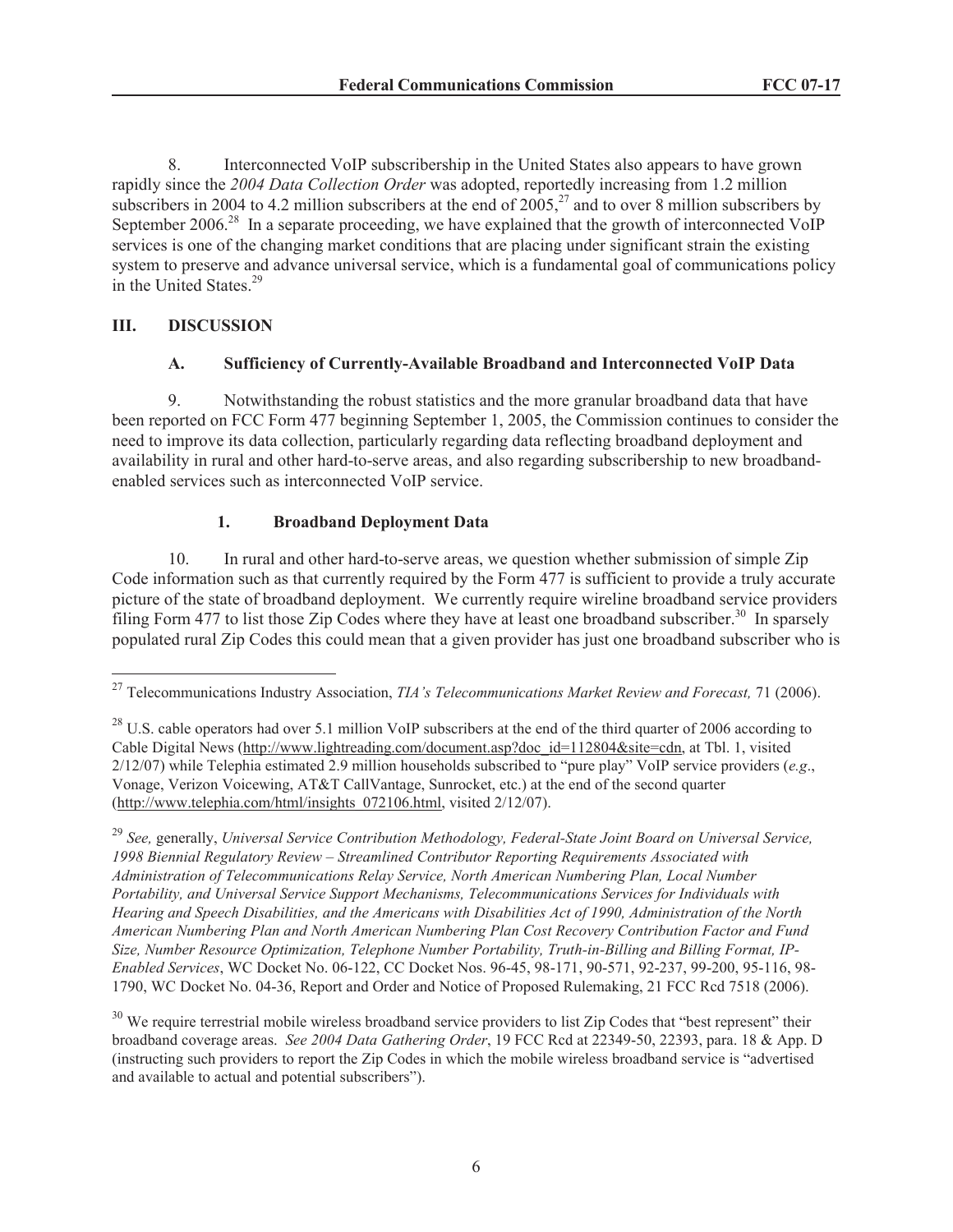located in a small town or at some other location convenient to telephone or cable facilities. Broadband "availability" could be non-existent for that carrier's other customers located a few blocks or many miles away from that single customer. In other words, and notwithstanding the value of data currently submitted on the Form 477, there is more precise information that we could gather to give us a more accurate picture of current broadband deployment. Ideally, we would have information about the choices that a customer faces on a house-by-house and business-by-business basis. We discuss several options in a later section of this Notice that might move us closer to that ideal.<sup>31</sup>

## **2. Wireless Broadband Data**

11. We believe we should modify the Form 477 reporting instructions for wireless broadband providers in certain respects, and we seek comment on how best to do so.

12. First, we believe that we should modify the reporting instructions for terrestrial mobile wireless providers to solicit data that will enable us to distinguish among the numbers of subscribers to month-to-month or longer term broadband Internet access packages and casual users. In the current Form 477, which was adopted in the *2004 Data Gathering Order*, information about numbers and types of broadband connections is collected in Part I.A, where filers are directed to "[c]omplete Part I.A if you provide one or more lines or wireless channels in the state that connect end users to the Internet [at broadband speed]."<sup>32</sup> However, the detailed reporting instructions for terrestrial mobile wireless providers are to "[r]eport the number of subscribers to broadband services provided over terrestrial mobile wireless facilities  $\ldots$   $\cdot$ <sup>33</sup>. More specifically, the instructions are to "report the number of end users whose mobile device, such as wireless modem laptop cards, smartphones, or handsets, are capable of sending or receiving data at speeds in excess of 200 kbps . . . .<sup>34</sup> We find that we are currently unable to determine from the reported data the number of subscribers who make regular use of a broadband Internet access service as part of their mobile service package. Moreover, we believe the current instructions make it likely that more and more mobile voice service subscribers will be reported as mobile broadband subscribers merely by virtue of purchasing a broadband-capable handset, rather than a specific Internet plan.

13. The Commission has observed that many mobile data services are marketed primarily as an add-on to mobile voice service.<sup>35</sup> These services include mobile data services that enable subscribers to send text and multimedia messages, download ringtones and games, and access other content on handsets, as well as mobile data services that enable subscribers to browse web sites customized for handsets.<sup>36</sup> We have discussed how mobile service subscribers who wish to browse web sites customized for handsets generally may choose a month-to-month plan that includes such browsing, and that some

<sup>34</sup> *Id.*

<sup>36</sup> *Id*.

<sup>31</sup> Section III.B., *infra*.

<sup>32</sup> *2004 Data Gathering Order*, 19 FCC Rcd at 22378.

<sup>33</sup> *2004 Data Gathering Order*, 19 FCC Rcd at 22387 (instructions for Line A.I-8).

<sup>35</sup> *See, e.g., Eleventh CMRS Competition Report*, at para. 95.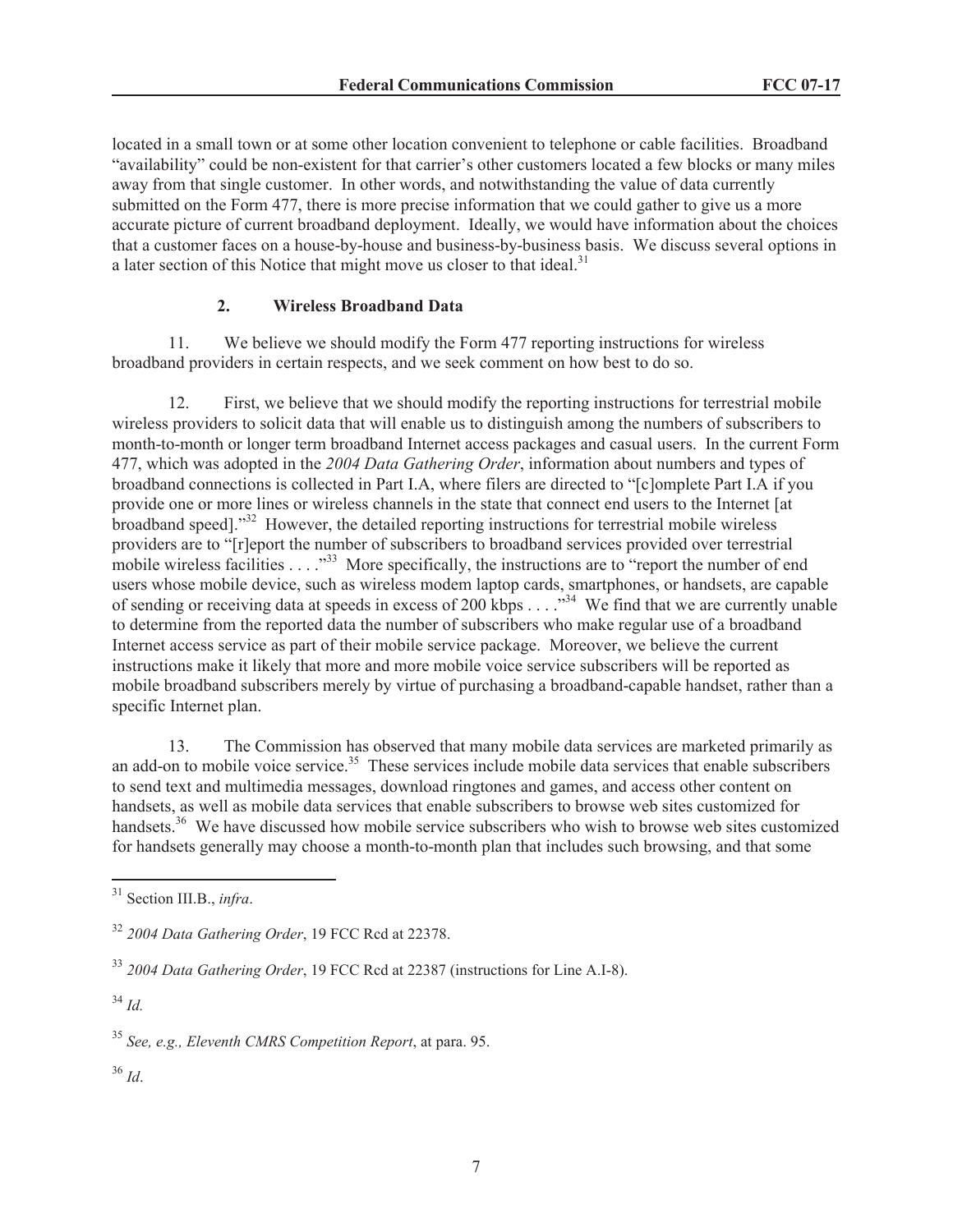carriers also offer a casual usage plan.<sup>37</sup> And we have observed that, aside from handset-based applications, mobile wireless carriers offer month-to-month Internet access packages for data users who access the Internet through laptop computers or certain Personal Digital Assistants ("PDAs"), including mobile wireless Internet access packages for wireless broadband networks.<sup>38</sup>

14. Based on these observations about various mobile wireless data services, we seek comment on whether we should revise the Form 477 instructions to require mobile wireless providers to report, separately, the number of month-to-month (or longer term) subscriptions to broadband Internet access service designed for wireless devices that have their own browsers ("full Internet browsing" for purposes of this Notice), such as laptop computers and PDAs. We also ask whether we should require mobile wireless providers to report, separately, the number of month-to-month (or longer term) subscriptions for broadband-speed browsing of customized-for-mobile web sites ("mobile web browsing" for purposes of this Notice). Further, we seek comment on whether we should require mobile wireless providers to report, separately, the number of *unique* mobile voice service subscribers who are not month-to-month (or longer term) subscribers to an Internet access service, as discussed above, but who nevertheless made *any* news, music, video, or other entertainment downloads to the subscriber's handset *at broadband speed* during the month preceding the Form 477 reporting date (*i.e.*, during June, or during December). We seek specific comment on whether the above-described delineations among types and levels of service are appropriate in light of market and technological factors. Commenters should explain how an alternative approach would ensure that mobile voice service subscribers will not be reported as mobile broadband subscribers merely by virtue of purchasing a broadband-capable handset, rather than a specific Internet plan.<sup>39</sup>

15. We also seek comment about whether we should modify any other parts of the Form 477 instructions for mobile wireless broadband providers. We note that the current instructions direct these providers to include in their subscriber counts those end users "whose billing addresses are within the areas of terrestrial mobile wireless broadband availability...."<sup>40</sup> The idea behind this instruction is that end users should not be reported as broadband subscribers if they are not generally present in an area where mobile broadband service is available. While this may become less likely as wireless broadband networks are more extensively deployed, it appears that some voice service subscribers are reported as mobile broadband subscribers only because they have broadband-capable handsets and that this may include persons who do not reside (or work) where mobile broadband is available. However, we also recognize that the billing address for some business end users may not indicate where the broadband

<sup>37</sup> *Eleventh CMRS Competition Report*, at para. 96.

<sup>38</sup> *See, e.g., Eleventh CMRS Competition Report*, at para. 100 (noting Verizon Wireless's EV-DO-based Broadband Access service, Sprint's EV-DO service, and Cingular's WCDMA/HSDPA-based BroadbandConnect service). We observe that Verizon Wireless and Cingular appear to restrict the ability of data service subscribers to download audio, video, and games to their laptops or browser-equipped PDAs, which may suggest that the carriers perceive these customers to be a different group, with different needs, than their voice service subscribers who also subscribe to entertainment services for mobile handsets. *See* R. Pegoraro, "Fast Forward: Hookups That Let You Violate Service Terms Anywhere", The Washington Post, 12/17/06, F4. Also available at http://www.washingtonpost.com/wp-dyn/content/article/2006/12/16/AR2006121600034.html (visited 12/19/06).

<sup>39</sup> *See* para. 12, *supra*.

<sup>40</sup> *2004 Data Gathering Order*, 19 FCC Rcd at 22387 (instructions for Line A.I-8).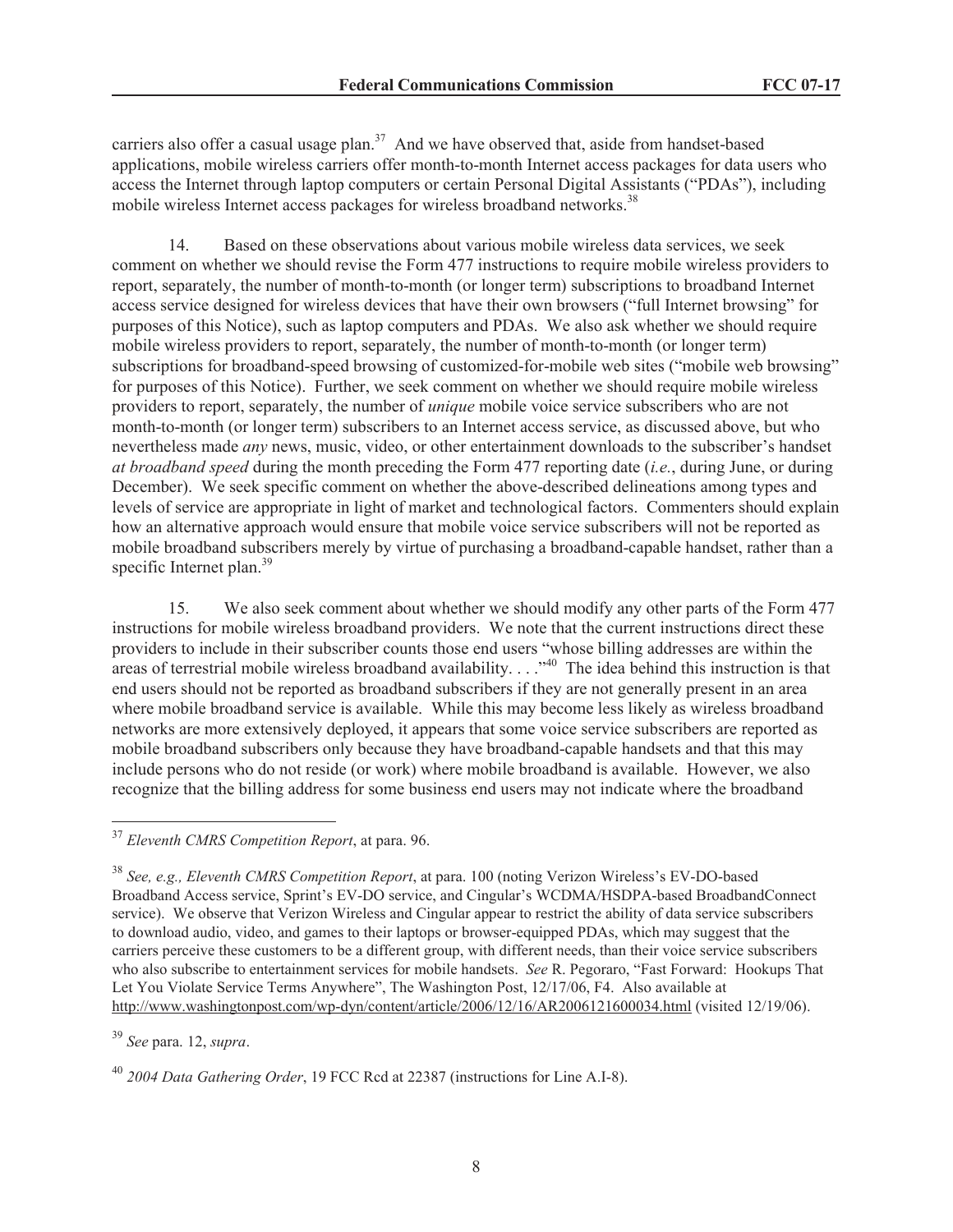Internet access service is primarily used, *i.e.,* if a single corporate address is the billing address for subscriptions used by employees working in various areas. Therefore, we invite comments on how this particular instruction might be improved, while keeping in mind that we do not want to count, as broadband subscribers, mobile voice service subscribers who have purchased a broadband-capable handset but not an Internet plan.

16. We also seek comment about how we could improve the Form 477 instructions for reporting the percentage of mobile wireless broadband subscribers who are residential end users.<sup>41</sup> Experience with the current Form 477 suggests to us that mobile wireless broadband providers are not using comparable methodologies to estimate the residential percentage. In the latest aggregated Form 477 data, about 11 percent of mobile wireless broadband subscribers are reported as residential. This percentage may be low, since broadband-capable handsets are widely available and appear to be an increasingly popular consumer product. Therefore, we seek comment on whether we should modify the instructions for mobile wireless broadband providers to require that they report, as residential subscribers, all subscriptions that are not billed to a corporate customer account, to a non-corporate business customer account, or to a government or institutional account. Would this modification result in more accurate estimates of residential end users than we receive now? Are there different modifications to the current reporting instructions that would yield even better estimates? Or, instead, should we explicitly require providers to undertake special studies for this purpose?

17. Regarding wireless broadband Internet-access services more generally, we invite comment in three areas. First, we ask whether, and how, we could modify our Form 477 instructions to collect useful information about households and businesses who subscribe to commercially deployed community Wi-Fi broadband Internet access service, for primary use at the subscriber's residence or business location.<sup>42</sup> Second, we specifically invite comment on whether we should add a terrestrial portable (or nomadic) wireless broadband technology category to the Form 477.<sup>43</sup> Adding this technology category could provide the Commission with an improved ability to monitor the development

<sup>41</sup> *2004 Data Gathering Order*, 19 FCC Rcd at 22388 (instructions for Part I.A, Column (b)). Instructions are the same for all broadband technologies, , *i.e.,* to report the percentage of connections that "are used to deliver Internet-access services that are *primarily* purchased for, designed for, and/or marketed to residential end users." Filers who do not routinely distinguish residential customers from other customers may use existing information, such as price, service speed, and other service features to make a good faith estimate of the residential percentage. In the absence of any of this information, a filer "should rely on studies done for other purposes such as marketing and business plan information, demographic data, etc. [and] should conduct limited special studies only in the event that it cannot provide estimates of percentage breakouts that it reasonably expects to be accurate within plus or minus five percentage points." *Id.* (general note about reporting percentage breakouts).

 $42$  Form 477 excludes from the broadband data collection those Wi-Fi and other wireless ethernet, or wireless local area network, applications that only enable the shared use of a broadband connection to a single premises, such as a restaurant, airport, or government building. Such "nomadic" users of broadband services typically would have a broadband Internet-access connection at their home or principal business location. (Wi-Fi generally refers to equipment that conforms to the Institute for Electrical and Electronics Engineers (IEEE) 802.11 standard; *see, e.g.*, *http://www.ieee.org/portal/pages/about/802std*.)

<sup>&</sup>lt;sup>43</sup> With this addition, Form 477 would collect information about four types of wireless broadband connections: satellite; terrestrial fixed wireless (licensed or unlicensed); terrestrial portable wireless (licensed or unlicensed); and terrestrial mobile wireless (licensed or unlicensed).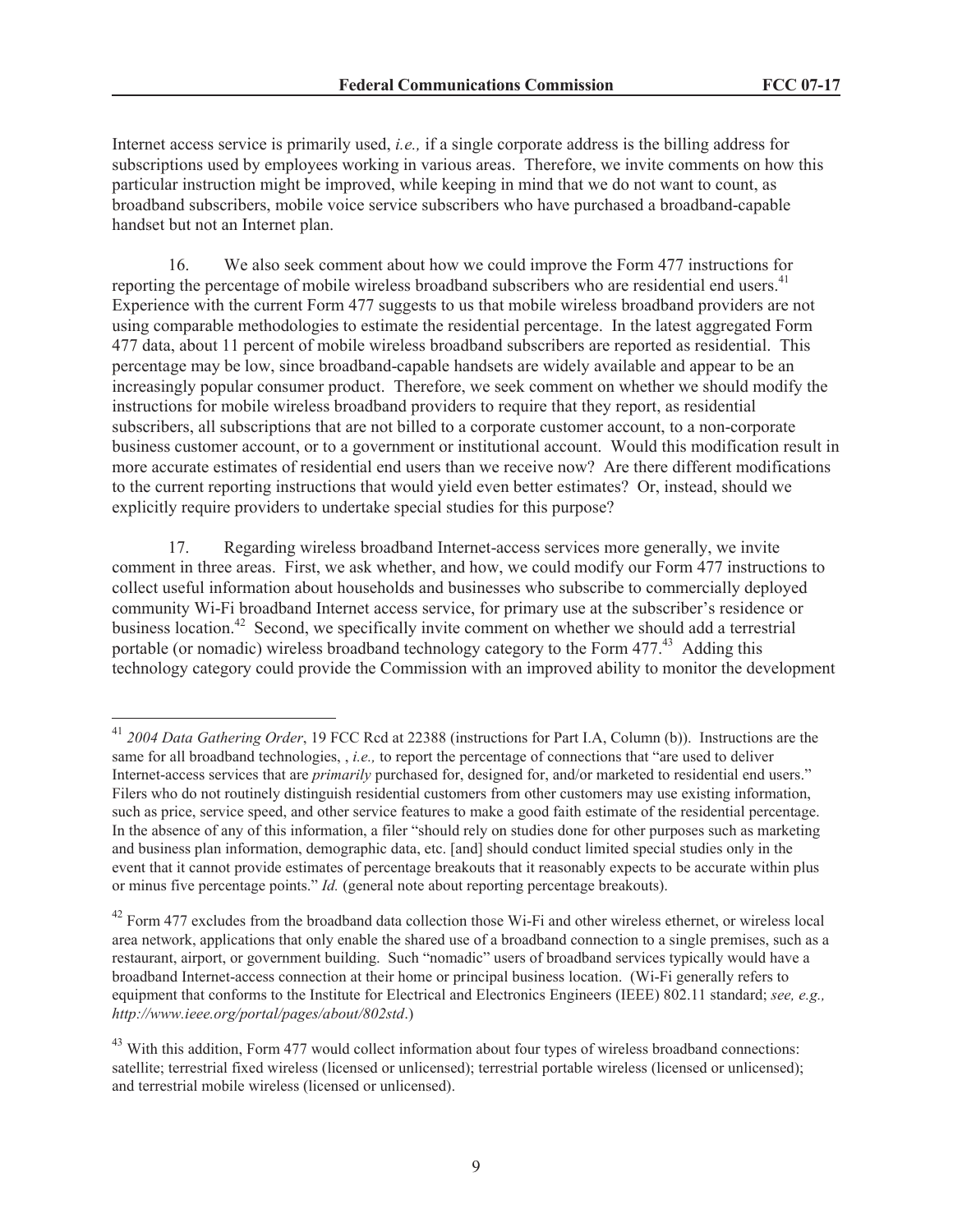of terrestrial wireless broadband services, including services over WiMax infrastructures,<sup>44</sup> which need not be used on a fixed basis but cannot be used while traveling at high speeds with signal handoff.<sup>45</sup> Third, we seek comment on whether we need to clarify how the Form 477 instructions apply to satellite broadband capabilities provided by carriers to enterprise customers who operate their own corporate networks.

## **3. Speed Tiers**

18. We seek comment on whether we should refine the speed tier information we currently collect on Form 477 by splitting into two tiers the speed tier defined by information transfer rates greater than 200 kbps and less than 2.5 mbps.<sup>46</sup> We specifically ask whether it would be appropriate to define the lower of the resulting two tiers by information transfer rates greater than 200 kbps and less than 1.0 mbps.<sup>47</sup>

19. We ask whether the Commission should develop a higher or more varied measurement of broadband speed in the Form 477 program. Do our current speed tier definitions enable us to understand the evolving dynamics of the broadband marketplace as providers offer faster and faster connections? Would our understanding of the rapidly evolving broadband marketplace be enhanced if we raised the current minimum threshold for reporting the speed tier information specified on Form 477 (*i.e.*, greater than 200 kbps in both directions)? More generally, should the Commission's definition of broadband allow different upstream and downstream speeds? We also ask if we should raise the current minimum threshold for reporting *any* connections on the Form 477 (*i.e.,* greater than 200 kbps in at least one direction, which is generally "downstream" to the end user)? Do services with downstream connection speeds only slightly greater than 200 kbps continue to be an important stepping stone for broadband adoption by households, including households in rural and other hard-to-serve areas?

20. We seek comment on whether and how the Commission could establish a system whereby the Form 477 speed tiers would be automatically adjusted upwards over time to reflect technological advances. What information would we need to design a meaningful system? Would the bandwidth requirements of particular services and applications provide useful guidance? We specifically

<sup>&</sup>lt;sup>44</sup> WiMAX is an industry term for equipment that conforms to the IEEE 802.16 WirelessMAN® Standard for Wireless Metropolitan Area Networks; *see, e.g., http://grouper.ieee.org/groups/802/16/; http://www.wimaxforum.org/technology/faq/*.

<sup>&</sup>lt;sup>45</sup> At present, a Form 477 filer might report a nomadic wireless broadband connection (such as to a broadbandequipped police patrol vehicle) as a terrestrial fixed wireless connection or as a terrestrial mobile wireless connection.

 $^{46}$  In all five current Form 477 speed tiers, all connections are faster than 200 kbps in both directions. The speed tiers are distinguished by the information transfer rate in the faster direction: (1) greater than 200 kbps and less than 2.5 mbps; (2) greater than or equal to 2.5 mbps and less than 10 mbps; (3) greater than or equal to 10 mbps and less than 25 mbps; (4) greater than or equal to 25 mbps and less than 100 mbps; and (5) greater than or equal to 100 mbps. Within any speed tier, reported connections may be asymmetric or symmetric.

 $^{47}$  The upper of the resulting two tiers would be defined by information transfer rates greater than or equal to 1.0 mbps and less than 2.5 mbps, and filers would report information for a total of six speed tiers compared to the current five.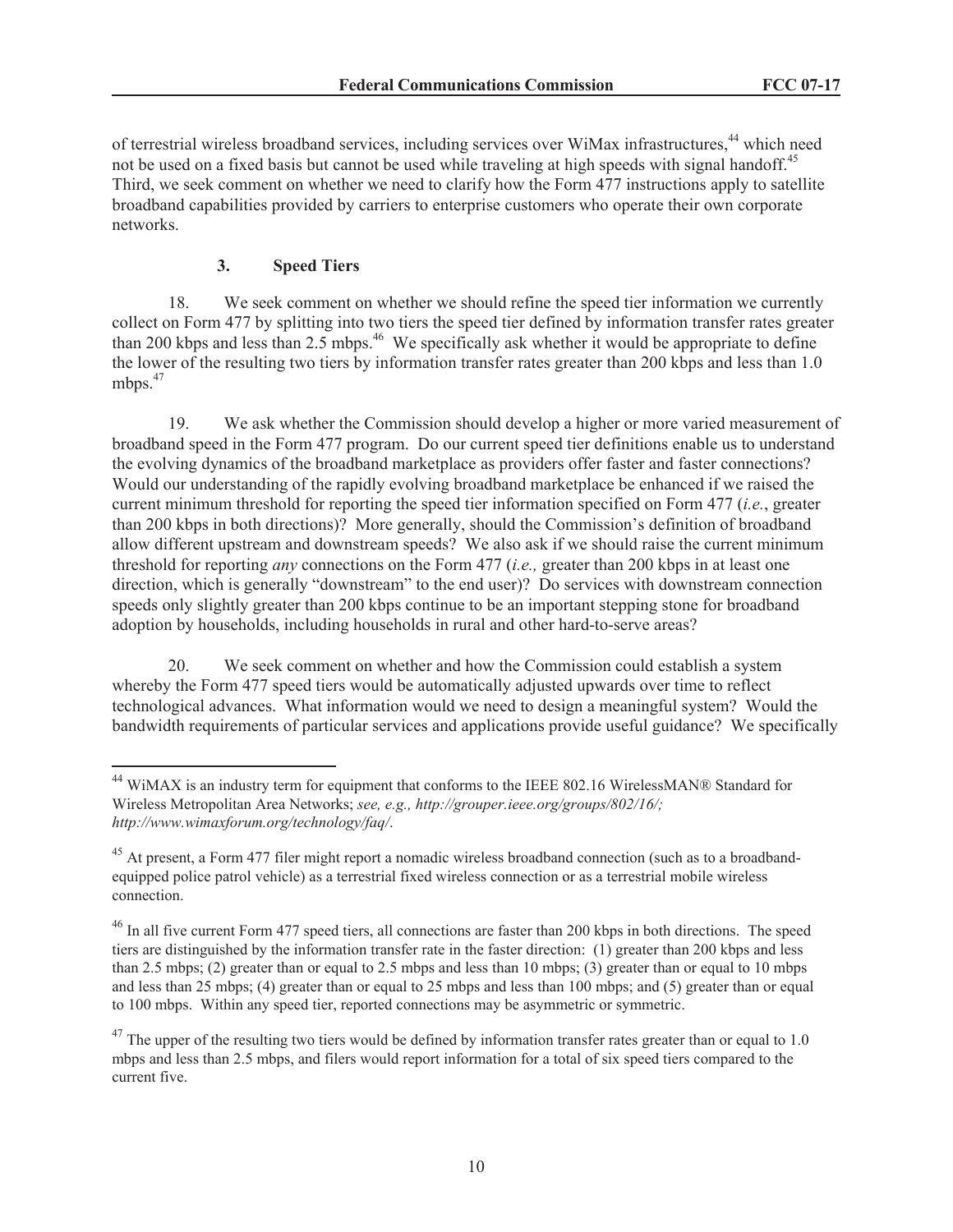invite comment on the extent to which there is general industry agreement on the bandwidth requirements of such regularly cited applications as distance learning, telemedicine, downloading of movies, latencysensitive video services, and high definition TV. How should we account for differences in the bandwidth requirements of particular applications across different delivery platforms (*e.g.*, high definition TV requires about half of a 6 MHz channel on a cable system using 264 QAM modulation and MPEG-2 compression encoding, but about half that bandwidth when MPEG-4 encoding is used)?

21. We ask whether broadband providers are placing their reported broadband connections into speed tiers in a consistent manner. We seek comment on industry practices for matching advertised "up to" speeds with probable customer experience. We also wish to refresh the record on whether we effectively could modify the Form 477 reporting instructions to require filers to categorize broadband connection by the download and upload speeds experienced by actual customers rather than the theoretical maximum that a given network can support or the particular service configuration allow. Are there existing, administratively workable industry standards or practices for measuring typical or actual speeds delivered to end users?

## **4. Interconnected VoIP Subscribership Data**

22. At present, only some LECs include interconnected VoIP subscribers in the local telephone service information they report on Form 477. Interconnected VoIP service providers who are not LECs are not required to file Form 477. Therefore, we invite comment on how we could modify the Form 477 to collect useful information about the number of interconnected VoIP service subscribers in service in the least burdensome manner.<sup>48</sup> We specifically invite comment on whether collecting the following state-level information, from all retail and wholesale providers of interconnected VoIP service, would yield sufficient information for us to track deployment and adoption of VoIP service across the nation. We propose requiring all retailers of interconnected VoIP service to report: (1) the number of interconnected VoIP subscribers in service for whom the filer is the service retailer, (2) the percentage of retail interconnected VoIP subscribers who are residential, as opposed to business, end users, and (3) the percentage of retail interconnected VoIP subscribers who receive that service over a broadband connection provided by the filer (or by the filer's affiliate).<sup>49</sup> Also, we propose requiring wholesalers of interconnected service to report the number of interconnected VoIP service subscribers the filer serves on a wholesale basis.<sup>50</sup>

<sup>&</sup>lt;sup>48</sup> "Interconnected VoIP service" means an interconnected voice over Internet Protocol service that: (1) enables real-time, two-way voice communications; (2) requires a broadband connection from the user's location; (3) requires Internet protocol-compatible customer premises equipment (CPE); and (4) permits users generally to receive calls that originate on the public switched telephone network and to terminate calls to the public switched telephone network. *See* 47 C.F.R. § 0.3.

<sup>&</sup>lt;sup>49</sup> The Commission's jurisdiction over interconnected VoIP providers is well established regardless of the Commission's ultimate classification of that service. *E911 Requirements for IP-Enabled Service Providers*, First Report and Order and Notice of Proposed Rulemaking, WC Docket No. 05-196, 20 FCC Rcd 10245, 10246, para. 1 (2005) (*VoIP 911 Order*).

 $50$  When a provider of interconnected VoIP service operates as a wholesaler, an unaffiliated party resells ("retails") the wholesaler's service to the end user of that service. Some entities may operate as a retailer and wholesaler.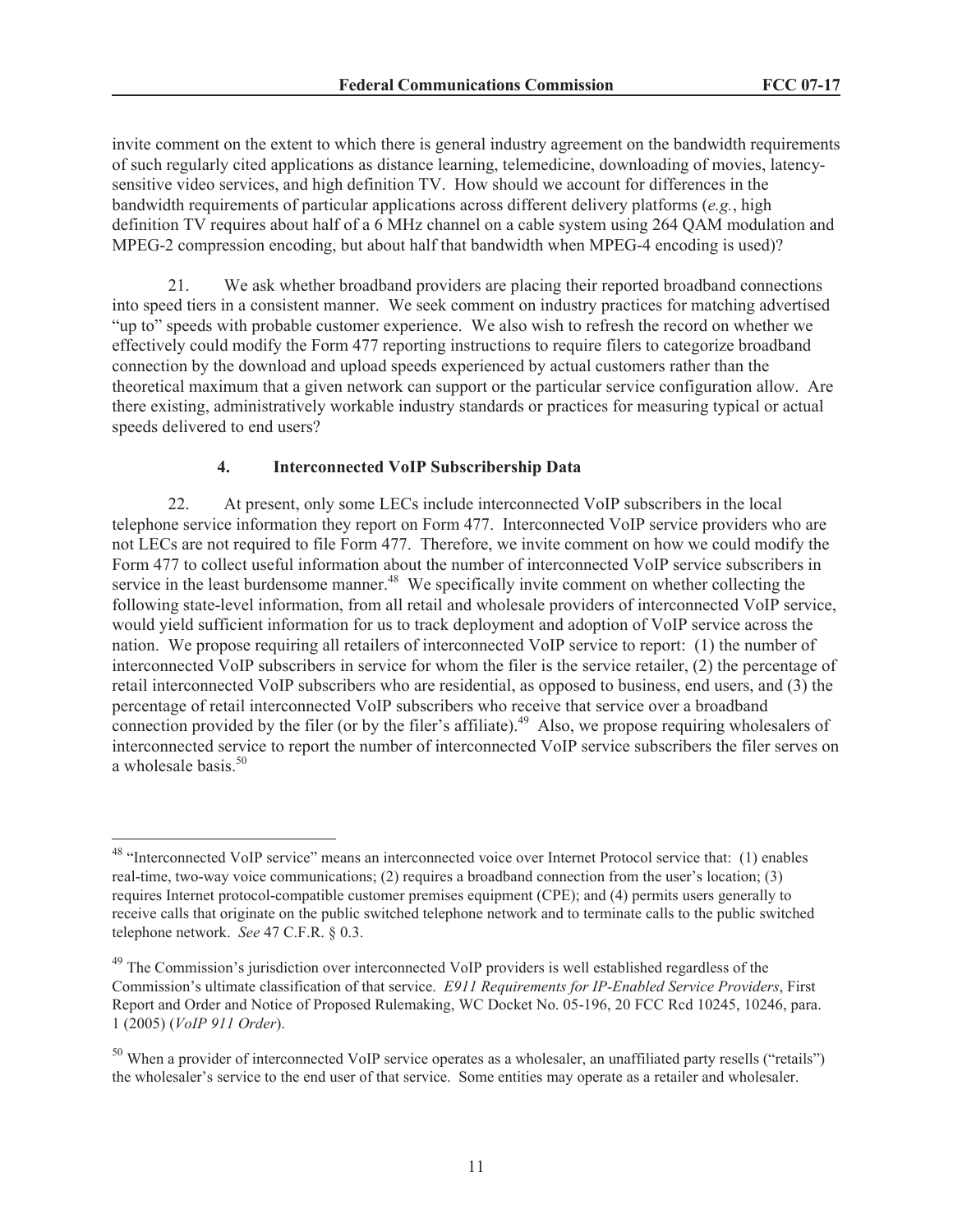### **B. Proposals for Refining Commission Analysis of Broadband Deployment and Availability**

23. In this section, we discuss several possible methods for increasing our understanding of broadband deployment and availability. We begin with approaches for increasing our understanding of broadband deployment that place little or no additional burdens on data filers but that may yield commensurately modest analytic benefits. We proceed to describe other approaches that could in fact yield a more detailed and dynamic understanding of broadband deployment, some of which could prove to be costly to data reporters or impractical. We seek comment about whether, and how, data filers should be required to report information about the prices at which they offer broadband services. We seek comment about the technical feasibility, costs and benefits of each of the approaches we discuss below. In order to appropriately analyze the costs and benefits of each approach/proposal, the Commission seeks evidence that quantifies the costs of each alternative, including initial set up costs, recurring direct costs and reasonably attributable indirect costs. Commenters should identify all costs with as much precision as they can and should identify and analyze the potential benefits that each approach yields. We also invite commenters to suggest and to explain in detail alternative methods of data collection beyond those identified herein.

24. In the *2004 Data Collection Order* the Commission concluded that the benefits to the policy making process that derive from requiring all filers – including smaller entities that serve sparse populations over wide geographical areas – to report the same data outweigh the reporting burdens on new Form 477 filers (*i.e.,* entities required to file Form 477 once mandatory reporting thresholds were eliminated.)<sup>51</sup> The Commission recognized, however, the particular concerns about reporting burden of some smaller carriers, and consequently decided not to pursue at that time certain options similar to options about which we seek comment in this Notice. Therefore, we seek comment whether, if we require the submission of additional information, we should require *all* filers to report those data. We also invite comment on ways to mitigate the burden on smaller filers short of implementing reporting thresholds or other exemptions.

# **1. Additional Analysis of Current Broadband Subscribership Data**

25. We begin by asking whether the Commission could more closely analyze the broadband subscribership data it currently collects to identify more precisely the areas where broadband is not available, particularly to households.<sup>52</sup> For example, currently available data suggest that about 12% of

<sup>51</sup> *2004 Data Gathering Order*, 19 FCC Rcd at 22346-47, para. 12.

<sup>&</sup>lt;sup>52</sup> The GAO report finds that the Form 477 Zip Code information "may not provide a highly accurate depiction of local deployment of broadband infrastructures for *residential* service, especially in rural areas" and concludes that the data "are not structured in a way that accurately illustrates the extent of deployment to *residential* users" (*GAO Broadband Deployment Report*, at 1, 38 (emphasis supplied)). Form 477 requires facilities-based broadband providers to report state-level information about the percentage of their broadband connections that are residential in the sense that the connection is of a type (as indicated by, *e.g.,* price, "speed," or other features) that is primarily purchased by, designed for, and/or marketed to residential end users. Starting with the September 1, 2005 filing, Form 477 filers are required to report technology-specific Zip Codes lists. Some of these technologies – including, in particular, asymmetric DSL and cable modem – are primarily used for residential connections at this time. Within any technology-specific list of Zip Codes, filers do not identify those Zip Codes with residential broadband connections, as opposed to those Zip Codes with any broadband connections.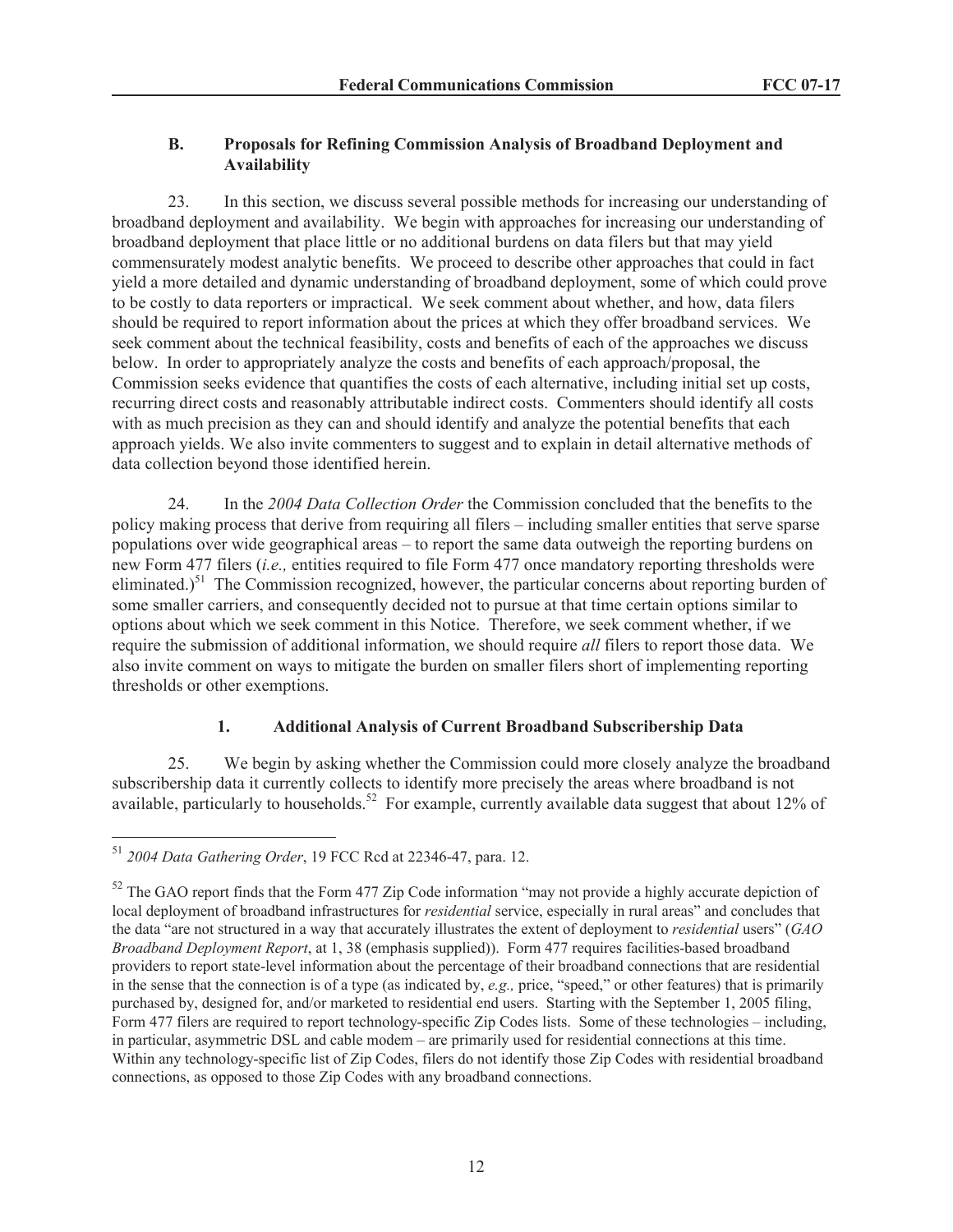5-digit geographical Zip Codes have no providers of primarily residential, wired high-speed Internet access services delivered over "last mile" facilities the provider primarily owns. These Zip Codes contain about 2% of the U.S. population.<sup>53</sup> Should we simply identify such areas for further, individual study? For these identified areas, should we analyze the full range of competitive choices including deployed broadband infrastructure, service offerings in the marketplace, and service offering prices? How should we conduct such studies? Do existing data sources available to the Commission, including the Form 477 data, allow us to study the needs of discrete communities of users, for example, Native Americans on tribal lands?<sup>54</sup> Are there better and more fruitful ways to frame questions about Form 477 data in the context of particular technologies utilized by broadband providers, for example, providers using satellite technology?

26. As we consider the possible need for additional data, we remain vigilant for ways to use the data we have currently as effectively as possible. GAO worked with a state broadband alliance (ConnectKentucky) to use their data to troubleshoot Form 477 data regarding broadband availability in Kentucky.<sup>55</sup> Based on its comparison analysis, GAO concluded that the Form 477 data "may overstate the availability and competitive deployment of nonsatellite broadband."<sup>56</sup> Should the Commission explore collaborations, such as the one between GAO and ConnectKentucky, to troubleshoot its own data or to prepare discrete state or region-specific reports? How feasible is this given related costs and company concerns about sharing confidential information with private/commercial third parties? Would information developed by collaboration with various third parties be consistent? Which states have

<sup>&</sup>lt;sup>53</sup> Starting with the Form 477 filing due September 1, 2005 (reporting data as of June 30, 2005), entities that report broadband connections must provide technology-specific lists of the Zip Codes in which the filer has at least one broadband connection *in service* to an end user. Our 12% estimate is derived as 100% minus 88%, where 88% is our estimate of the percentage of 5-digit geographical Zip Codes that are reported on Form 477 by *at least one*  broadband provider whose reported broadband connections are primarily residential, and are primarily deployed over wired "last mile" facilities owned by the provider. To develop the 88% estimate, we first determine which Zip Codes are reported in the lists for asymmetric DSL, symmetric DSL, cable modem, optical carrier (fiber to the end user), or electric power line technologies. Then we exclude any Zip Codes that were listed by a Form 477 filer who reported that 50% or fewer of its high-speed lines – for that specific technology, in that particular state – were residential *or* who reported that fewer than 50% of its high-speed lines – for that specific technology, in that particular state – were deployed over "last mile" facilities that the filer owns.

<sup>54</sup> *GAO Broadband Deployment Report*, at 15 n. 14.

<sup>&</sup>lt;sup>55</sup> ConnectKentucky is a public-private alliance whose mission is to support technology-based economic development. Kentucky has undertaken a broadband deployment and adoption plan, which has produced detailed broadband inventory maps using Geographic Information System (GIS) mapping technology and grassroots data collection via community technology leadership teams and cooperating broadband providers. The community teams also work to develop community-specific plans to increase demand for broadband technology, and thereby make the community more attractive to potential broadband providers. *See*, generally, www.connectkentucky.org. *See also GAO Broadband Deployment Report*, at 25, 28 (leadership from state government, in particular from the governor's office, the key element cited as crucial to ConnectKentucky's success). (According to the U.S. Geological Survey, a GIS is a computer system capable of capturing, storing, analyzing, and displaying geographically referenced information; that is, data identified according to location. Practitioners also define a GIS as including the procedures, operating personnel, and spatial data that go into the system. *See*  http://erg.usgs.gov/isb/pubs/gis\_poster/#what.)

<sup>56</sup> *GAO Broadband Deployment Report*, at 17.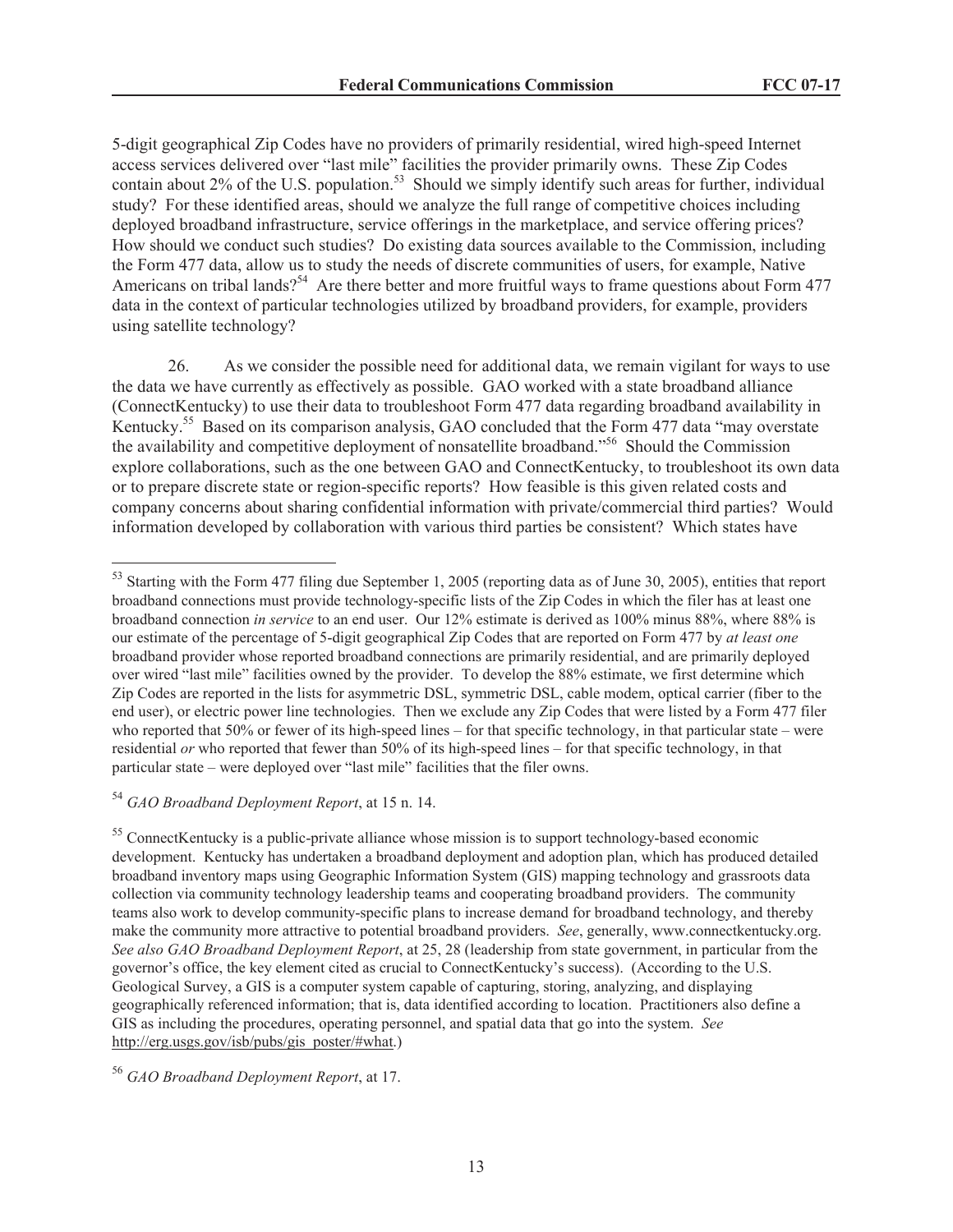public-private economic development or other initiatives that have developed comprehensive localized information about broadband availability?<sup>57</sup> Where such information exists, can it be shared with the Commission? Where such information does not exist, are there plans to develop it? For example, might the ConnectKentucky approach be readily adaptable in other states? In sum, we invite comment regarding methods of analyzing currently available data that could provide better or more focused insights into the dynamics of broadband deployment and availability nationwide or in particular geographic regions, in connection with specific technologies, or with regards to the needs of discrete communities of users.

27. We seek comment on ways to better utilize Zip Code data currently submitted by Form 477 filers. Would requiring filers to submit customer counts along with Zip Code lists facilitate better analysis of broadband availability/deployment in specific Zip Codes? We are skeptical that analysis of customer totals submitted at the 5-digit level of aggregation could significantly increase our understanding of the dynamics of broadband availability and deployment, *i.e.*, because any methodology based on a 5-digit Zip Code aggregation will continue to yield results that do not accurately depict broadband availability in particular, localized areas within a Zip Code. Nevertheless, we seek comment whether such an approach could be fruitful. In particular, we seek detailed comment regarding the costs as well as the benefits of such an approach. We ask commenting providers to provide projected costs and related analysis at a level of detail sufficient to support their assertions, as well as other relevant information. For example, what steps would providers have to implement to furnish this information per available network/system technology and personnel and other resources? Do the characteristics of particular technologies make counting subscribers by Zip Code problematic and, if so, are there useful substitute approaches for those technologies?<sup>58</sup> We ask commenters to estimate separately the cost for an initial collection, which would presumably entail certain start-up costs, and the cost of subsequent collections, which might be able to realize certain efficiencies.

28. We invite comment on whether we should require all broadband providers to report the number of residential customers served (in place of the current requirement to report the percentage of total broadband connections in service that are residential connections) and also the number of homes "passed" by their broadband-enabled infrastructure. Collecting both the number of residential customers served and the number of homes passed by each Form 477 filer's broadband-enabled infrastructure could enable us to calculate and compare consumer broadband uptake figures (*i.e*., the ratio between adoption and availability).<sup>59</sup> We seek specific comment on how "passing" should be defined for this purpose, for each of the broadband technologies specified in the current Form 477, to enable us meaningfully to compare consumer uptake figures.<sup>60</sup>

<sup>57</sup> See, *e.g.,* Iowa Utilities Board, *Assessing High-Speed Internet Access in the State of Iowa: Fifth Assessment* (May 2006). Available at

http://www.state.ia.us/government/com/util/Misc/Reports/InternetAccess\_2006Revised.pdf.

<sup>&</sup>lt;sup>58</sup> For example, while wireline broadband service providers currently are required to report the Zip Codes where they have at least one broadband subscriber, providers of terrestrial mobile wireless broadband services are required to report the Zip Codes that best represent the carrier's mobile wireless broadband coverage areas. *See 2004 Data Gathering Order*, 19 FCC Rcd at 22349-50, para. 18.

<sup>59</sup> *See also* para. 47, *infra.*

<sup>60</sup> *See 2004 Data Gathering Order*, 19 FCC Rcd at 22387 (instructions for Lines A.I-1 through A.I-9).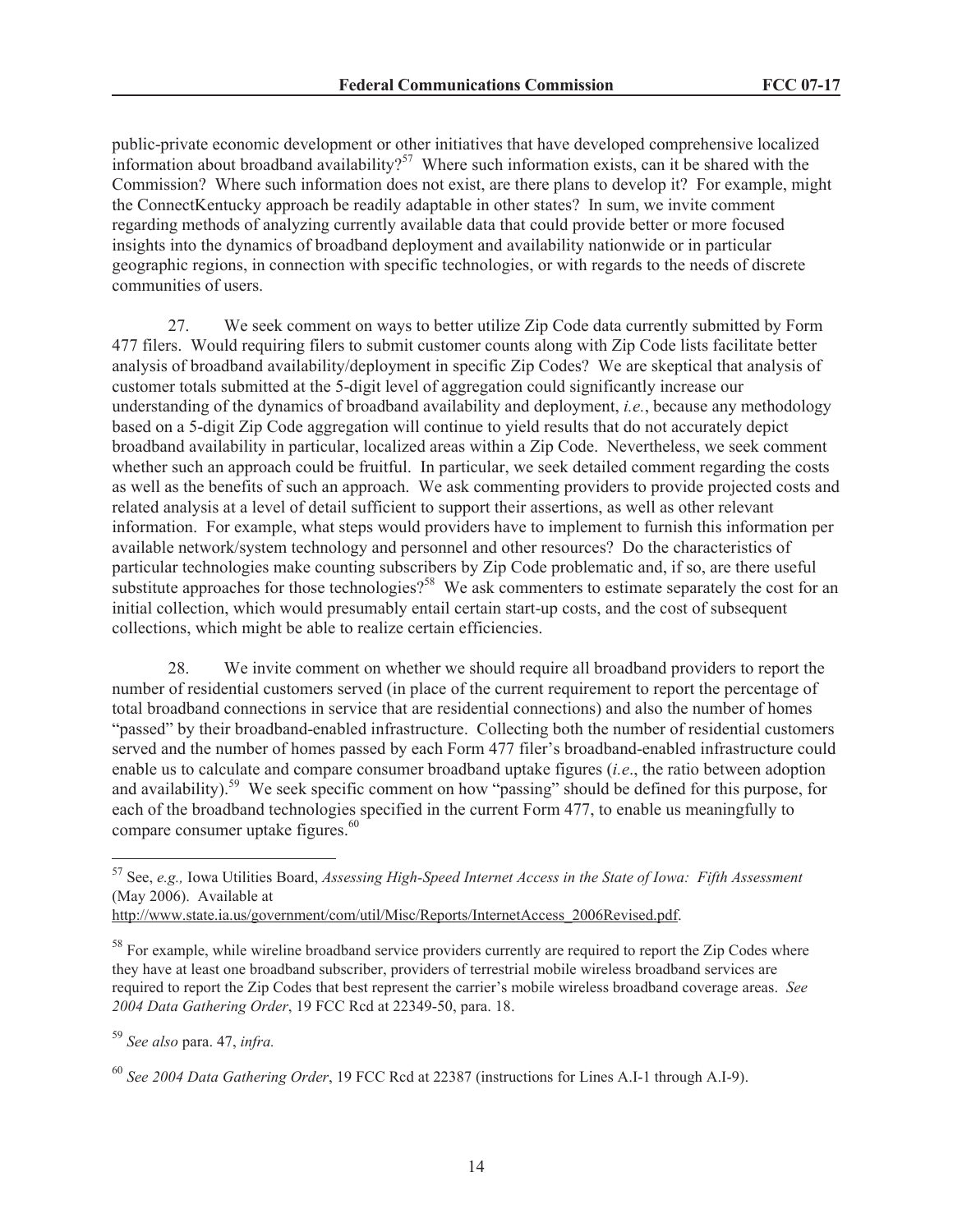29. We ask generally whether there are other ways in which we could make better use of the broadband data we currently collect on Form 477. For example, the semiannual report based on the Form 477 data include tables showing how broadband Internet subscribership varies among 5-digit geographical Zip Codes based on population density and household incomes. We are able to develop these tables because a commercial vendor has translated Census Bureau data (which is not collected by Zip Code) into Zip Code-level data for those particular variables (*i.e.,* population density and income). We invite commenters to identify, with specificity, comparable commercial products that translate, to the Zip Code-level, Census Bureau information about household education, race (including tribal lands), or disability status, so that we might include in our semiannual report tables showing how broadband Internet subscribership varies among Zip Codes based on these demographic variables.

30. We also invite comment on whether the Commission's semiannual report should include figures about international broadband adoption, prices, or other measures that are developed by the Organization for Economic Cooperation and Development (OECD) or the International Telecommunications Union (ITU). We ask for comment about which such figures we should include. Ideally, any such figure will be published regularly and will be based on comparable definitions, measurement standards, and reporting practices. We ask, in particular, if a regularly published, reliably comparable figure is available on the cost per bit in leading industrial nations (for both residential and business customers). More generally, how could the Commission conduct a regular analysis of broadband policies in other nations and how their regulatory policies have played out? We seek specific comment on whether and how we should present such analysis, *e.g.*, either in our semiannual report or the less frequent section 706 report.

# **2. Subscribers per 9-digit Zip Code**

31. We seek comment about whether we should require Form 477 data filers to submit 9 digit Zip Codes and associated customer counts. A 9-digit level of geographic aggregation coupled with such customer information could provide more granular information about deployment than 5-digit information. Nevertheless, we recognize that associated costs could be greater. We ask, specifically, whether current Form 477 filers, including any of their affiliates, or their marketing partners or agents maintain information about the end-user termination locations (*e.g.*, service addresses) of wired and fixed wireless broadband connections that includes the 9-digit Zip Code of that location – particularly information about *residential* end-user termination locations. If not, do Form 477 filers maintain billing address information at the 9-digit Zip Code level, and would such data be a sufficiently accurate proxy for service location? Do Form 477 filers typically maintain any other types of information that could be used to identify the 9-digit Zip Codes of end-user termination locations? We ask commenters to undertake the same kind of cost/benefit analysis regarding 9-digit Zip Code data as discussed in the previous paragraphs, *i.e*., by discussing costs associated with implementation and associated potential benefits. We also seek comment about whether there is significant value associated with simply requiring data filers to report lists of 9-digit Zip Codes where they have at least one customer, but without requiring associated customer counts by Zip Code.

# **3. Purchase of Commercial Databases or Services**

32. We seek specific comment regarding the availability of commercial sources of broadband deployment data or data-processing programs that could augment or otherwise add value to our use of Form 477 data, or reduce the associated costs and other burdens imposed on reporting providers. What existing databases could we combine productively with the current Form 477 data? Are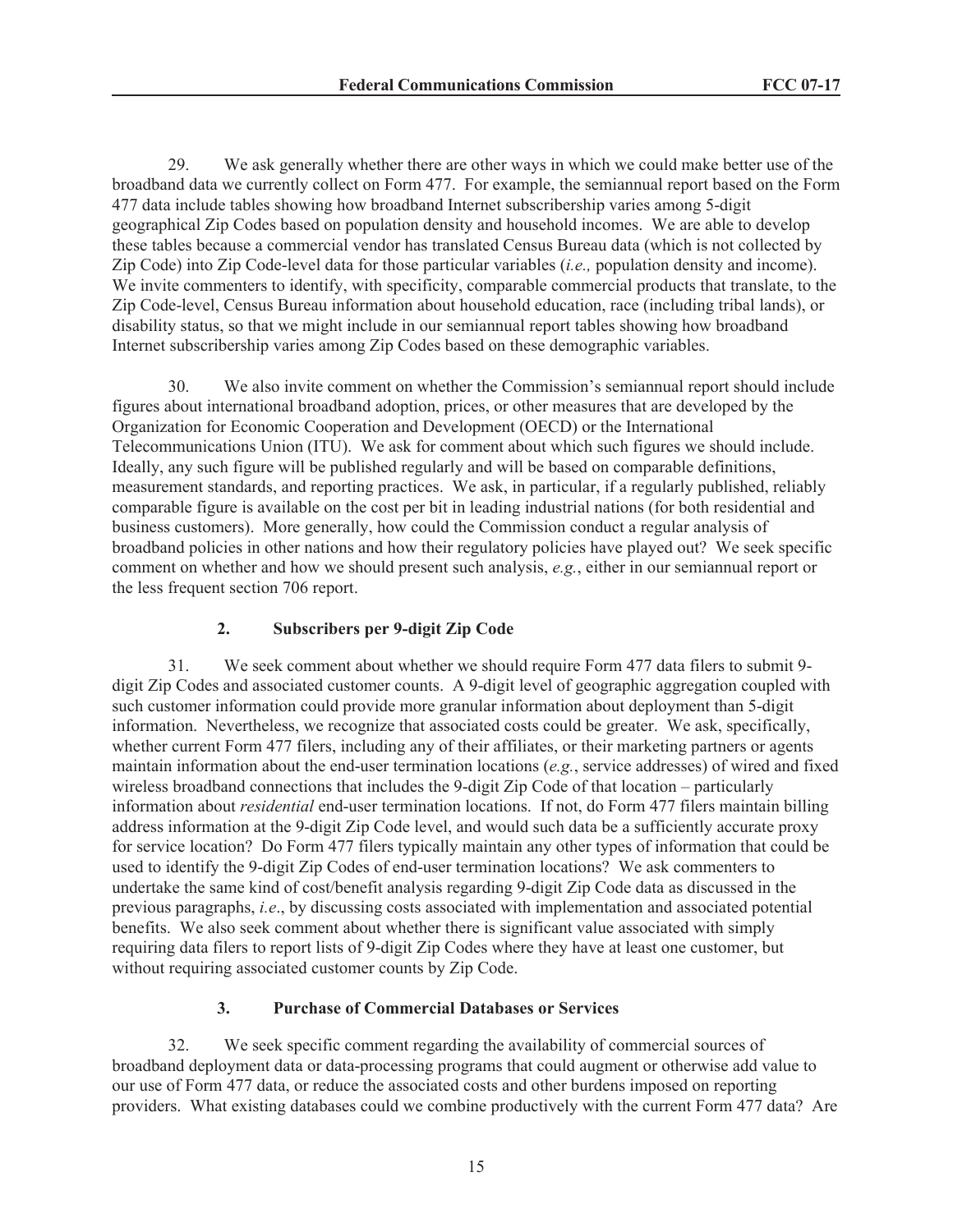such databases accurate, current, and national in scope? We ask, specifically, whether the online-search software, and associated databases, that many broadband providers have developed to allow households to check whether broadband service is available at their home telephone number, street address, or Zip Code can readily be adapted to provide localized broadband deployment information. Do dataprocessing or consulting companies exist whose operations or services could add value, or diminish associated collection burdens? For example, if (as discussed below) we decide to require additional Zip Code information (9-digit codes) or subscriber information per Zip Code in connection with the current Form 477 program, would it be feasible and/or desirable for a data-processing company, rather than the provider itself, to add 5-digit or 9-digit Zip Codes to subscriber lists, and to identify the number of subscribers per Zip Code? Would there be economies of scope and scale to a region- or nationwide contract that would make such private assistance affordable to providers? Would such an approach raise special concerns about confidentially-submitted company information or consumer privacy, and how could such concerns be addressed? As we seek to understand more clearly the cost to providers of gathering and reporting additional broadband data, should we also explore engaging commercial data processors to conduct sample surveys and report sample information? We encourage commenters to carefully consider such approaches to current data augmentation as well as ways to reduce associated burdens.

#### **4. Geocoded Information about Subscriber Locations**

33. We also seek comment about non-Zip Code based approaches to using subscriber-based information to more precisely identify the geographic areas where broadband is deployed, such as requiring providers to report geocoded information (*e.g.,* latitude and longitude) for the premises of their subscribers.<sup>61</sup> Requiring subscriber counts by Zip Code could prove to be the least costly and most feasible change to our Form 477 data collection, *i.e*., to most efficiently produce additional information that would materially advance our understanding of broadband availability. Are there other, more exact and accurate means of attaining that goal? How would such a method of data collection operate? We encourage suggestions from commenters that envision a non-Zip Code based approach to data collection, particularly alternatives that would yield data that is at least as granular as 9-digit Zip Code data augmented with customer counts by Zip Code.

## **5. Develop Automated System of Voluntary Reporting by Non-served Households**

34. We also seek comment about the feasibility and value of implementing a voluntary selfreporting system by non-served households, patterned after the National Do-Not-Call Registry. Under this proposal, non-served households could identify themselves at a Commission-maintained electronic bulletin board (web page address) and/or telephone number call-in address where they would provide the limited information, *e.g.*, home address with (preferably 9-digit) Zip Code, and the wired or fixed wireless telephone number at that particular location, that is needed to identify the particular non-served location. Would such a system be an effective and efficient way to identify localized areas where broadband services are not available? Would the reported information be accurate or, for example, might

 $61$  Geocoding is the process of assigning geographic identifiers, such as latitude-longitude coordinates, to data records, such as street addresses. *See, e.g.*, http://fgdc.er.usgs.gov/framework/frameworkintroguide/append\_a.html (defining "geocode"). With geographic coordinates, the features can then be mapped and entered into a Geographic Information System (GIS).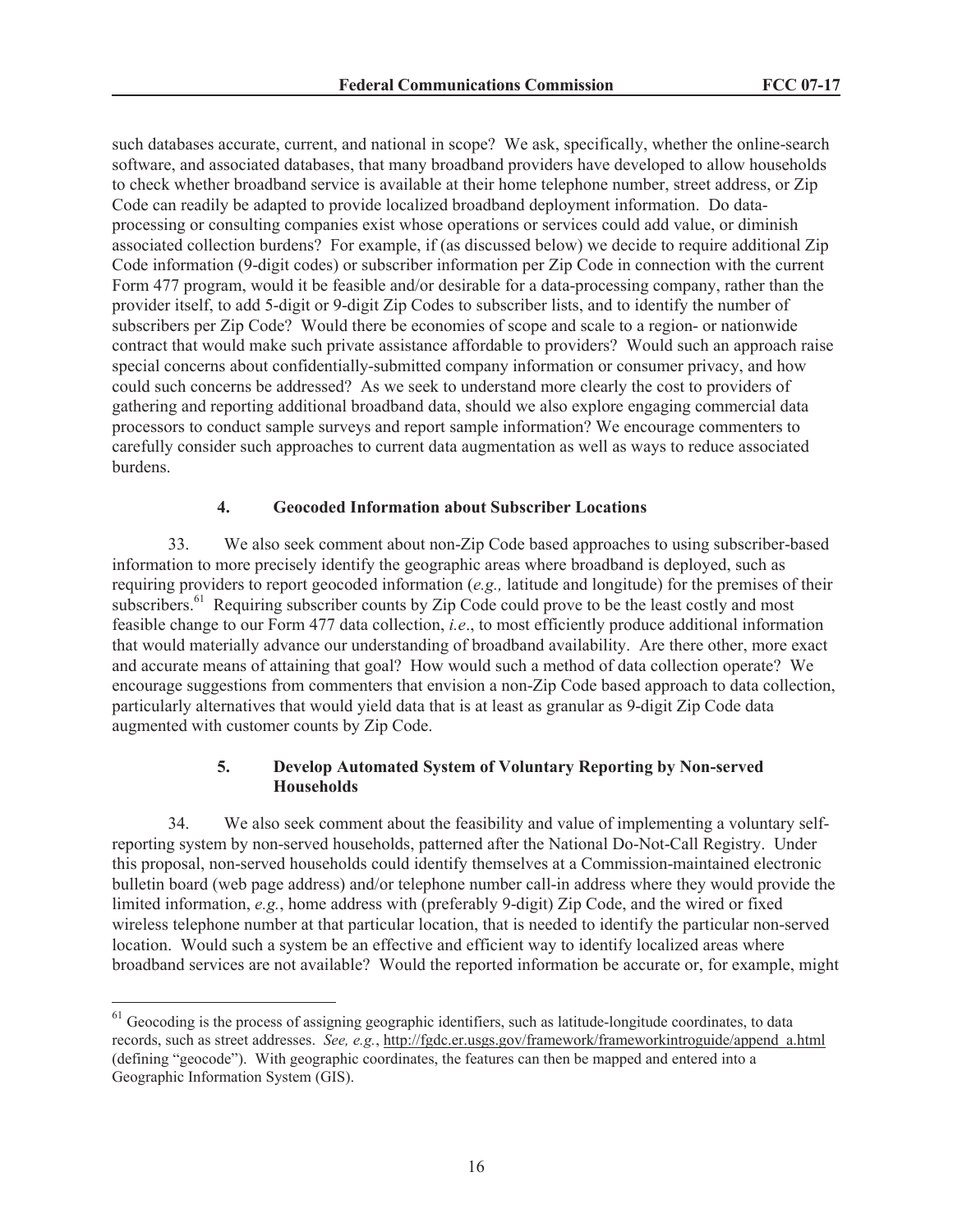potential subscribers not be aware of all broadband options available to them? Would such a system in fact enable the Commission and other governmental entities to focus (limited) government resources to encourage broadband availability more efficiently, *i.e*., by targeting areas where there is evidence of actual demand for broadband services? We seek comment on the costs and potential benefits of such a proposal.

## **6. Broadband-enabled Service Territory Report by Provider**

35. In each of the previously discussed approaches we rely on *broadband subscription* as a proxy for broadband availability. We assume that in Zip Codes where none or very few of the residents subscribe to broadband services, such services are unavailable, and vice versa. As GAO has found, while broadband infrastructure deployment is extensive, information about where subscribers are served may not depict with a high degree of accuracy the local deployment of broadband, especially in rural areas.<sup>62</sup> Alternatively, we could require data filers to report information about their customers and the *broadband-enabled service territory* – *i.e.*, the specific geographic area, which might include only parts of particular Zip Codes – where they offer and/or currently deploy broadband services, particularly residential services. By collecting and studying such data comparatively, we could arrive at a far clearer understanding of the actual dynamics of broadband availability in discrete geographic areas and to different communities of users. We seek comment about the need for and feasibility of requiring broadband providers to report information that delineates in detail the boundaries of their broadbandenabled service territories. What methodologies are available for developing such information? What requirements would we need to specify to ensure that providers apply a methodology with enough uniformity to yield useful information? Terrestrial mobile wireless broadband service providers are currently required to report Zip Codes that best represent their coverage areas. Does this standard yield a sufficient level of detail about the deployment of those services? Are there alternate or additional reporting requirements that would provide more useful data on mobile wireless broadband deployment without imposing an undue burden on the providers? We ask commenters to undertake the same kind of cost/benefit analysis that we discussed earlier with respect to 5-digit and/or 9-digit Zip Code information, *i.e.*, by discussing costs associated with implementation and associated potential benefits.<sup>63</sup>

36. While we are aware that, at present, precise information about the boundaries of the localized areas where broadband is generally available might be difficult for certain broadband providers to gauge, results achieved by broadband mapping initiatives such as those in Kentucky and Wyoming suggest that the difficulties are not insurmountable.<sup>64</sup> We understand, for example, that municipal cable systems and the Kentucky Cable Telecommunications Association (KCTA) are working with ConnectKentucky to map in fine detail (*e.g.,* street-by-street, and sometimes block-by-block) the

<sup>64</sup> *See* para. 26, *supra*. *See also* CostQuest Associates, Inc. and the State of Wyoming, *Wyoming Broadband Gap Analysis* (Revised Apr. 23, 2006), at 6-10 (outlining how geospatial information provided by carriers, and other information, was used to approximate the areas where DSL, cable modem, and/or terrestrial fixed wireless broadband is available to households in Wyoming; noting that such approximations may include areas of noncoverage due to plant deficiencies or local topography within urban areas, or lightly populated land areas not served by any broadband provider). Available at

http://www.costquest.com/costquest/docs/Wyoming%20Broadband%20Gap%20Whitepaper-4\_23\_06.pdf.

<sup>62</sup> *GAO Broadband Deployment Report*, at GAO Highlights (unnumbered page following report cover).

<sup>63</sup> *See* paras. 27, 31, *supra*.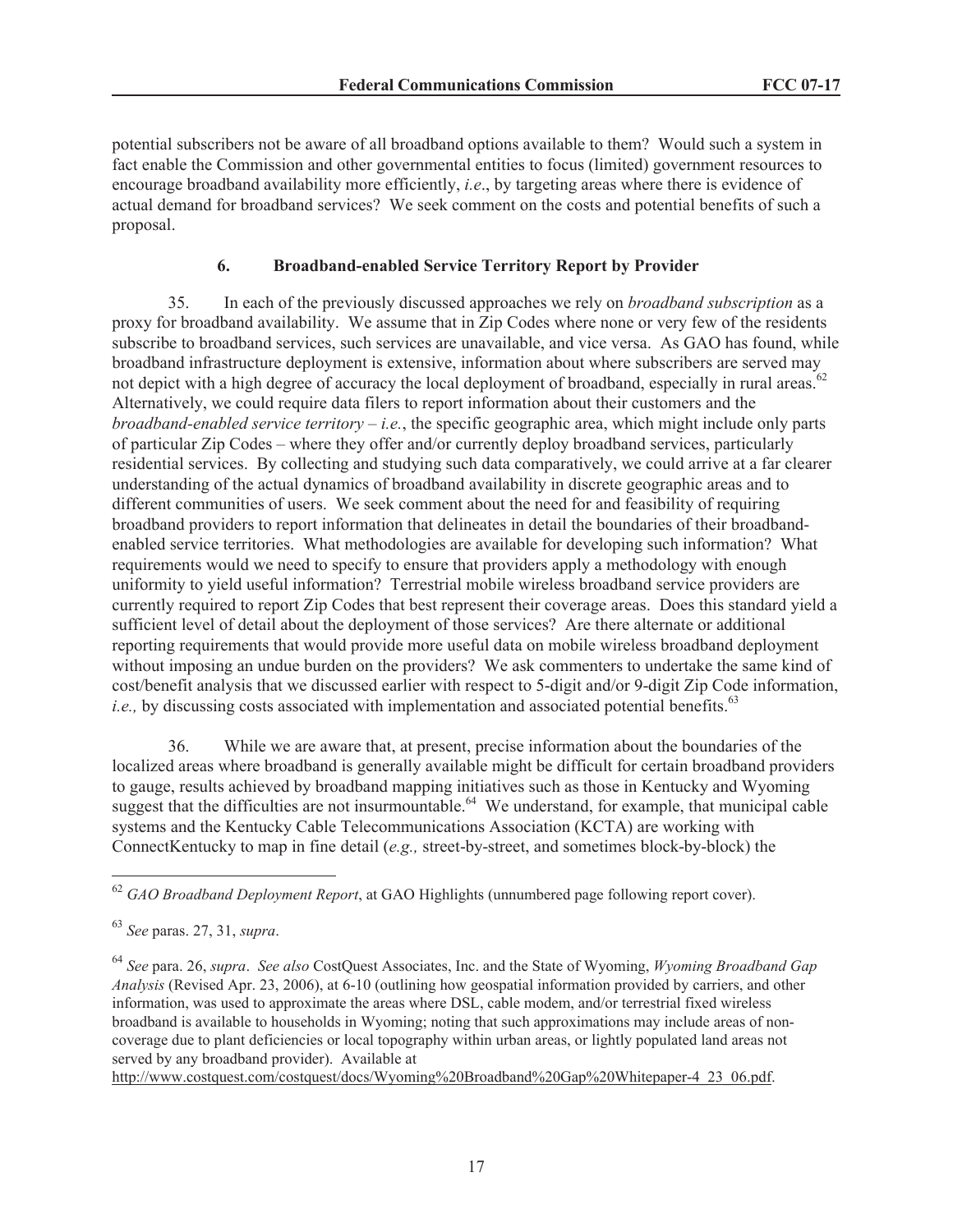boundaries of the areas where cable modem broadband is available.<sup>65</sup> We also understand that the Kentucky mapping initiative has identified localized areas of DSL broadband availability by obtaining, from at least some carriers, detailed location information (*i.e.*, latitude and longitude) for the carrier's DSL-enabled wire centers *and remote terminals*, and assuming that DSL service is available within a 13,200-foot (2.5-mile) radius around the DSL-enabled equipment. <sup>66</sup> The Kentucky initiative has also collected detailed facilities information (*e.g.*, latitude and longitude of towers, type of antenna technology, whether coverage is omni-directional or partial) from at least some commercial providers of wireless broadband service. $\frac{67}{7}$  Therefore, the Kentucky experience suggests that providers can delineate their areas of broadband deployment at much finer levels of detail than the Zip Code based data we now collect on Form 477. We are also aware that, in localized areas where broadband is generally available, site-specific factors may impede availability to individual households.<sup>68</sup> What steps, if any, should we take to enable providers to report broadband availability, not by subscriber proxy but by actual territory served (*e.g.*, a data collection or mapping system)?

37. We invite comment on whether this approach is feasible for tribal lands and how it could most effectively be implemented on tribal lands. As GAO has found, subscribership to Internet-access services (of any speed) by Native American households on tribal lands is unknown because no federal survey has been designed to track this information.<sup>69</sup> As GAO also found, the Commission's Form 477 data cannot be used to determine the number of residential Internet subscribers on tribal lands.<sup>70</sup> We seek specific comment on how the Commission can best measure broadband deployment/availability and adoption on tribal lands.

<sup>67</sup> *See* information in the WISP Broadband Service and the Municipal Wireless Broadband Service layers of the Kentucky Infrastructure Authority broadband deployment map at http://kygeonet.ky.gov/kybroadband/viewer.htm.

<sup>65</sup> *See* information in the Cable Broadband Service and the Municipal Cable Broadband Service layers of the Kentucky Infrastructure Authority broadband deployment map at http://kygeonet.ky.gov/kybroadband/viewer.htm.

<sup>66</sup> *Id. See also* information in the LEC Broadband Service layer of the Kentucky Infrastructure Authority broadband deployment map at http://kygeonet.ky.gov/kybroadband/viewer.htm, which appears to incorporate information for Alltel, Cincinnati Bell, and the BellSouth operations now owned by AT&T. Regarding the service territories of smaller incumbent LECs, see information in the ILEC Broadband Service layer of the Kentucky map.

 $68$  For example, the presence of load coils and/or bridge taps on some copper wire may require carriers to make case-by-case tests for DSL requests. Similar constraints affect cable operators. Site-specific topology, landscaping, and climate conditions can determine whether a wireless broadband service is available at a particular location.

<sup>69</sup> United States Government Accountability Office, *Challenges to Assessing and Improving Telecommunications for Native Americans on Tribal Lands*, GAO-06-189 (Jan. 2006) (*GAO Tribal Lands Report)*, at 16 (the Census Bureau's new American Community Survey will provide data on tribal lands but does not include a question on Internet access; the monthly survey of households conducted by the Census Bureau for the Bureau of Labor Statistics contains too few tribal lands households to provide reliable estimates).

 $^{70}$  *Id.*, at 17 (providers are not required to report the number of residential broadband Internet-access subscribers in each Zip Code; tribal lands so not necessarily correspond to Zip Codes).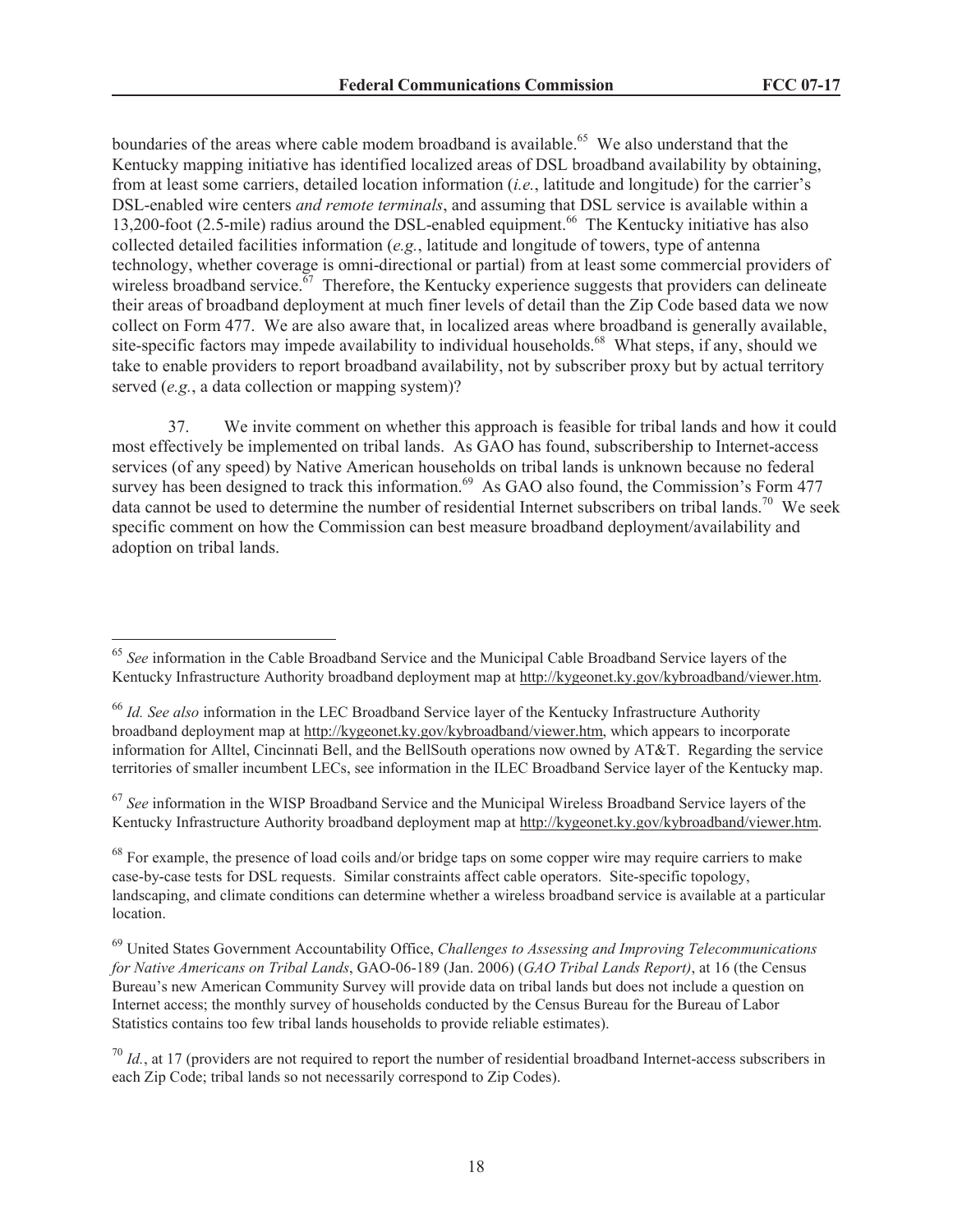## **7. Other Alternatives**

38. We ask whether there are other alternatives we can explore to better identify the extent of broadband deployment in rural areas and tribal lands across the nation.

## **8. Extrapolating Nationwide Competitive Conditions from Conditions in Representative Areas**

39. We invite comment on whether, even if more granular data cannot reasonably be collected across the entire country, it would be appropriate and feasible for the Commission to develop more accurate estimates of the competitive choices in representative urban, metropolitan, exurban, lowincome, tribal, and rural areas and then use weighted extrapolation techniques to get a picture of nationwide competitive conditions. We ask whether detailed infrastructure deployment maps for representative areas could be developed, based on the location of municipal cable system facilities and local exchange carrier DSLAMs, which would give a house-by-house picture of where those broadband infrastructures are deployed.

40. We seek comment on whether we should collect key demographic information (*e*.g., income, education, race (including tribal status), and disability status) about households located in those parts of the representative areas in which cable modem or DSL infrastructures have been deployed, to illustrate the relationship between these factors and broadband adoption.<sup>71</sup> Which demographic variables should we measure? Does conducting meaningful analysis require demographic information about individual households? If it does, could the cable system and/or DSL service provider in the representative area provide that information? Alternatively, could we effectively use publicly available Census Bureau detailed demographic information (which would not identify individual households)? In general, are there public sources of detailed demographic information for representative areas? Commenters who are aware of such sources should identify them with specificity and explain why they are appropriate to use.

41. Should the Commission also collect income, education, and other demographic information about households located in the parts of the representative areas where broadband infrastructures have not been deployed, to illustrate the relationship between these factors and broadband deployment?<sup>72</sup> Which demographic variables should we measure? Could the cable system and DSL service provider (or the local exchange carrier, if DSL infrastructure has not been deployed) provide that information? Would it be more cost effective or appropriate to use demographic information that is publicly available from the Census Bureau (which does not identify individual households)? Are there publicly available commercial sources of geographically detailed demographic data that we could use? We ask commenters to identify such sources with specificity and to explain why they are appropriate to use.

42. We ask whether collecting detailed information about deployment of two broadband technologies (*i.e.*, cable modem and DSL) would be sufficient to inform broadband policy making. Are there any other broadband technologies for which it is feasible to develop a house-by-house picture of

<sup>71</sup> *See, e.g., GAO Broadband Deployment Report,* at 55-58 (estimation results from broadband adoption model).

<sup>72</sup> *See, e.g., GAO Broadband Deployment Report,* at 46-47 (estimation results from broadband deployment model)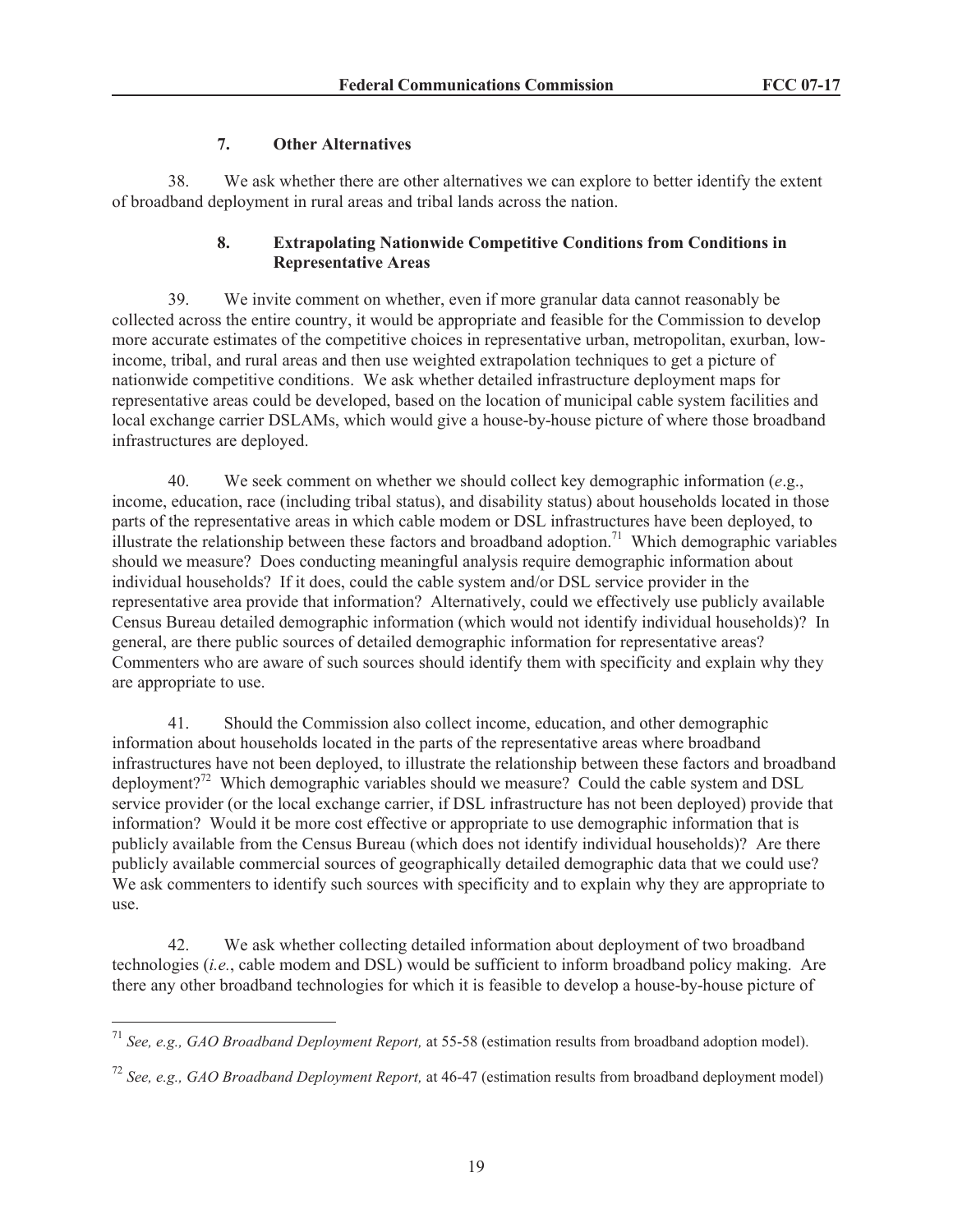infrastructure deployment and key household demographic variables (*e*.g., income, education, race (including tribal status), and disability status) in representative areas?

43. We invite specific comment on how we should identify particular areas as representative areas, to ensure that weighted extrapolation techniques will provide a statistically accurate picture of nationwide competitive conditions. Is there at this time a known set of such representative areas? If not, what is the Census Bureau or other source of data that can be used to select specific areas to represent urban, metropolitan, exurban, low-income, tribal, and rural areas, respectively? We ask commenters to identify that data source, or sources, with specificity and to explain why the source is appropriate to use. Should the extent of broadband deployment in an area be taken into account in selecting the representative areas? If so, how should it be taken into account? As we have noted, there is a detailed broadband deployment mapping initiative underway in Kentucky.<sup>73</sup> While there are no tribal lands in Kentucky, we ask for comment on whether it would be would be appropriate to select Kentucky areas to represent each of the other types of areas (*i.e.*, urban, metropolitan, exurban, low-income, and rural).

44. We ask for comment about how to select a representative area for tribal lands, in particular. As GAO has found, tribal lands vary dramatically in size, demographics, and location.<sup>74</sup> GAO conducted interviews with 26 tribes and 12 Alaska regional native nonprofit organizations and visited 6 of the tribes that have taken action to improve their telecommunications.<sup>75</sup> We seek comment on whether, and why, a particular one of the 6 tribes would be an appropriate choice for the representative tribal lands area.

# **9. Price, Broadband Availability, and Consumer Uptake**

45. We seek comment on whether and how we could collect price information that depicts competitive choice in representative areas. Would it be sufficient to collect price information only for cable modem and DSL service options? If so, should we collect price information for the full range of cable modem and DSL service options in the representative areas? How should we treat the prices of introductory offers and bundled services? Should we calculate separate representative prices for residential and non-residential service offerings? How should we treat service offerings that appear both in advertisements for residential services and in advertisements for business services?

46. We also ask whether we should modify Form 477 to collect price information from all entities that report broadband connections. What price information should we collect? Should we collect the price information at the Zip Code, state, regional, or national level? What would be an appropriate way to define a region for this purpose? Should we require filers to estimate and report the cost of residential broadband services measured as price per bit?

<sup>73</sup> *See* paras. 26, 36, s*upra.*

<sup>74</sup> *GAO Tribal Lands Report*, at 3 (ranging in size from 24,000 square miles with over 176,000 Native American residents to less than 1 square mile with fewer than 50 Native American residents; while mostly located in rural or remote locations, some are near metropolitan areas).

<sup>75</sup> *Id.*, at 60-61 (GAO visited the Coeur D'Alene Tribe of the Coeur D'Alene Reservation, Idaho; Confederated Tribes and Bands of the Yakama Nation, Washington; Eastern Band of Cherokee Indians of North Carolina; Oglala Sioux Tribe of the Pine Ridge Reservation, South Dakota; Mescalero Apache Tribe of the Mescalero Reservation, New Mexico; and Navajo Nation in Arizona, New Mexico, and Utah.)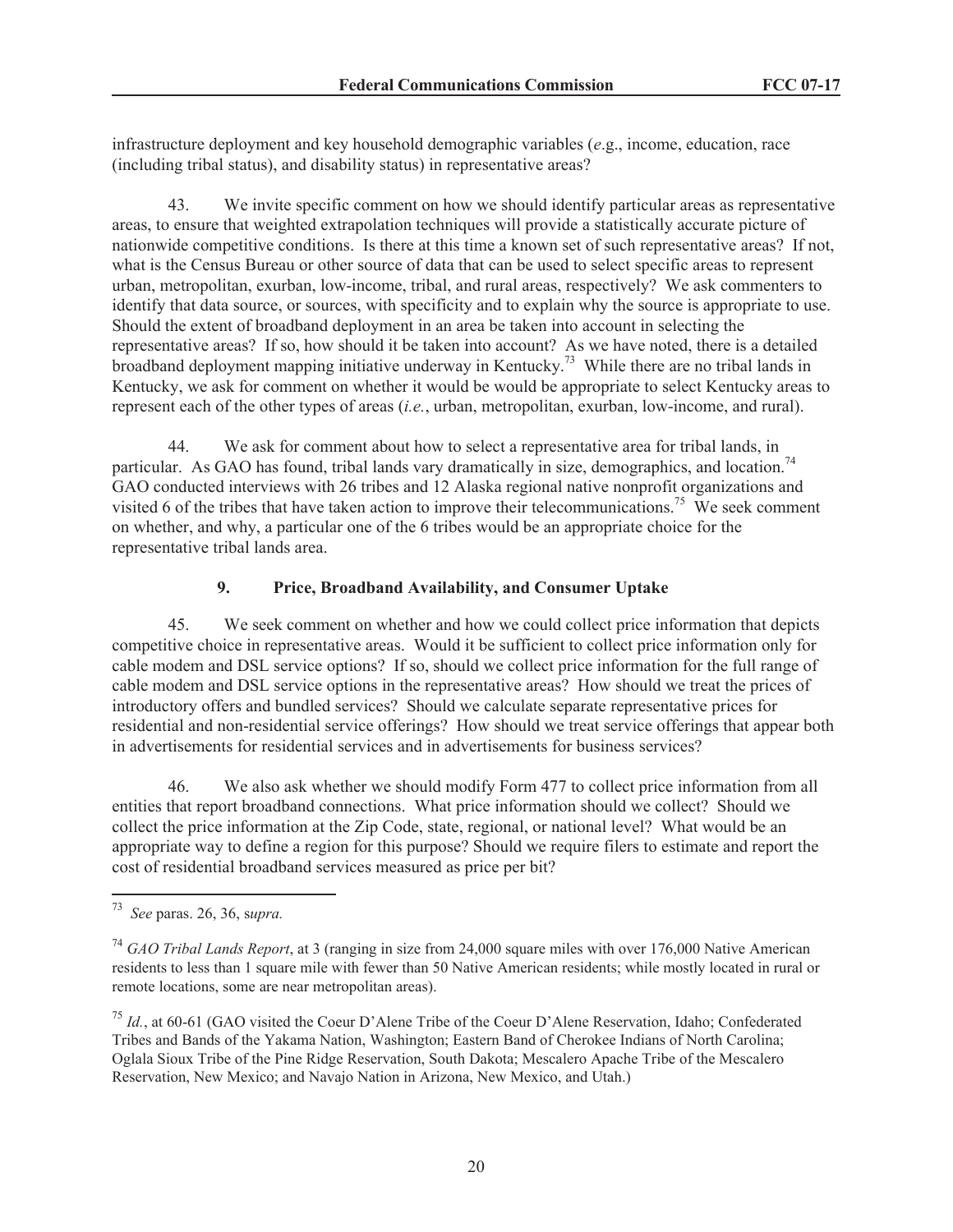47. We seek specific comment on whether and how the Commission could provide a deeper understanding of the market for broadband services by collecting price information and comparing it to consumer uptake of broadband *(i.e.,* the ratio between adoption and deployment).<sup>76</sup> Commenters should address how non-price variables found to be correlated with consumer broadband uptake (*e.g.*, income, education, race (including tribal lands), and disability status) should be incorporated into the comparison.

# **IV. PROCEDURAL MATTERS**

#### **A. Initial Paperwork Reduction Act Analysis**

48. This document does not contain proposed information collection(s) subject to the Paperwork Reduction Act of 1995 (PRA), Public Law 104-13. In addition, therefore, it does not contain any new or modified "information collection burden for small business concerns with fewer than 25 employees," pursuant to the Small Business Paperwork Relief Act of 2002, Public Law 107-198, *see* 44 U.S.C. 3506(c)(4).

## **B. Initial Regulatory Flexibility Analysis**

49. As required by the Regulatory Flexibility Act  $(RFA)$ ,<sup>77</sup> the Commission has prepared an Initial Regulatory Flexibility Analysis (IRFA) of the possible significant economic impact on small entities of the policies and rules proposed in this Notice. The IRFA is set forth in the Appendix to this Notice.

#### **C. Comment Filing Procedures**

50. Pursuant to sections 1.415 and 1.419 of the Commission's rules, 47 C.F.R. §§ 1.415, 1.419, interested parties may file comments and reply comments on or before the dates indicated on the first page of this document. Comments may be filed using: (1) the Commission's Electronic Comment Filing System (ECFS), (2) the Federal Government's eRulemaking Portal, or (3) by filing paper copies. *See Electronic Filing of Documents in Rulemaking Proceedings*, 63 FR 24121 (1998).

- Electronic Filers: Comments may be filed electronically using the Internet by accessing the ECFS: http://www.fcc.gov/cgb/ecfs/ or the Federal eRulemaking Portal: http://www.regulations.gov. Filers should follow the instructions provided on the website for submitting comments.
	- For ECFS filers, if multiple docket or rulemaking numbers appear in the caption of this proceeding, filers must transmit one electronic copy of the comments for each docket or rulemaking number referenced in the caption. In completing the transmittal screen, filers should include their full name, U.S. Postal Service mailing address, and the applicable docket or rulemaking number. Parties may also submit an electronic comment by

<sup>76</sup> *See* para. 28, *supra.*

<sup>77</sup> *See* 5 U.S.C. § 603. The RFA, *see* 5 U.S.C. §§ 601-612 , has been amended by the Contract With America Advancement Act of 1996, Pub. L. No. 104-121, 110 Stat. 847 (1996) (CWAAA). Title II of the CWAAA is the Small Business Regulatory Enforcement Fairness Act of 1996 (SBREFA).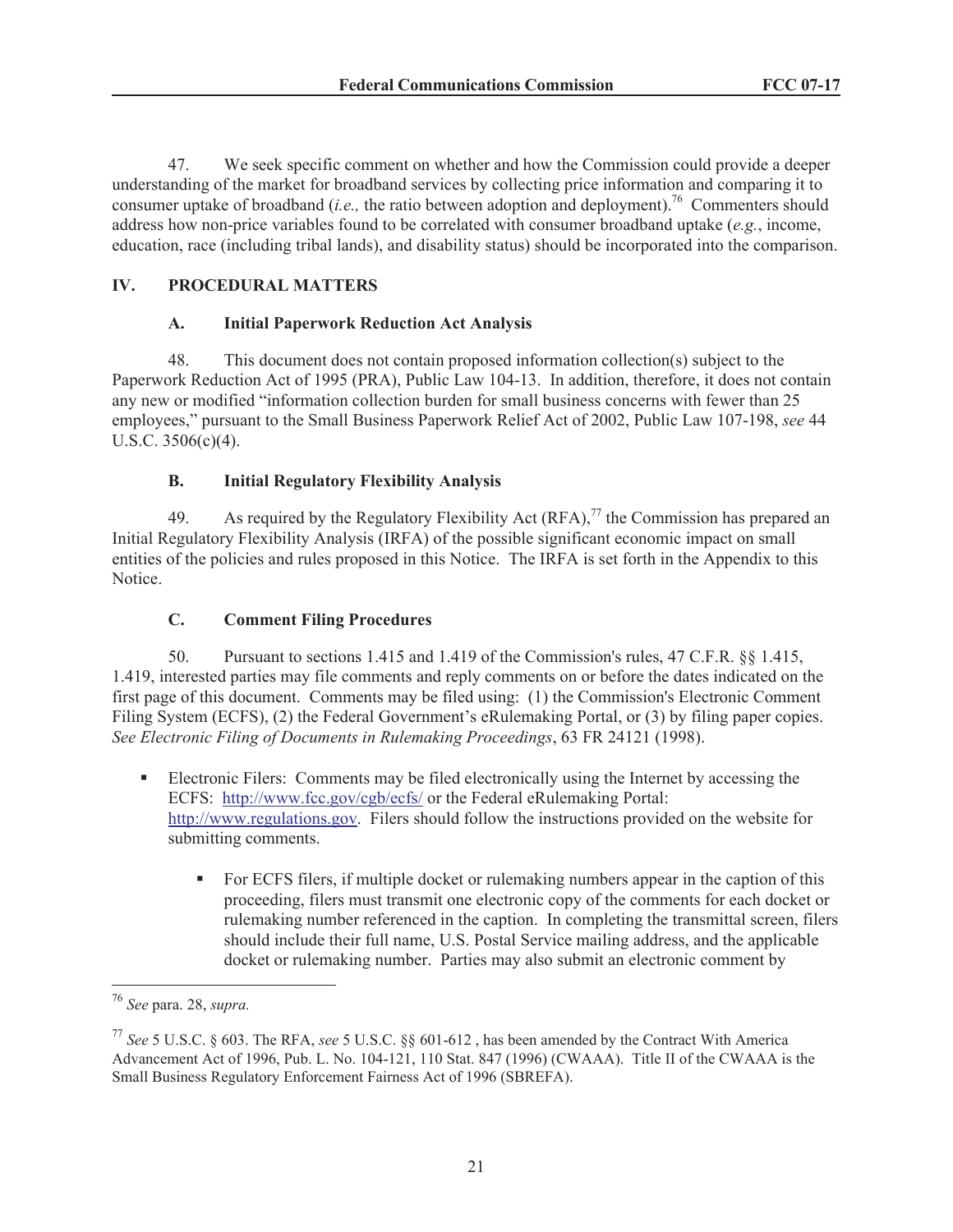Internet e-mail. To get filing instructions, filers should send an e-mail to ecfs@fcc.gov, and include the following words in the body of the message, "get form." A sample form and directions will be sent in response.

• Paper Filers: Parties who choose to file by paper must file an original and four copies of each filing. If more than one docket or rulemaking number appears in the caption of this proceeding, filers must submit two additional copies for each additional docket or rulemaking number.

Filings can be sent by hand or messenger delivery, by commercial overnight courier, or by firstclass or overnight U.S. Postal Service mail (although we continue to experience delays in receiving U.S. Postal Service mail). All filings must be addressed to the Commission's Secretary, Office of the Secretary, Federal Communications Commission.

- The Commission's contractor will receive hand-delivered or messenger-delivered paper filings for the Commission's Secretary at 236 Massachusetts Avenue, NE., Suite 110, Washington, DC 20002. The filing hours at this location are 8:00 a.m. to 7:00 p.m. All hand deliveries must be held together with rubber bands or fasteners. Any envelopes must be disposed of before entering the building.
- Commercial overnight mail (other than U.S. Postal Service Express Mail and Priority Mail) must be sent to 9300 East Hampton Drive, Capitol Heights, MD 20743.
- **•** U.S. Postal Service first-class, Express, and Priority mail must be addressed to 445  $12<sup>th</sup>$ Street, SW, Washington, DC 20554.

People with Disabilities: To request materials in accessible formats for people with disabilities (braille, large print, electronic files, audio format), send an e-mail to fcc504@fcc.gov or call the Consumer  $\&$ Governmental Affairs Bureau at 202-418-0530 (voice), 202-418-0432 (tty).

51. This matter shall be treated as a "permit-but-disclose" proceeding in accordance with the Commission's ex parte rules. *See* 47 C.F.R. §§ 1.1200 and 1.1206. Persons making oral ex parte presentations are reminded that memoranda summarizing the presentations must contain summaries of the substance of the presentations and not merely a listing of the subjects discussed. *See* 47 C.F.R. § 1.1206(b). Other rules pertaining to oral and written ex parte presentations in permit-but-disclose proceedings are set forth in section 1.1206(b) of the Commission's rules, 47 C.F.R. § 1.1206(b).

# **V. ORDERING CLAUSES**

52. Accordingly, IT IS ORDERED that, pursuant to sections 1-5, 10, 11, 201-205, 215, 218- 220, 251-271, 303(r), 332, 403, 502, and 503 of the Communications Act of 1934, as amended, 47 U.S.C. §§ 151-155, 160, 161, 201-205, 215, 218-220, 251-271, 303(r), 332, 403, 502, and 503, and section 706 of the Telecommunications Act of 1996, 47 U.S.C. § 157 nt, this NOTICE, with all attachments, IS ADOPTED.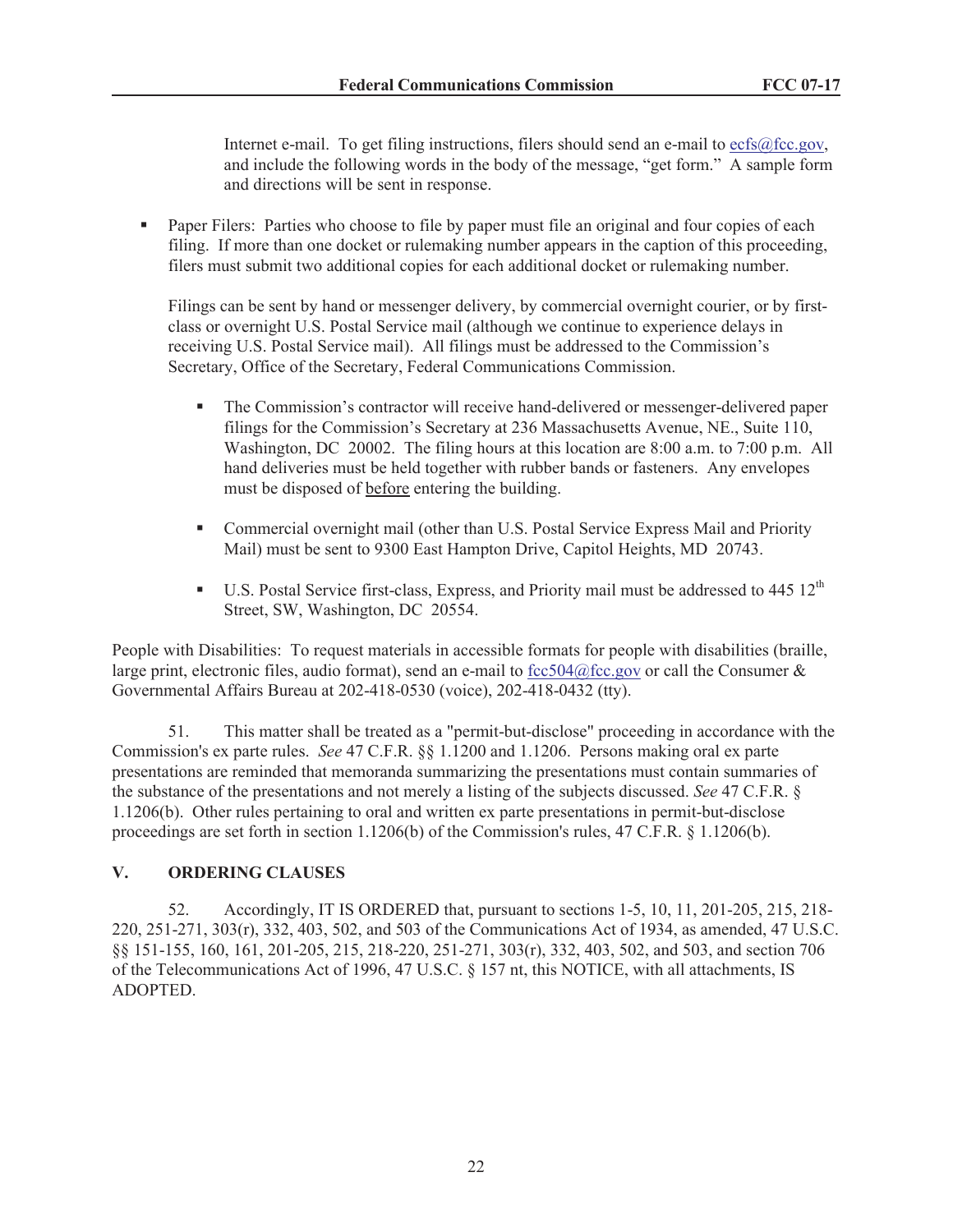53. IT IS FURTHER ORDERED that the Commission's Consumer and Governmental Affairs Bureau, Reference Information Center, SHALL SEND a copy of this Notice of Proposed Rulemaking, including the Initial Regulatory Flexibility Analysis, to the Chief Counsel for Advocacy of the Small Business Administration.

#### FEDERAL COMMUNICATIONS COMMISSION

Marlene H. Dortch Secretary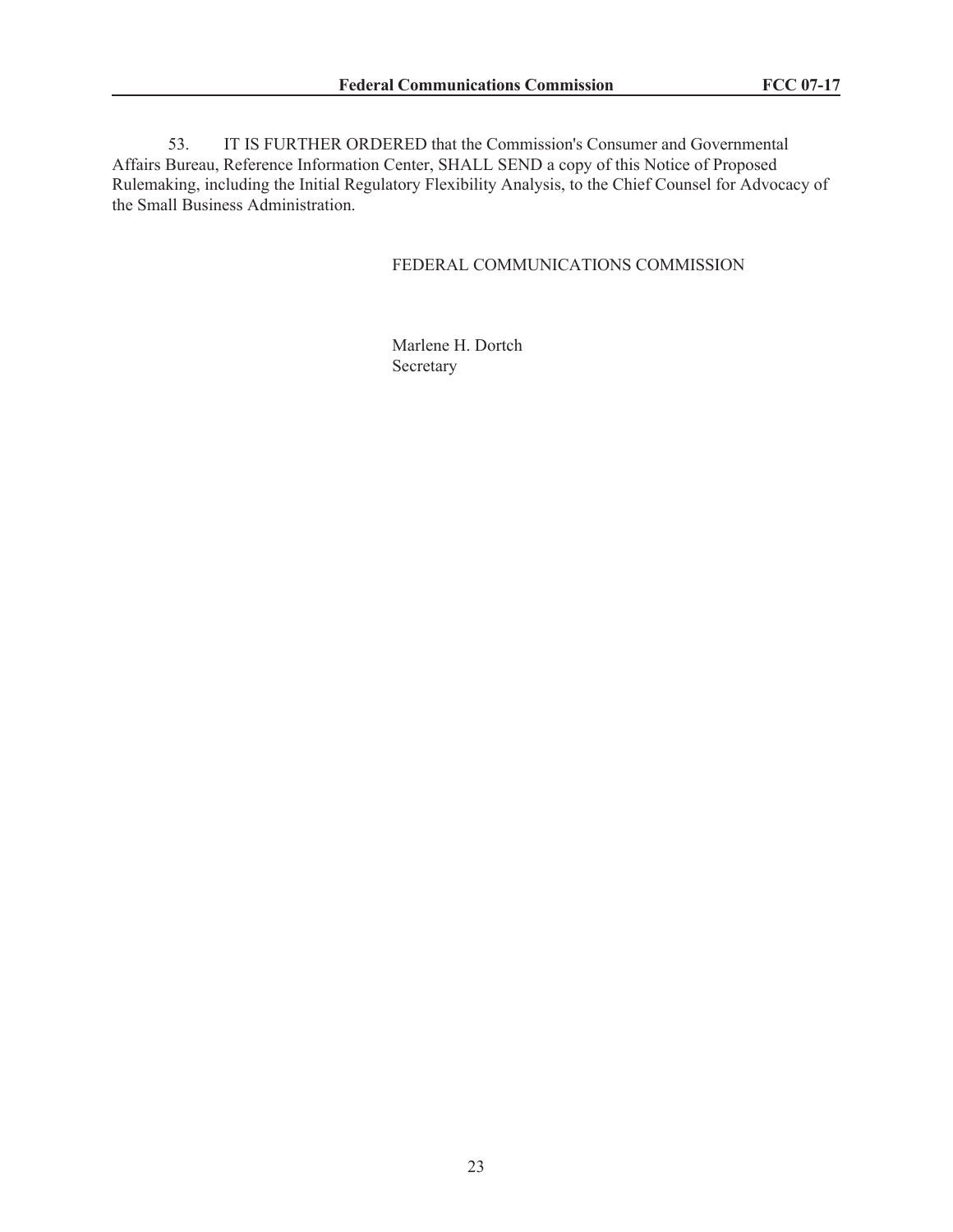#### **APPENDIX**

#### **Initial Regulatory Flexibility Analysis**

1. As required by the Regulatory Flexibility Act of 1980, as amended  $(RFA)$ ,<sup>1</sup> the Commission has prepared the present Initial Regulatory Flexibility Analysis (IRFA) of the possible significant economic impact on small entities that might result from today's Notice. Written public comments are requested on this IRFA. Comments must be identified as responses to the IRFA and must be filed by the deadlines for comments on the Notice provided above. The Commission will send a copy of the Notice, including this IRFA, to the Chief Counsel for Advocacy of the Small Business Administration.<sup>2</sup> In addition, the Notice and IRFA (or summaries thereof) will be published in the Federal Register.<sup>3</sup>

## **A. Need for, and Objectives of, the Proposed Rules**

2. In the Notice, we seek comment on various proposals that would deepen and refine our current understanding of broadband availability and deployment and our understanding of end user adoption of relatively new broadband-enabled services such as interconnected VoIP service.<sup>4</sup> Although we have recently refined the Form 477 data collection program, we seek comment on whether Form 477 is sufficient to provide a truly accurate picture of broadband deployment – particularly in rural and hard-to-serve areas – or whether there are alternative methods for collecting and/or analyzing data to obtain more precise information.<sup>5</sup> Recognizing the critical importance of broadband services to the nation's present and future prosperity, we believe that a better understanding would assist us in our commitment to adopt policies to promote the deployment of broadband services.<sup>6</sup> At the same time, we recognize that certain methods of collecting more precise data might impose burdens on small entities, and invite comment on ways to mitigate burdens on smaller entities.<sup>7</sup> In this regard, the Notice proposes many methods for collecting further data and analyzing current data that would impose little or no burden on small entities whatsoever.

<sup>&</sup>lt;sup>1</sup> See 5 U.S.C. § 603. The RFA, see 5 U.S.C. §§ 601-12, has been amended by the Small Business Regulatory Enforcement Fairness Act of 1996 (SBREFA), Pub. L. No. 104-121, 110 Stat. 857 (1996).

<sup>2</sup> *See* 5 U.S.C. § 603(a).

<sup>3</sup> *See* 5 U.S.C. § 603(a).

<sup>&</sup>lt;sup>4</sup> "Interconnected VoIP service" means an interconnected voice over Internet Protocol service that: (1) enables real-time, two-way voice communications; (2) requires a broadband connection from the user's location; (3) requires Internet protocol-compatible customer premises equipment (CPE); and (4) permits users generally to receive calls that originate on the public switched telephone network and to terminate calls to the public switched telephone network. *See* 47 C.F.R. § 9.3.

<sup>5</sup> *See* Notice at para. 9.

<sup>6</sup> *See* Notice at para. 1.

<sup>7</sup> *See* Notice at para. 24.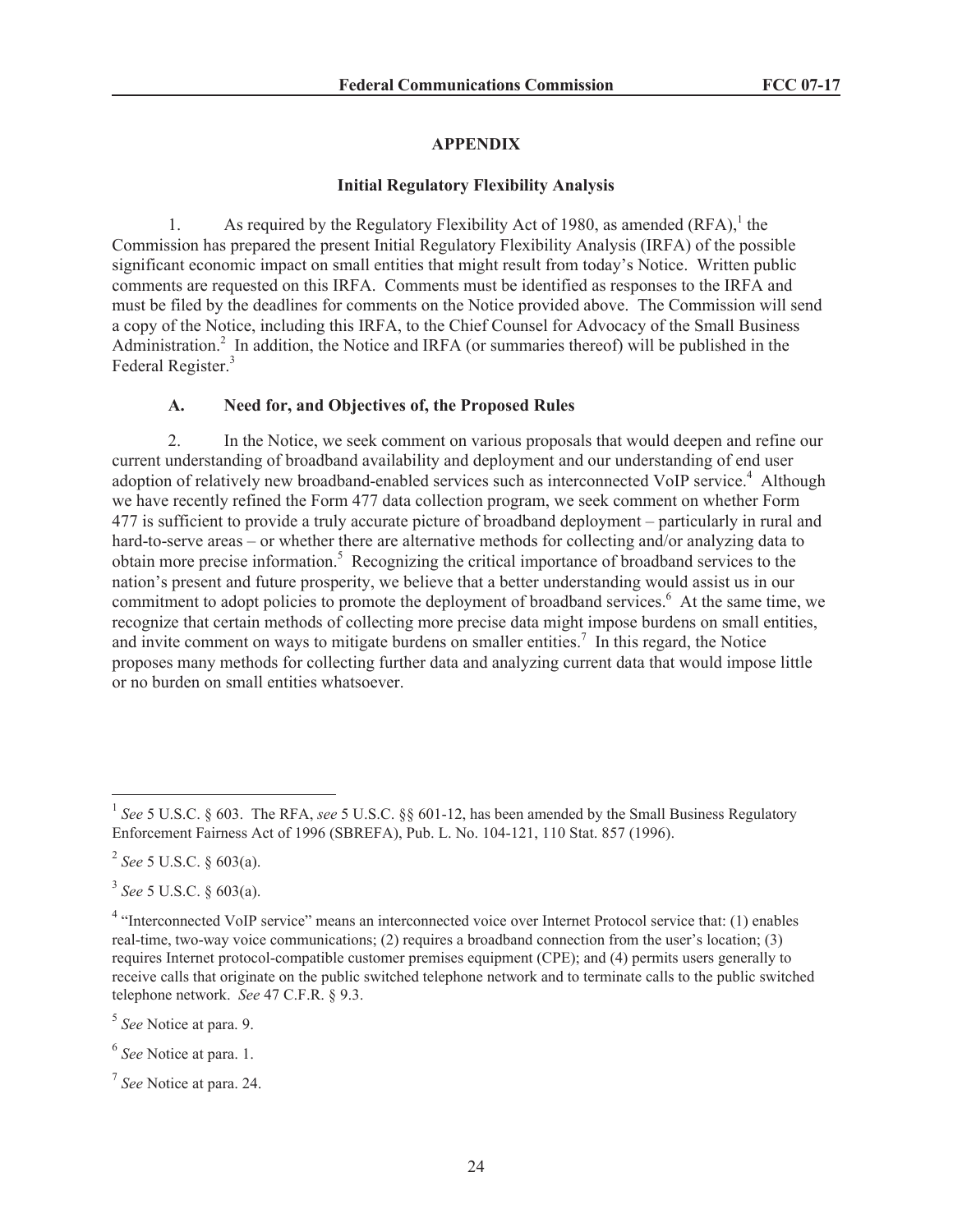## **B. Legal Basis**

3. The legal basis for any action that may be taken pursuant to the Notice is contained in sections 1-5, 10, 11, 201-205, 215, 218-220, 251-271, 303(r), 332, 403, 502, and 503 of the Communications Act of 1934, as amended, 47 U.S.C. §§ 151-155, 160, 161, 201-205, 215, 218-220, 251-271, 303(r), 332, 403, 502, and 503, and section 706 of the Telecommunications Act of 1996, 47 U.S.C. § 157 nt.

## **C. Description and Estimate of the Number of Small Entities to Which the Proposed Rules May Apply**

4. The RFA directs agencies to provide a description of, and, where feasible, an estimate of, the number of small entities that may be affected by the proposed rules.<sup>8</sup> The RFA generally defines the term "small entity" as having the same meaning as the terms "small business," "small organization," and "small governmental jurisdiction."<sup>9</sup> In addition, the term "small business" has the same meaning as the term "small business concern" under the Small Business Act.<sup>10</sup> A "small business" concern" is one which: (1) is independently owned and operated; (2) is not dominant in its field of operation; and (3) satisfies any additional criteria established by the Small Business Administration  $(SBA)$ <sup>11</sup> As discussed in sections D and E below, many of the proposals contained in the Notice would not impose any burden whatsoever on small entities. However, to the extent that other proposals contained in the Notice might impact small entities, we list those possible entities below. We have perhaps been overbroad in our list of entities directly affected, below, in an effort to encourage comment.

5. As noted above, in addition to covering small businesses, the RFA covers small organizations. A "small organization" is generally "any not-for-profit enterprise which is independently owned and operated and is not dominant in its field."<sup>12</sup> Nationwide, as of 2002, there were approximately 1.6 million small organizations.<sup>13</sup> The term "small governmental jurisdiction" is defined generally as "governments of cities, towns, townships, villages, school districts, or special districts, with a population of less than fifty thousand."<sup>14</sup> Census Bureau data for 2002 indicate that

 $11$  15 U.S.C. § 632.

 $12$  5 U.S.C. § 601(4).

 $^{14}$  5 U.S.C. § 601(5).

 $8^8$  5 U.S.C. §§ 603(b)(3), 604(a)(3).

 $9^9$  5 U.S.C. § 601(6).

 $10$  5 U.S.C. § 601(3) (incorporating by reference the definition of "small-business concern" in the Small Business Act, 15 U.S.C. § 632). Pursuant to 5 U.S.C. § 601(3), the statutory definition of a small business applies "unless an agency, after consultation with the Office of Advocacy of the Small Business Administration and after opportunity for public comment, establishes one or more definitions of such term which are appropriate to the activities of the agency and publishes such definition(s) in the Federal Register." According to SBA data, there are approximately 22.4 million small businesses nationwide. *See* SBA, Programs and Services, SBA Pamphlet No. CO-0028, at page 40 (July 2002).

<sup>&</sup>lt;sup>13</sup> Independent Sector, The New Nonprofit Almanac  $\&$  Desk Reference (2002).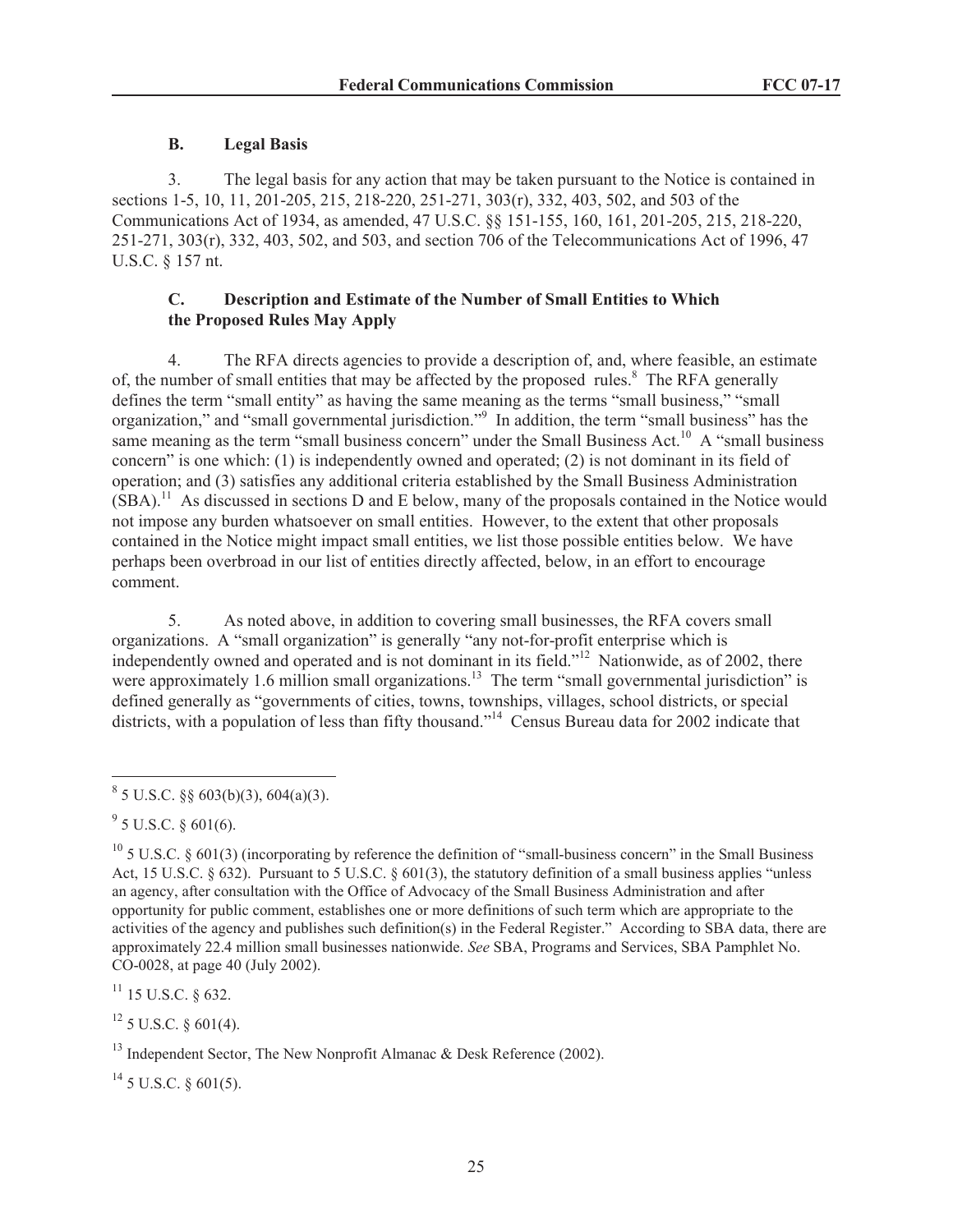there were 87,525 local governmental jurisdictions in the United States.<sup>15</sup> We estimate that, of this total, 84,377 entities were "small governmental jurisdictions."<sup>16</sup> Thus, we estimate that most governmental jurisdictions are small.

6. The most reliable source of information regarding the total numbers of certain common carrier and related providers nationwide, as well as the number of commercial wireless entities, is the data that the Commission publishes in its *Trends in Telephone Service* report.<sup>17</sup> The SBA has developed small business size standards for wireline and wireless small businesses within the three commercial census categories of Wired Telecommunications Carriers,<sup>18</sup> Paging,<sup>19</sup> and Cellular and Other Wireless Telecommunications.<sup>20</sup> Under these categories, a business is small if it has 1,500 or fewer employees. Below, using the above size standards and others, we discuss the total estimated numbers of small businesses that might be affected by our actions.

7. We have included small incumbent local exchange carriers (LECs) in this present RFA analysis. As noted above, a "small business" under the RFA is one that, *inter alia*, meets the pertinent small business size standard (*e.g.*, a telephone communications business having 1,500 or fewer employees), and "is not dominant in its field of operation."<sup>21</sup> The SBA's Office of Advocacy contends that, for RFA purposes, small incumbent LECs are not dominant in their field of operation because any such dominance is not "national" in scope.<sup>22</sup> We have therefore included small incumbent LECs in this RFA analysis, although we emphasize that this RFA action has no effect on Commission analyses and determinations in other, non-RFA contexts.

## **1. Wireline Carriers and Service Providers**

8. We have included small incumbent local exchange carriers in this present RFA analysis. As noted above, a "small business" under the RFA is one that, *inter alia*, meets the pertinent

<sup>19</sup> *Id.* § 121.201, NAICS code 517211 (This category will be changed for purposes of the 2007 Census to "Wireless" Telecommunications Carriers (except Satellite)," NAICS code 517210.).

<sup>20</sup> *Id.* § 121.201, NAICS code 517212 (This category will be changed for purposes of the 2007 Census to "Wireless" Telecommunications Carriers (except Satellite)," NAICS code 517210.).

 $^{21}$  5 U.S.C. § 601(3).

<sup>&</sup>lt;sup>15</sup> U.S. Census Bureau, Statistical Abstract of the United States: 2006, Section 8, page 272, Table 415.

<sup>16</sup> We assume that the villages, school districts, and special districts are small, and total 48,558. *See* U.S. Census Bureau, Statistical Abstract of the United States: 2006, section 8, page 273, Table 417. For 2002, Census Bureau data indicate that the total number of county, municipal, and township governments nationwide was 38,967, of which 35,819 were small. *Id.*

<sup>&</sup>lt;sup>17</sup> FCC, Wireline Competition Bureau, Industry Analysis and Technology Division, Trends in Telephone Service, Table 5.3, page 5-5 (February 2007) (*Trends in Telephone Service*). This source uses data collected as of October 20, 2005.

<sup>&</sup>lt;sup>18</sup> 13 C.F.R. § 121.201, North American Industry Classification System (NAICS) code 517110.

<sup>&</sup>lt;sup>22</sup> Letter from Jere W. Glover, Chief Counsel for Advocacy, SBA, to William E. Kennard, Chairman, FCC (May 27, 1999). The Small Business Act contains a definition of "small business concern," which the RFA incorporates into its own definition of "small business." See 15 U.S.C. § 632(a); 5 U.S.C. § 601(3). SBA regulations interpret "small business concern" to include the concept of dominance on a national basis. 13 C.F.R. § 121.102(b).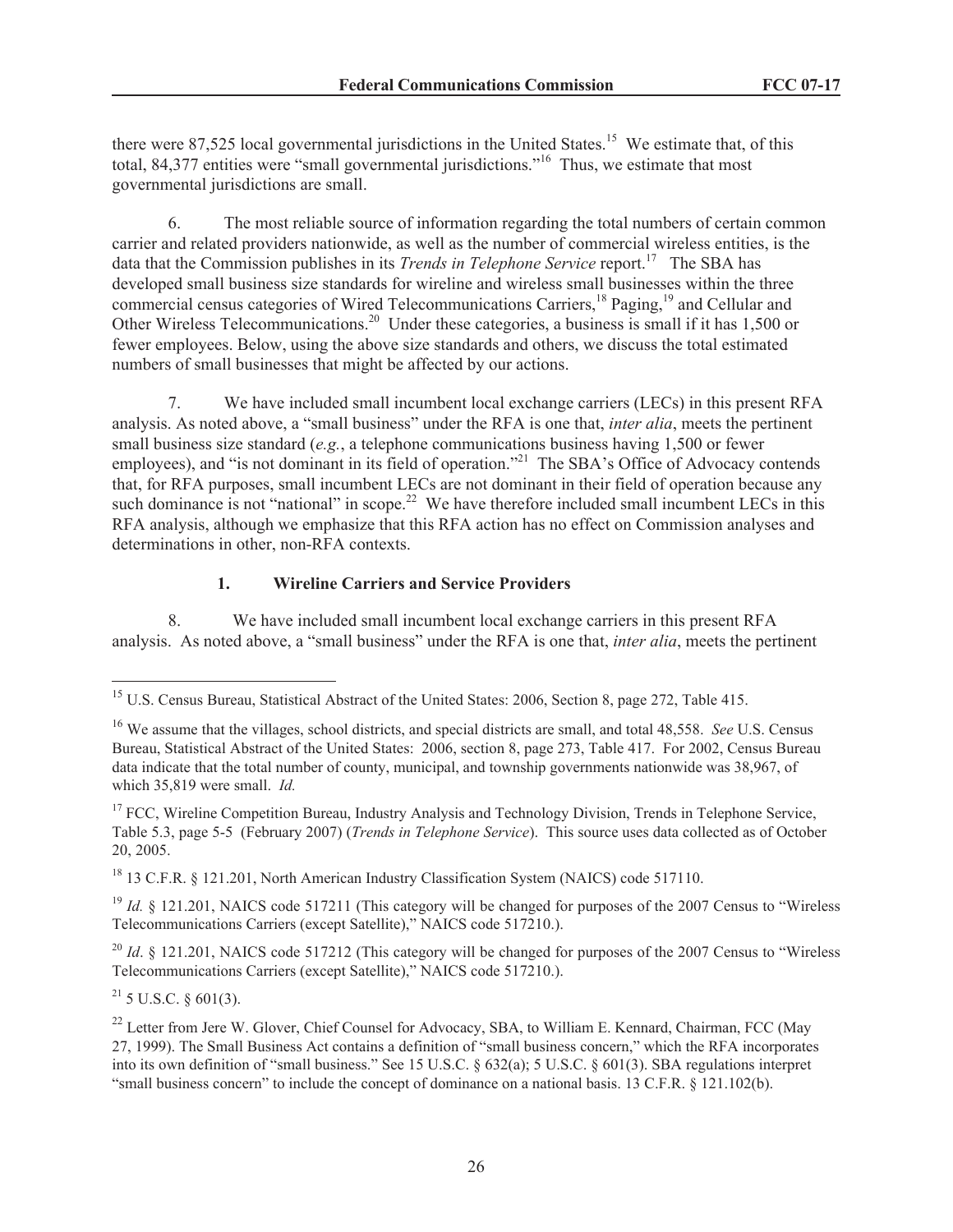small business size standard (*e.g*., a telephone communications business having 1,500 or fewer employees), and "is not dominant in its field of operation."<sup>23</sup> The SBA's Office of Advocacy contends that, for RFA purposes, small incumbent local exchange carriers are not dominant in their field of operation because any such dominance is not "national" in scope.<sup>24</sup> We have therefore included small incumbent local exchange carriers in this RFA analysis, although we emphasize that this RFA action has no effect on Commission analyses and determinations in other, non-RFA contexts.

9. *Incumbent Local Exchange Carriers (ILECs)*. Neither the Commission nor the SBA has developed a size standard for small businesses specifically applicable to incumbent local exchange services. The closest applicable size standard under SBA rules is for Wired Telecommunications Carriers. Under that size standard, such a business is small if it has  $1.500$  or fewer employees.<sup>25</sup> According to Commission data,  $26$  1,307 carriers reported that they were engaged in the provision of local exchange services. Of these 1,307 carriers, an estimated 1,019 have 1,500 or fewer employees and 288 have more than 1,500 employees. Consequently, the Commission estimates that most providers of incumbent local exchange service are small businesses that may be affected by our action.

10. *Competitive Local Exchange Carriers (CLECs), Competitive Access Providers (CAPs), "Shared-Tenant Service Providers," and "Other Local Service Providers."* Neither the Commission nor the SBA has developed a small business size standard specifically for these service providers. The appropriate size standard under SBA rules is for the category Wired Telecommunications Carriers. Under that size standard, such a business is small if it has  $1,500$  or fewer employees.<sup>27</sup> According to Commission data, $^{28}$  859 carriers reported that they were engaged in the provision of either competitive local exchange carrier or competitive access provider services. Of these 859 carriers, an estimated 741 have 1,500 or fewer employees and 118 have more than 1,500 employees.<sup>29</sup> In addition, 16 carriers have reported that they are "Shared-Tenant Service Providers," and all 16 are estimated to have 1,500 or fewer employees. In addition, 44 carriers have reported that they are "Other Local Service Providers." Of the 44, an estimated 43 have 1,500 or fewer employees and one has more than 1,500 employees. Consequently, the Commission estimates that most providers of competitive local exchange service, competitive access providers, "Shared-Tenant Service Providers," and "Other Local Service Providers" are small entities that may be affected by our action.

11. *Local Resellers.* The SBA has developed a small business size standard for the category of Telecommunications Resellers. Under that size standard, such a business is small if it has

<sup>23</sup> 15 U.S.C. § 632.

<sup>24</sup> *See* Letter from Jere W. Glover, Chief Counsel for Advocacy, SBA, to Chairman William E. Kennard, Federal Communications Commission (May 27, 1999). The Small Business Act contains a definition of "small business concern," which the RFA incorporates into its own definition of "small business." *See* 15 U.S.C. § 632(a) (Small Business Act); 5 U.S.C. § 601(3) (RFA). SBA regulations interpret "small business concern" to include the concept of dominance on a national basis. 13 C.F.R. § 121.102(b).

<sup>25</sup> 13 C.F.R. § 121.201, NAICS code 517110.

<sup>26</sup> *Trends in Telephone Service* at Table 5.3.

<sup>&</sup>lt;sup>27</sup> 13 C.F.R. § 121.201, NAICS code 517110.

<sup>28</sup> *Trends in Telephone Service* at Table 5.3.

<sup>29</sup> *Id.*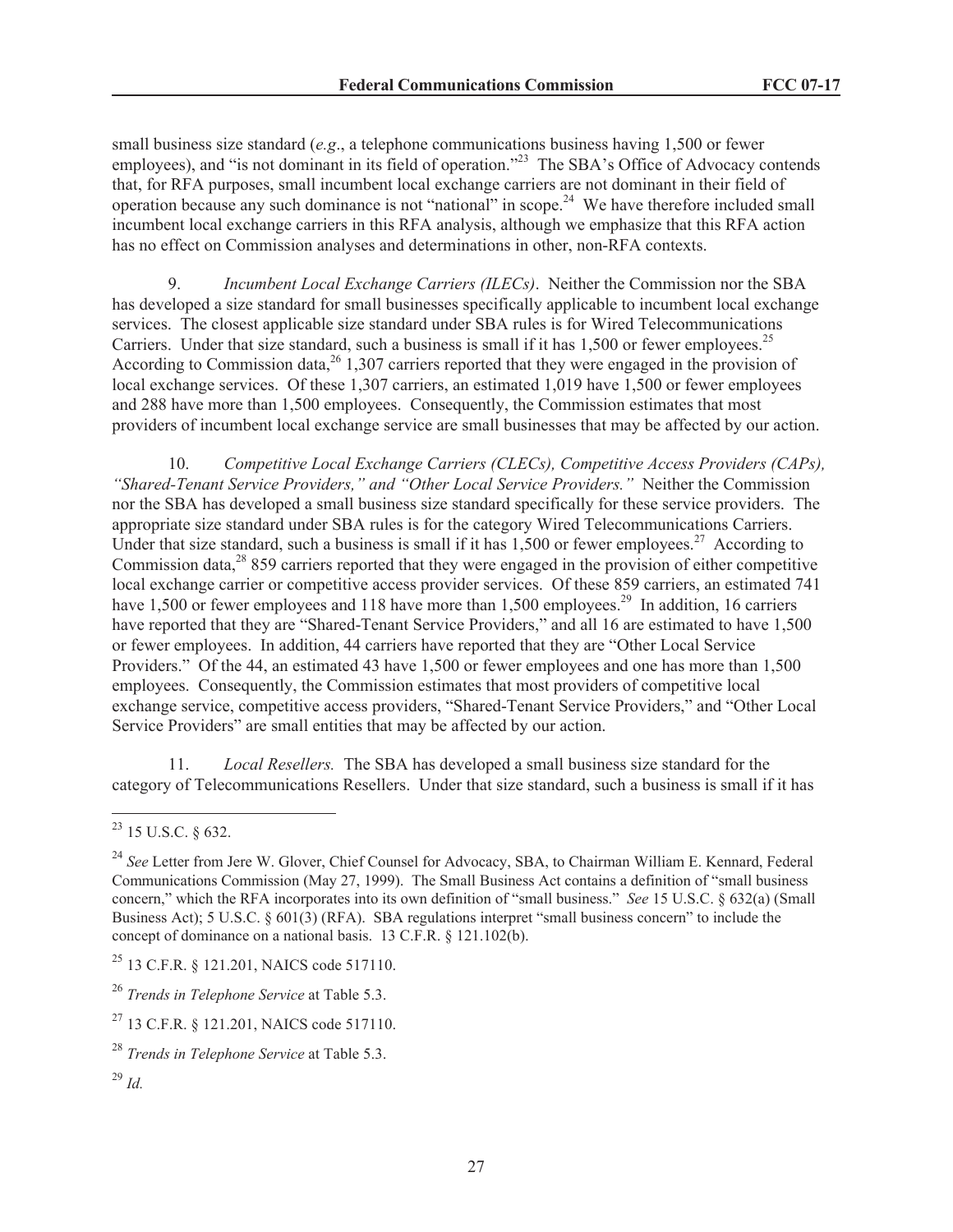1,500 or fewer employees.<sup>30</sup> According to Commission data,<sup>31</sup> 184 carriers have reported that they are engaged in the provision of local resale services. Of these, an estimated 181 have 1,500 or fewer employees and three have more than 1,500 employees. Consequently, the Commission estimates that the majority of local resellers are small entities that may be affected by our action.

12. *Toll Resellers.* The SBA has developed a small business size standard for the category of Telecommunications Resellers. Under that size standard, such a business is small if it has 1,500 or fewer employees.<sup>32</sup> According to Commission data,<sup>33</sup> 881 carriers have reported that they are engaged in the provision of toll resale services. Of these, an estimated 853 have 1,500 or fewer employees and 28 have more than 1,500 employees. Consequently, the Commission estimates that the majority of toll resellers are small entities that may be affected by our action.

13. *Payphone Service Providers (PSPs)*. Neither the Commission nor the SBA has developed a small business size standard specifically for payphone services providers. The appropriate size standard under SBA rules is for the category Wired Telecommunications Carriers. Under that size standard, such a business is small if it has  $1,500$  or fewer employees.<sup>34</sup> According to Commission data,<sup>35</sup> 657 carriers have reported that they are engaged in the provision of payphone services. Of these, an estimated 653 have 1,500 or fewer employees and four have more than 1,500 employees. Consequently, the Commission estimates that the majority of payphone service providers are small entities that may be affected by our action.

14. *Interexchange Carriers (IXCs)*. Neither the Commission nor the SBA has developed a size standard for small businesses specifically applicable to interexchange services. The closest applicable size standard under SBA rules is for Wired Telecommunications Carriers. Under that size standard, such a business is small if it has  $1,500$  or fewer employees.<sup>36</sup> According to Commission data,<sup>37</sup> 330 companies reported that their primary telecommunications service activity was the provision of interexchange services. Of these 330 companies, an estimated 309 have 1,500 or fewer employees and 21 have more than 1,500 employees.<sup>38</sup> Consequently, the Commission estimates that the majority of interexchange service providers are small entities that may be affected by our action.

15. *Operator Service Providers (OSPs)*. Neither the Commission nor the SBA has developed a small business size standard specifically for operator service providers. The appropriate

<sup>32</sup> 13 C.F.R. § 121.201, NAICS code 517310 (This category will be changed for purposes of the 2007 Census to NAICS code 517911.).

<sup>33</sup> *Trends in Telephone Service* at Table 5.3.

<sup>&</sup>lt;sup>30</sup> 13 C.F.R. § 121.201, NAICS code 517310 (This category will be changed for purposes of the 2007 Census to NAICS code 517911.).

<sup>31</sup> *Trends in Telephone Service* at Table 5.3.

<sup>34</sup> 13 C.F.R. § 121.201, NAICS code 517110.

<sup>35</sup> *Trends in Telephone Service* at Table 5.3.

<sup>36</sup> 13 C.F.R. § 121.201, NAICS code 517110.

<sup>37</sup> *Trends in Telephone Service* at Table 5.3.

<sup>38</sup> *Id.*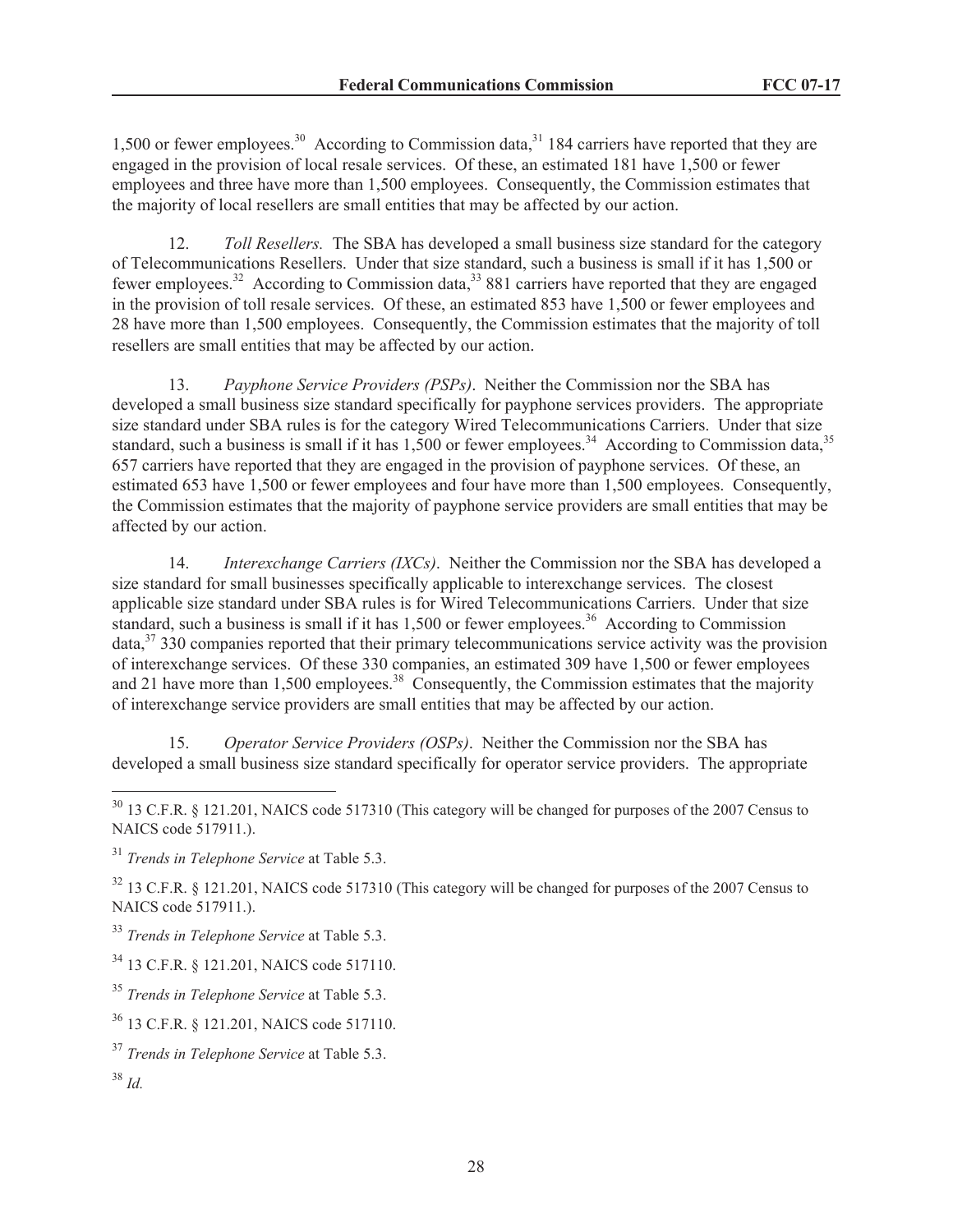size standard under SBA rules is for the category Wired Telecommunications Carriers. Under that size standard, such a business is small if it has  $1,500$  or fewer employees.<sup>39</sup> According to Commission  $data<sub>40</sub>$ <sup>40</sup> 23 carriers have reported that they are engaged in the provision of operator services. Of these, an estimated 22 have 1,500 or fewer employees and one has more than 1,500 employees. Consequently, the Commission estimates that the majority of OSPs are small entities that may be affected by our action.

16. *Prepaid Calling Card Providers*. Neither the Commission nor the SBA has developed a small business size standard specifically for prepaid calling card providers. The appropriate size standard under SBA rules is for the category Telecommunications Resellers. Under that size standard, such a business is small if it has  $1,500$  or fewer employees.<sup>41</sup> According to Commission data,<sup>42</sup> 104 carriers have reported that they are engaged in the provision of prepaid calling cards. Of these, an estimated 102 have 1,500 or fewer employees and two have more than 1,500 employees. Consequently, the Commission estimates that the majority of prepaid calling card providers are small entities that may be affected by our action.

17. *800 and 800-Like Service Subscribers*. <sup>43</sup> Neither the Commission nor the SBA has developed a small business size standard specifically for 800 and 800-like service ("toll free") subscribers. The appropriate size standard under SBA rules is for the category Telecommunications Resellers. Under that size standard, such a business is small if it has 1,500 or fewer employees.<sup>44</sup> The most reliable source of information regarding the number of these service subscribers appears to be data the Commission collects on the 800, 888, 877, and 866 numbers in use.<sup>45</sup> According to our data, at the beginning of July 2006, the number of 800 numbers assigned was 7,647,941; the number of 888 numbers assigned was 5,318,667; the number of 877 numbers assigned was 4,431,162; and the number of 866 numbers assigned was 6,008,976. We do not have data specifying the number of these subscribers that are not independently owned and operated or have more than 1,500 employees, and thus are unable at this time to estimate with greater precision the number of toll free subscribers that would qualify as small businesses under the SBA size standard. Consequently, we estimate that there are 7,647,941 or fewer small entity 800 subscribers; 5,318,667 or fewer small entity 888 subscribers; 4,431,162 or fewer small entity 877 subscribers; and 5,318,667 or fewer small entity 866 subscribers.

## **2. Wireless Carriers and Service Providers**

18. Below, for those services subject to auctions, we note that, as a general matter, the number of winning bidders that qualify as small businesses at the close of an auction does not necessarily

<sup>43</sup> We include all toll-free number subscribers in this category, including those for 888 numbers.

<sup>39</sup> 13 C.F.R. § 121.201, NAICS code 517110.

<sup>40</sup> *Trends in Telephone Service* at Table 5.3.

<sup>&</sup>lt;sup>41</sup> 13 C.F.R. § 121.201, NAICS code 517310 (This category will be changed for purposes of the 2007 Census to NAICS code 517911.).

<sup>42</sup> *Trends in Telephone Service* at Table 5.3.

<sup>44</sup> 13 C.F.R. § 121.201, NAICS code 517310 (This category will be changed for purposes of the 2007 Census to NAICS code 517911.).

<sup>45</sup> *Trends in Telephone Service* at Tables 18.4, 18.5, 18.6, 18.7.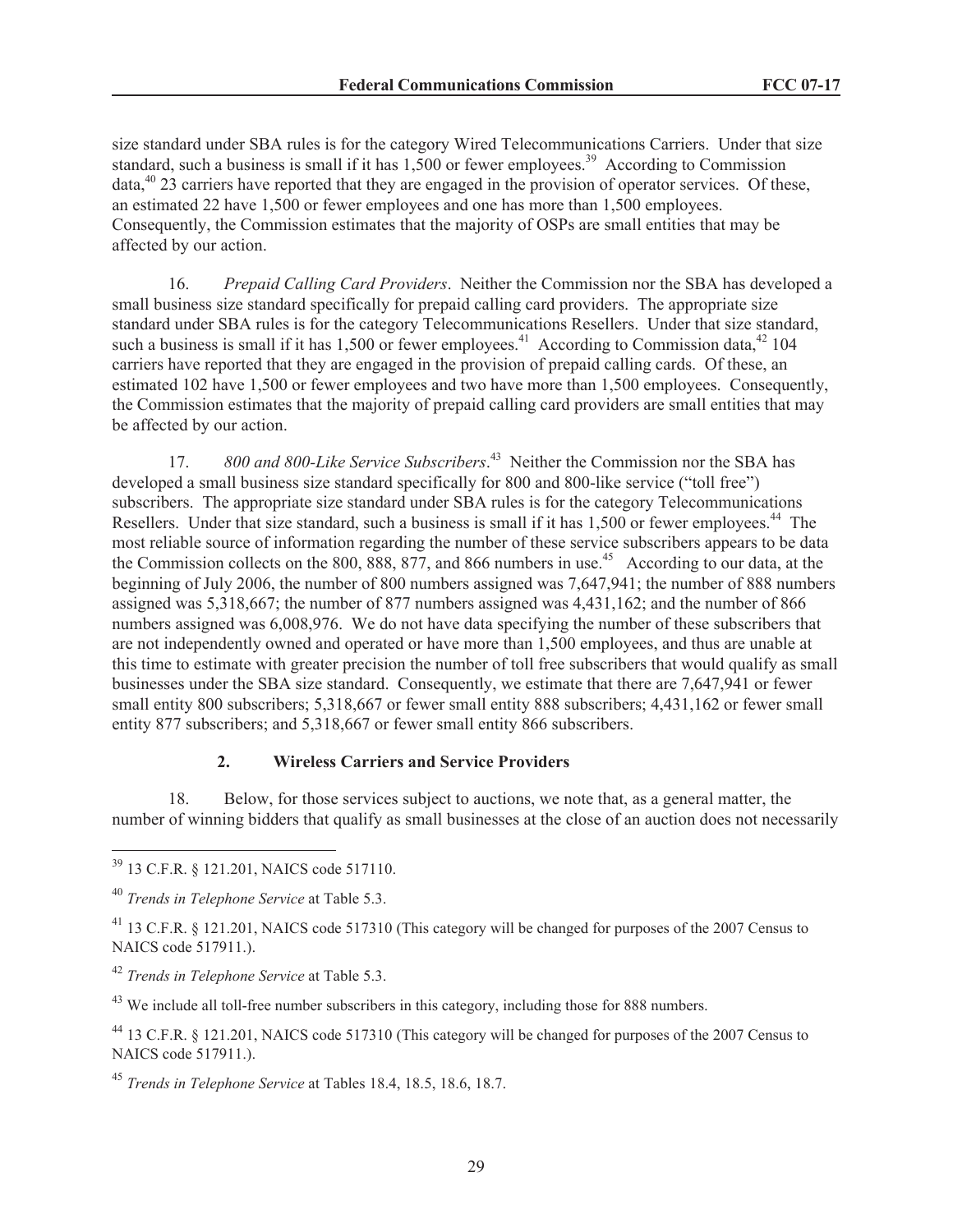represent the number of small businesses currently in service. Also, the Commission does not generally track subsequent business size unless, in the context of assignments or transfers, unjust enrichment issues are implicated.

19. *Wireless Service Providers*. The SBA has developed a small business size standard for wireless firms within the two broad economic census categories of "Paging"<sup>46</sup> Cellular and Other Wireless Telecommunications."<sup>47</sup> Under both categories, the SBA deems a wireless business to be small if it has 1,500 or fewer employees. For the census category of Paging, Census Bureau data for 2002 show that there were 807 firms in this category that operated for the entire year.<sup>48</sup> Of this total, 804 firms had employment of 999 or fewer employees, and three firms had employment of 1,000 employees or more.<sup>49</sup> Thus, under this category and associated small business size standard, the majority of firms can be considered small. For the census category of Cellular and Other Wireless Telecommunications, Census Bureau data for 2002 show that there were 1,397 firms in this category that operated for the entire year.<sup>50</sup> Of this total, 1,378 firms had employment of 999 or fewer employees, and 19 firms had employment of  $1,000$  employees or more.<sup>51</sup> Thus, under this second category and size standard, the majority of firms can, again, be considered small.

20. *Cellular Licensees.* The SBA has developed a small business size standard for wireless firms within the broad economic census category "Cellular and Other Wireless Telecommunications."<sup>52</sup> Under this SBA category, a wireless business is small if it has 1,500 or fewer employees. According to Commission data, 432 carriers reported that they were engaged in the provision of cellular service, Personal Communications Service (PCS), or Specialized Mobile Radio (SMR) Telephony services, which are placed together in the data.<sup>53</sup> We have estimated that 221 of these are small, under the SBA small business size standard.<sup>54</sup> Thus, under this category and size standard, about half of firms can be considered small. This information is also included in paragraph 23.

<sup>49</sup> *Id.* The census data do not provide a more precise estimate of the number of firms that have employment of 1,500 or fewer employees; the largest category provided is for firms with "1000 employees or more."

<sup>50</sup> U.S. Census Bureau, 2002 Economic Census, Subject Series: "Information," Table 5, Employment Size of Firms for the United States: 2002, NAICS code 517212 (issued Nov. 2005).

<sup>51</sup> *Id.* The census data do not provide a more precise estimate of the number of firms that have employment of 1,500 or fewer employees; the largest category provided is for firms with "1000 employees or more."

<sup>52</sup> 13 C.F.R. § 121.201, NAICS code 517212 (This category will be changed for purposes of the 2007 Census to "Wireless Telecommunications Carriers (except Satellite)," NAICS code 517210.).

<sup>53</sup> *Trends in Telephone Service* at Table 5.3.

<sup>54</sup> *Id*.

<sup>&</sup>lt;sup>46</sup> 13 C.F.R. § 121.201, NAICS code 517211 (This category will be changed for purposes of the 2007 Census to "Wireless Telecommunications Carriers (except Satellite)," NAICS code 517210.).

<sup>47</sup> 13 C.F.R. § 121.201, NAICS code 517212 (This category will be changed for purposes of the 2007 Census to "Wireless Telecommunications Carriers (except Satellite)," NAICS code 517210.).

<sup>48</sup> U.S. Census Bureau, 2002 Economic Census, Subject Series: "Information," Table 5, Employment Size of Firms for the United States: 2002, NAICS code 517211 (issued Nov. 2005).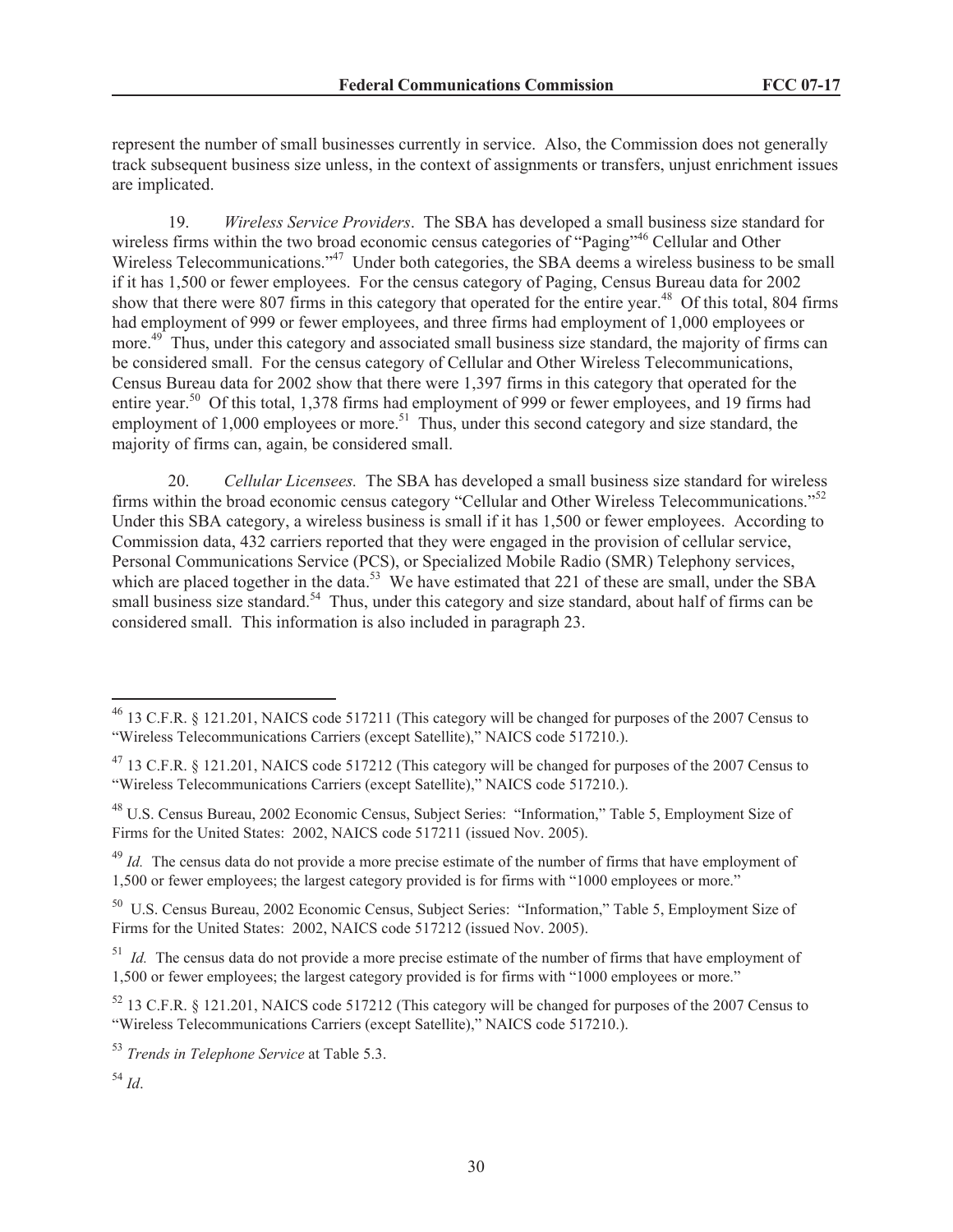21. *Common Carrier Paging.* The SBA has developed a small business size standard for Paging, under which a business is small if it has 1,500 or fewer employees.<sup>55</sup> According to Commission data,<sup>56</sup> 365 carriers have reported that they are engaged in Paging or Messaging Service. Of these, an estimated 360 have 1,500 or fewer employees, and 5 have more than 1,500 employees. Consequently, the Commission estimates that the majority of paging providers are small entities that may be affected by our action. In addition, in the Paging *Third Report and Order*, we developed a small business size standard for "small businesses" and "very small businesses" for purposes of determining their eligibility for special provisions such as bidding credits and installment payments.<sup>57</sup> A "small business" is an entity that, together with its affiliates and controlling principals, has average gross revenues not exceeding \$15 million for the preceding three years. Additionally, a "very small business" is an entity that, together with its affiliates and controlling principals, has average gross revenues that are not more than \$3 million for the preceding three years.<sup>58</sup> The SBA has approved these small business size standards.<sup>59</sup> An auction of Metropolitan Economic Area licenses commenced on February 24, 2000, and closed on March 2, 2000.<sup>60</sup> Of the 985 licenses auctioned, 440 were sold. Fifty-seven companies claiming small business status won.

22. *Wireless Communications Services*. This service can be used for fixed, mobile, radiolocation, and digital audio broadcasting satellite uses. The Commission established small business size standards for the wireless communications services (WCS) auction. A "small business" is an entity with average gross revenues of \$40 million for each of the three preceding years, and a "very small business" is an entity with average gross revenues of \$15 million for each of the three preceding years. The SBA has approved these small business size standards.<sup>61</sup> The Commission auctioned geographic area licenses in the WCS service. In the auction, held in April 1997, there were seven winning bidders that qualified as "very small business" entities, and one that qualified as a "small business" entity.

23. *Wireless Telephony*. Wireless telephony includes cellular, personal communications services (PCS), and specialized mobile radio (SMR) telephony carriers. As noted earlier, the SBA has developed a small business size standard for "Cellular and Other Wireless Telecommunications"

<sup>60</sup> *Id.* at 10085, para. 98.

<sup>55</sup> 13 C.F.R. § 121.201, NAICS code 517211 (This category will be changed for purposes of the 2007 Census to "Wireless Telecommunications Carriers (except Satellite)," NAICS code 517210.).

<sup>56</sup> *Trends in Telephone Service* at Table 5.3.

<sup>57</sup> *Amendment of Part 90 of the Commission's Rules to Provide for the Use of the 220-222 MHz Band by the Private Land Mobile Radio Service*, PR Docket No. 89-552, GN Docket No. 93-252, PP Docket No. 93-253, Third Report and Order and Fifth Notice of Proposed Rulemaking, 12 FCC Rcd 10943, 11068-70, paras. 291-295 (1997) (*220 MHz Third Report and Order*).

<sup>58</sup> *See* Letter to Amy Zoslov, Chief, Auctions and Industry Analysis Division, Wireless Telecommunications Bureau, FCC, from A. Alvarez, Administrator, SBA (Dec. 2, 1998).

<sup>59</sup> *Revision of Part 22 and Part 90 of the Commission's Rules to Facilitate Future Development of Paging Systems*, WT Docket No. 96-18, PR Docket No. 93-253, Memorandum Opinion and Order on Reconsideration and Third Report and Order, 14 FCC Rcd 10030, paras. 98-107 (1999).

<sup>61</sup> *See* Letter to Amy Zoslov, Chief, Auctions and Industry Analysis Division, Wireless Telecommunications Bureau, FCC, from Aida Alvarez, Administrator, SBA (Dec. 2, 1998).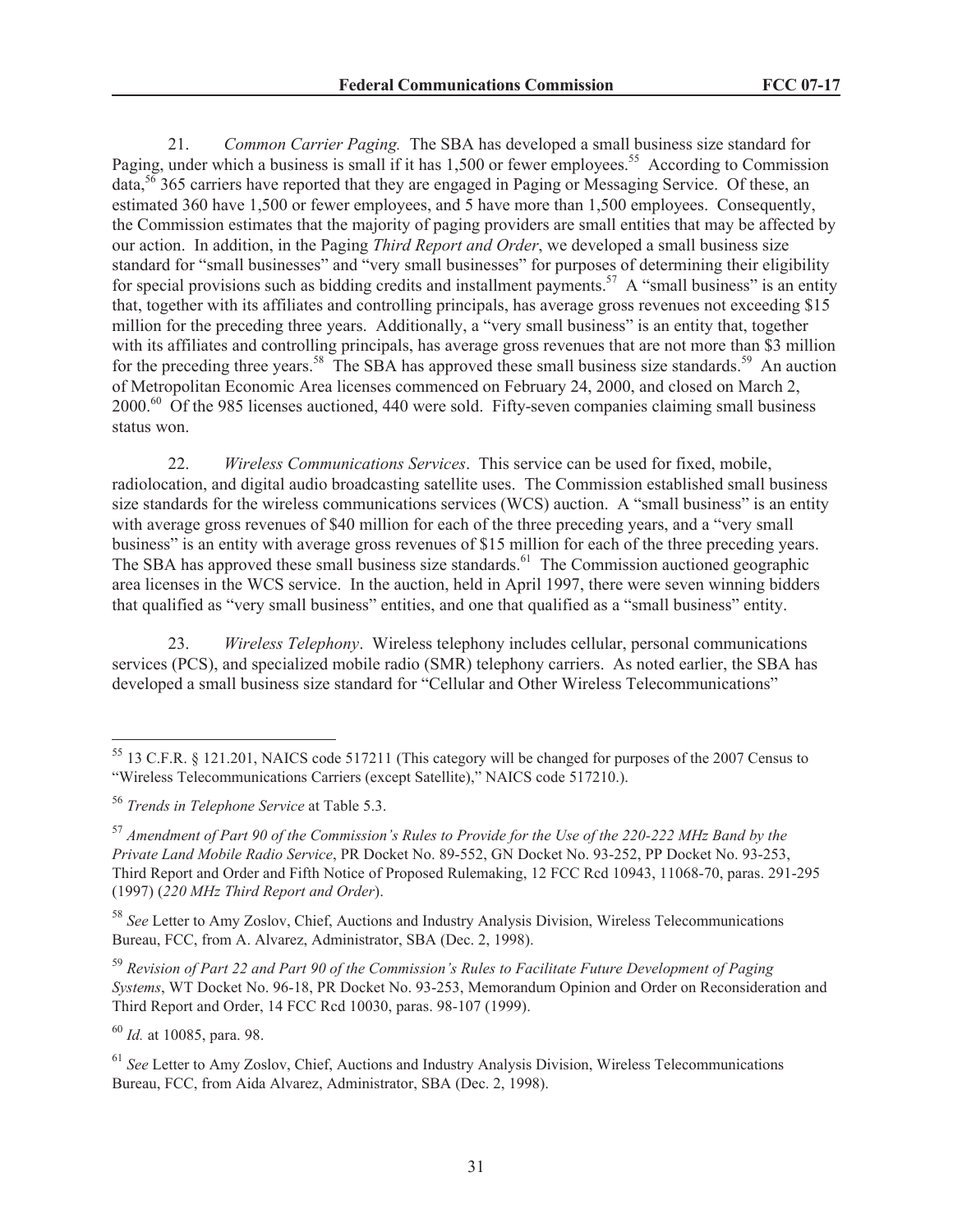services.<sup>62</sup> Under that SBA small business size standard, a business is small if it has 1,500 or fewer employees.<sup>63</sup> According to Commission data, 432 carriers reported that they were engaged in the provision of wireless telephony.<sup>64</sup> We have estimated that 221 of these are small under the SBA small business size standard.

24. *Broadband Personal Communications Service.* The broadband Personal Communications Service (PCS) spectrum is divided into six frequency blocks designated A through F, and the Commission has held auctions for each block. The Commission defined "small entity" for Blocks C and F as an entity that has average gross revenues of \$40 million or less in the three previous calendar years.<sup>65</sup> For Block F, an additional classification for "very small business" was added and is defined as an entity that, together with its affiliates, has average gross revenues of not more than \$15 million for the preceding three calendar years."<sup>66</sup> These standards defining "small entity" in the context of broadband PCS auctions have been approved by the SBA.<sup>67</sup> No small businesses, within the SBAapproved small business size standards bid successfully for licenses in Blocks A and B. There were 90 winning bidders that qualified as small entities in the Block C auctions. A total of 93 small and very small business bidders won approximately 40 percent of the 1,479 licenses for Blocks D, E, and  $F<sup>68</sup>$ On March 23, 1999, the Commission re-auctioned 347 C, D, E, and F Block licenses. There were 48 small business winning bidders. On January 26, 2001, the Commission completed the auction of 422 C and F Broadband PCS licenses in Auction No. 35. Of the 35 winning bidders in this auction, 29 qualified as "small" or "very small" businesses. Subsequent events, concerning Auction 35, including judicial and agency determinations, resulted in a total of 163 C and F Block licenses being available for grant.

25. *Narrowband Personal Communications Services.* To date, two auctions of narrowband personal communications services (PCS) licenses have been conducted. For purposes of the two auctions that have already been held, "small businesses" were entities with average gross revenues for the prior three calendar years of \$40 million or less. Through these auctions, the Commission has awarded a total of 41 licenses, out of which 11 were obtained by small businesses. To ensure meaningful participation of small business entities in future auctions, the Commission has

<sup>63</sup> *Id*.

<sup>65</sup> *See Amendment of Parts 20 and 24 of the Commission's Rules – Broadband PCS Competitive Bidding and the Commercial Mobile Radio Service Spectrum Cap*, WT Docket No. 96-59, GN Docket No. 90-314, Report and Order, 61 FR 33859 (July 1, 1996); *see also* 47 C.F.R. § 24.720(b).

<sup>66</sup> *Id*.

<sup>67</sup> *See, e.g.*, *Implementation of Section 309(j) of the Communications Act – Competitive Bidding*, PP Docket No. 93-253, Fifth Report and Order, 9 FCC Rcd 5532 (1994).

<sup>68</sup> FCC News, Broadband PCS, D, E and F Block Auction Closes, No. 71744 (released January 14, 1997). *See also Amendment of the Commission's Rules Regarding Installment Payment Financing for Personal Communications Services (PCS) Licenses*, WT Docket No. 97-82, Second Report and Order, 12 FCC Rcd 16436 (1997).

<sup>62</sup> 13 C.F.R. § 121.201, NAICS code 517212.

<sup>64</sup> *Trends in Telephone Service* at Table 5.3.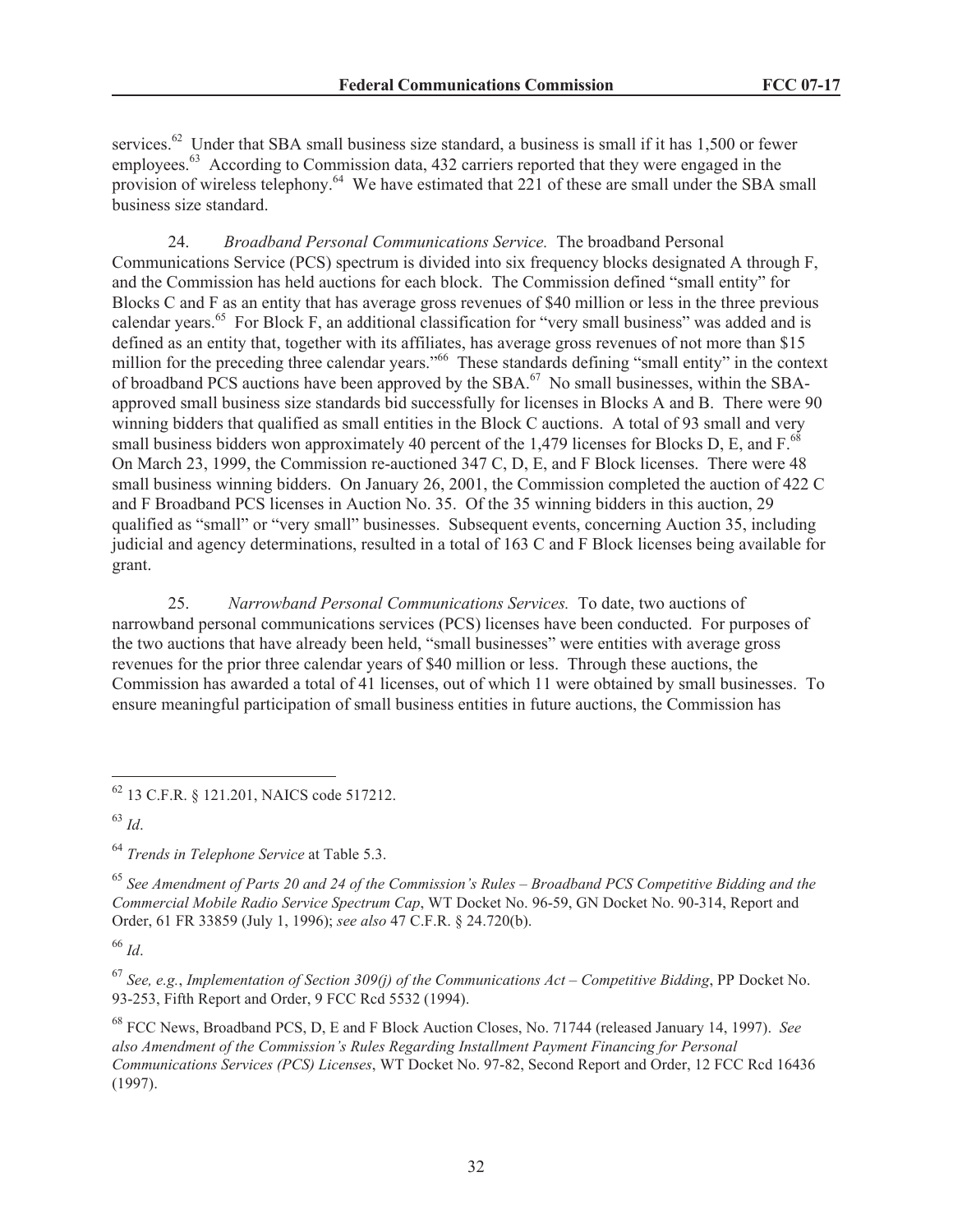adopted a two-tiered small business size standard in the *Narrowband PCS Second Report and Order*. 69 A "small business" is an entity that, together with affiliates and controlling interests, has average gross revenues for the three preceding years of not more than \$40 million. A "very small business" is an entity that, together with affiliates and controlling interests, has average gross revenues for the three preceding years of not more than \$15 million. The SBA has approved these small business size standards.<sup>70</sup> In the future, the Commission will auction 459 licenses to serve Metropolitan Trading Areas (MTAs) and 408 response channel licenses. There is also one megahertz of narrowband PCS spectrum that has been held in reserve and that the Commission has not yet decided to release for licensing. The Commission cannot predict accurately the number of licenses that will be awarded to small entities in future actions. However, four of the 16 winning bidders in the two previous narrowband PCS auctions were small businesses, as that term was defined under the Commission's Rules. The Commission assumes, for purposes of this analysis, that a large portion of the remaining narrowband PCS licenses will be awarded to small entities. The Commission also assumes that at least some small businesses will acquire narrowband PCS licenses by means of the Commission's partitioning and disaggregation rules.

26. *220 MHz Radio Service – Phase I Licensees.* The 220 MHz service has both Phase I and Phase II licenses. Phase I licensing was conducted by lotteries in 1992 and 1993. There are approximately 1,515 such non-nationwide licensees and four nationwide licensees currently authorized to operate in the 220 MHz band. The Commission has not developed a small business size standard for small entities specifically applicable to such incumbent 220 MHz Phase I licensees. To estimate the number of such licensees that are small businesses, we apply the small business size standard under the SBA rules applicable to "Cellular and Other Wireless Telecommunications" companies. Under this category, the SBA deems a wireless business to be small if it has  $1,500$  or fewer employees.<sup>71</sup> The Commission estimates that nearly all such licensees are small businesses under the SBA's small business size standard.

27. *220 MHz Radio Service – Phase II Licensees.* The 220 MHz service has both Phase I and Phase II licenses. The Phase II 220 MHz service is a new service, and is subject to spectrum auctions. In the *220 MHz Third Report and Order*, we adopted a small business size standard for "small" and "very small" businesses for purposes of determining their eligibility for special provisions such as bidding credits and installment payments.<sup>72</sup> This small business size standard indicates that a "small business" is an entity that, together with its affiliates and controlling principals, has average gross revenues not exceeding \$15 million for the preceding three years.<sup>73</sup> A "very small business" is an entity that, together with its affiliates and controlling principals, has average gross revenues that do not exceed \$3 million for the preceding three years. The SBA has approved these small business size

<sup>69</sup> *Amendment of the Commission's Rules to Establish New Personal Communications Services, Narrowband PCS*, GEN Docket No. 90-314, ET Docket No. 92-100, PP Docket No. 93-253, Second Report and Order and Second Further Notice of Proposed Rulemaking, 15 FCC Rcd 10456 (2000).

<sup>70</sup> *See* Letter to Amy Zoslov, Chief, Auctions and Industry Analysis Division, Wireless Telecommunications Bureau, FCC, from Aida Alvarez, Administrator, SBA (Dec. 2, 1998).

<sup>71</sup> 13 C.F.R. § 121.201, NAICS code 517212.

<sup>72</sup> *220 MHz Third Report and Order*, 12 FCC Rcd at 11068-70, at paras. 291-95.

<sup>73</sup> *Id*. at 11068-70, para. 291.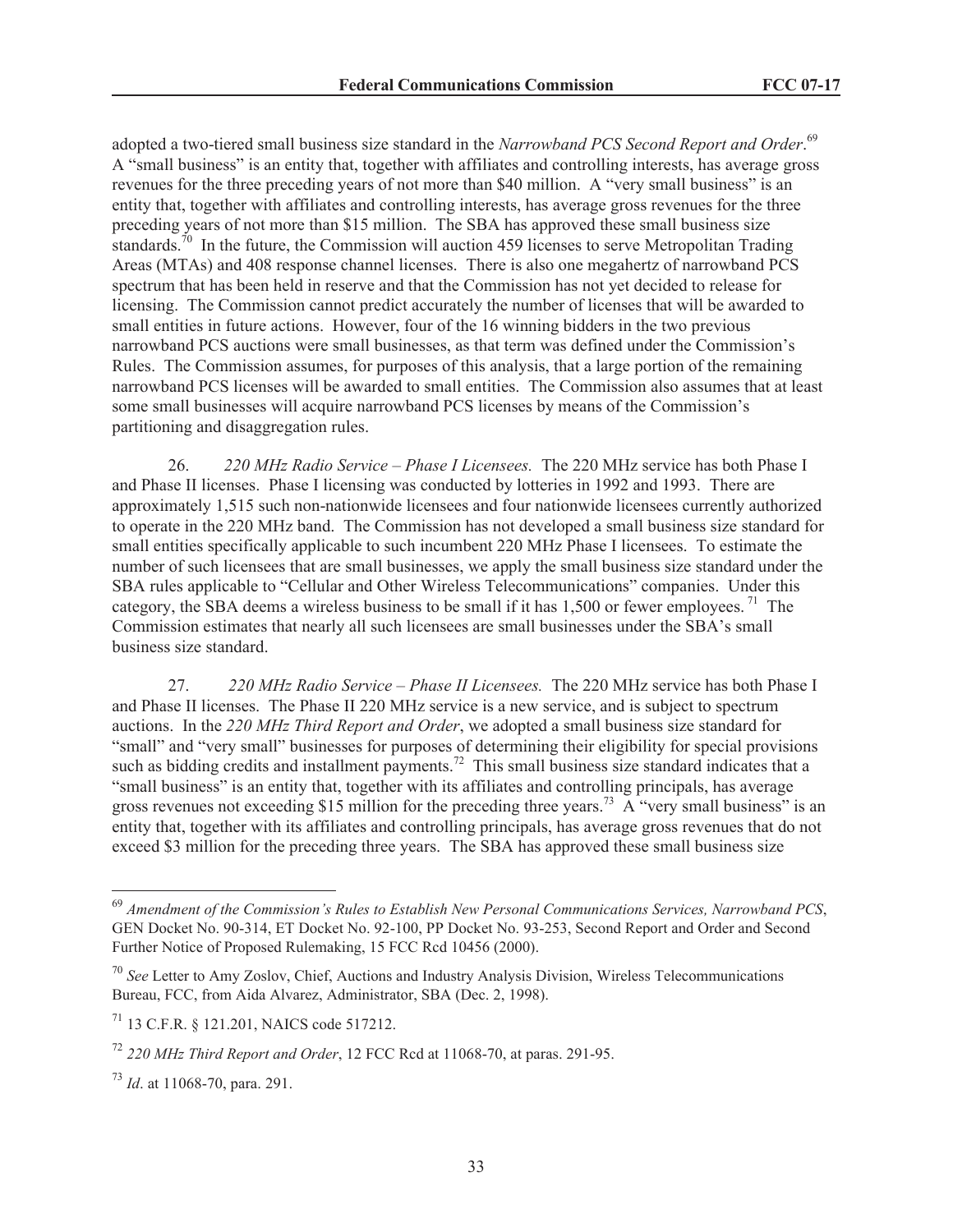standards.<sup>74</sup> Auctions of Phase II licenses commenced on September 15, 1998, and closed on October 22, 1998.<sup>75</sup> In the first auction, 908 licenses were auctioned in three different-sized geographic areas: three nationwide licenses, 30 Regional Economic Area Group (EAG) Licenses, and 875 Economic Area (EA) Licenses. Of the 908 licenses auctioned, 693 were sold. Thirty-nine small businesses won licenses in the first 220 MHz auction. The second auction included 225 licenses: 216 EA licenses and 9 EAG licenses. Fourteen companies claiming small business status won 158 licenses.<sup>76</sup>

28. *800 MHz and 900 MHz Specialized Mobile Radio Licenses.* The Commission awards "small entity" and "very small entity" bidding credits in auctions for Specialized Mobile Radio (SMR) geographic area licenses in the 800 MHz and 900 MHz bands to firms that had revenues of no more than \$15 million in each of the three previous calendar years, or that had revenues of no more than \$3 million in each of the previous calendar years, respectively.<sup>77</sup> These bidding credits apply to SMR providers in the 800 MHz and 900 MHz bands that either hold geographic area licenses or have obtained extended implementation authorizations. The Commission does not know how many firms provide 800 MHz or 900 MHz geographic area SMR service pursuant to extended implementation authorizations, nor how many of these providers have annual revenues of no more than \$15 million. One firm has over \$15 million in revenues. The Commission assumes, for purposes here, that all of the remaining existing extended implementation authorizations are held by small entities, as that term is defined by the SBA. The Commission has held auctions for geographic area licenses in the 800 MHz and 900 MHz SMR bands. There were 60 winning bidders that qualified as small or very small entities in the 900 MHz SMR auctions. Of the 1,020 licenses won in the 900 MHz auction, bidders qualifying as small or very small entities won 263 licenses. In the 800 MHz auction, 38 of the 524 licenses won were won by small and very small entities.

29. *700 MHz Guard Band Licensees.* In the *700 MHz Guard Band Order*, we adopted a small business size standard for "small businesses" and "very small businesses" for purposes of determining their eligibility for special provisions such as bidding credits and installment payments.<sup>78</sup> A "small business" as an entity that, together with its affiliates and controlling principals, has average gross revenues not exceeding \$15 million for the preceding three years. Additionally, a "very small business" is an entity that, together with its affiliates and controlling principals, has average gross revenues that are not more than \$3 million for the preceding three years. An auction of 52 Major Economic Area (MEA) licenses commenced on September 6, 2000, and closed on September 21, 2000.<sup>79</sup> Of the 104 licenses auctioned, 96 licenses were sold to nine bidders. Five of these bidders were small businesses that won a total of 26 licenses. A second auction of 700 MHz Guard Band licenses commenced on February 13,

<sup>74</sup> *See* letter to D. Phythyon, Chief, Wireless Telecommunications Bureau, FCC, from Aida Alvarez, Administrator, SBA (Jan. 6, 1998).

<sup>75</sup> *See generally 220 MHz Service Auction Closes*, Public Notice, 14 FCC Rcd 605 (1998).

<sup>76</sup> *Phase II 220 MHz Service Spectrum Auction Closes*, Public Notice, 14 FCC Rcd 11218 (1999).

 $77$  47 C.F.R. § 90.814(b)(1).

<sup>78</sup> *See Service Rules for the 746-764 and 776-794 MHz Bands, and Revisions to part 27 of the Commission's Rules*, WT Docket No. 99-168, Second Report and Order, 15 FCC Rcd 5299 (2000).

<sup>79</sup> *See generally 220 MHz Service Auction Closes*, Public Notice, 14 FCC Rcd 605 (1998).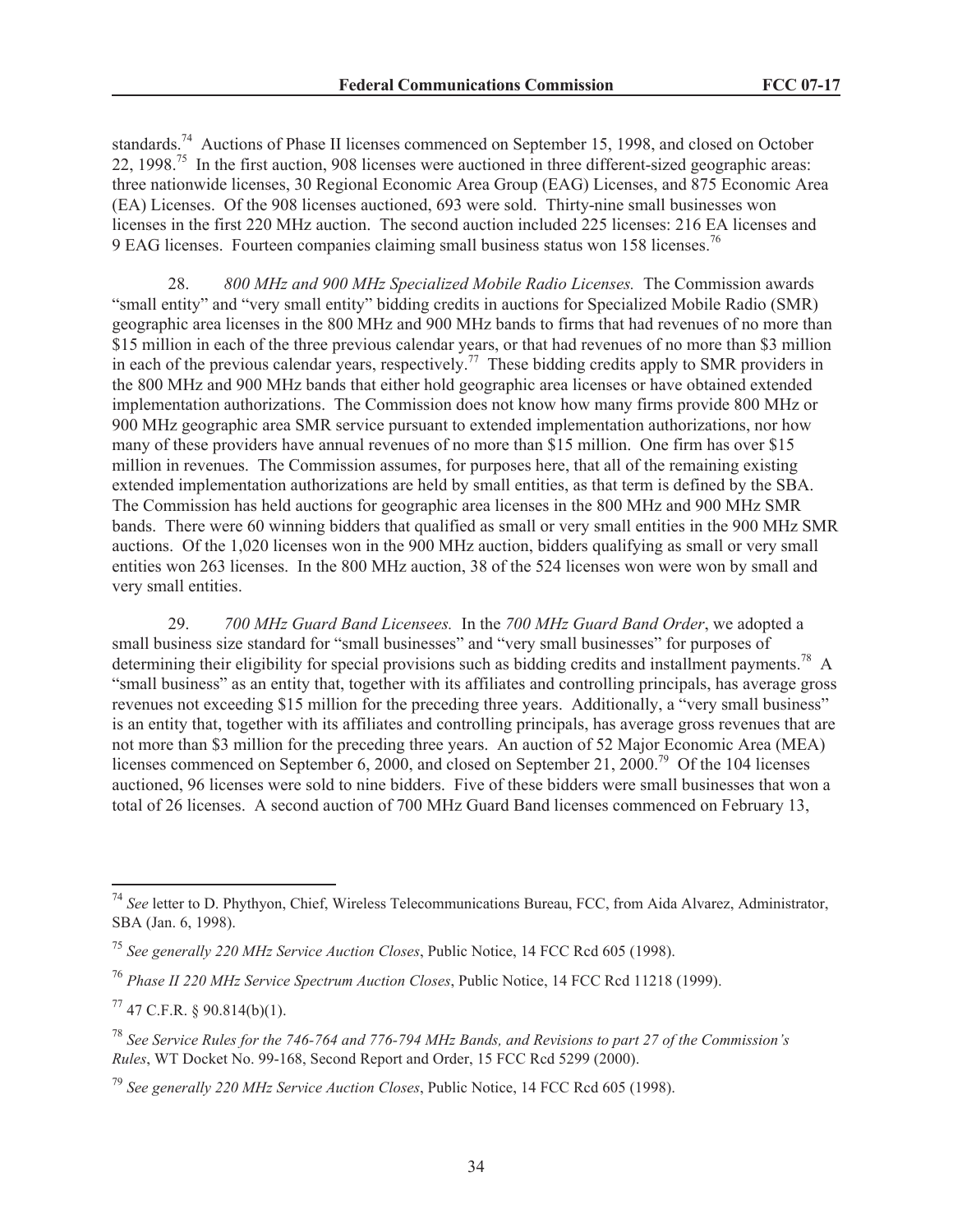2001 and closed on February 21, 2001. All eight of the licenses auctioned were sold to three bidders. One of these bidders was a small business that won a total of two licenses.<sup>80</sup>

30. *Rural Radiotelephone Service.* The Commission has not adopted a size standard for small businesses specific to the Rural Radiotelephone Service.<sup>81</sup> A significant subset of the Rural Radiotelephone Service is the Basic Exchange Telephone Radio System (BETRS).<sup>82</sup> The Commission uses the SBA's small business size standard applicable to "Cellular and Other Wireless Telecommunications," *i.e.*, an entity employing no more than  $1,500$  persons.<sup>83</sup> There are approximately 1,000 licensees in the Rural Radiotelephone Service, and the Commission estimates that there are 1,000 or fewer small entity licensees in the Rural Radiotelephone Service that may be affected by the rules and policies adopted herein.

31. *Air-Ground Radiotelephone Service.* The Commission has not adopted a small business size standard specific to the Air-Ground Radiotelephone Service.<sup>84</sup> We will use SBA's small business size standard applicable to "Cellular and Other Wireless Telecommunications," *i.e.*, an entity employing no more than  $1,500$  persons.<sup>85</sup> There are approximately 100 licensees in the Air-Ground Radiotelephone Service, and we estimate that almost all of them qualify as small under the SBA small business size standard.

32. *Aviation and Marine Radio Services.* Small businesses in the aviation and marine radio services use a very high frequency (VHF) marine or aircraft radio and, as appropriate, an emergency position-indicating radio beacon (and/or radar) or an emergency locator transmitter. The Commission has not developed a small business size standard specifically applicable to these small businesses. For purposes of this analysis, the Commission uses the SBA small business size standard for the category "Cellular and Other Telecommunications," which is  $1,500$  or fewer employees.<sup>86</sup> Most applicants for recreational licenses are individuals. Approximately 581,000 ship station licensees and 131,000 aircraft station licensees operate domestically and are not subject to the radio carriage requirements of any statute or treaty. For purposes of our evaluations in this analysis, we estimate that there are up to approximately 712,000 licensees that are small businesses (or individuals) under the SBA standard. In addition, between December 3, 1998 and December 14, 1998, the Commission held an auction of 42 VHF Public Coast licenses in the 157.1875-157.4500 MHz (ship transmit) and 161.775-162.0125 MHz (coast transmit) bands. For purposes of the auction, the Commission defined a "small" business as an entity that, together with controlling interests and affiliates, has average gross revenues for the preceding three years not to exceed \$15 million dollars. In addition, a "very small" business is one that, together with

 $82$  BETRS is defined in sections 22.757 and 22.759 of the Commission's Rules, 47 C.F.R.  $88$  22.757 and 22.759.

<sup>80</sup> *700 MHz Guard Band Auction Closes*, Public Notice, 16 FCC Rcd 4590 (2001).

 $81$  The service is defined in section 22.99 of the Commission's Rules, 47 C.F.R. § 22.99.

<sup>&</sup>lt;sup>83</sup> 13 C.F.R. § 121.201, NAICS code 517212 (This category will be changed for purposes of the 2007 Census to "Wireless Telecommunications Carriers (except Satellite)," NAICS code 517210.).

<sup>&</sup>lt;sup>84</sup> The service is defined in section 22.99 of the Commission's Rules, 47 C.F.R. § 22.99.

<sup>&</sup>lt;sup>85</sup> 13 C.F.R. § 121.201, NAICS code 517212 (This category will be changed for purposes of the 2007 Census to "Wireless Telecommunications Carriers (except Satellite)," NAICS code 517210.).

<sup>86</sup> 13 C.F.R. § 121.201, NAICS code 517212 (This category will be changed for purposes of the 2007 Census to "Wireless Telecommunications Carriers (except Satellite)," NAICS code 517210.).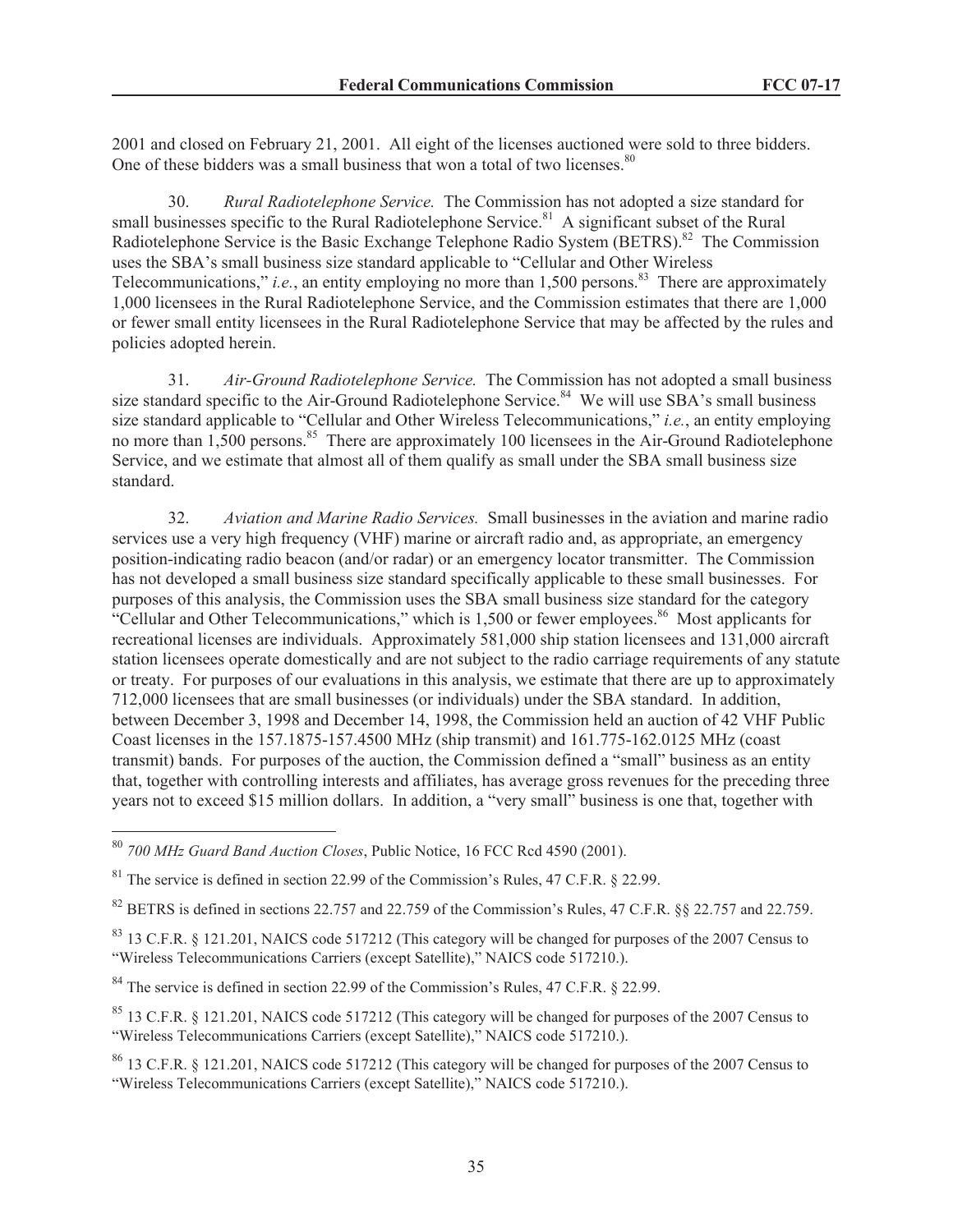controlling interests and affiliates, has average gross revenues for the preceding three years not to exceed \$3 million dollars.<sup>87</sup> There are approximately 10,672 licensees in the Marine Coast Service, and the Commission estimates that almost all of them qualify as "small" businesses under the above special small business size standards.

33. *Fixed Microwave Services.* Fixed microwave services include common carrier,<sup>88</sup> private operational-fixed,<sup>89</sup> and broadcast auxiliary radio services.<sup>90</sup> At present, there are approximately 22,015 common carrier fixed licensees and 61,670 private operational-fixed licensees and broadcast auxiliary radio licensees in the microwave services. The Commission has not created a size standard for a small business specifically with respect to fixed microwave services. For purposes of this analysis, the Commission uses the SBA small business size standard for the category "Cellular and Other Telecommunications," which is  $1,500$  or fewer employees. $91$  The Commission does not have data specifying the number of these licensees that have more than 1,500 employees, and thus are unable at this time to estimate with greater precision the number of fixed microwave service licensees that would qualify as small business concerns under the SBA's small business size standard. Consequently, the Commission estimates that there are up to 22,015 common carrier fixed licensees and up to 61,670 private operational-fixed licensees and broadcast auxiliary radio licensees in the microwave services that may be small and may be affected by the rules and policies adopted herein. We noted, however, that the common carrier microwave fixed licensee category includes some large entities.

34. *Offshore Radiotelephone Service.* This service operates on several UHF television broadcast channels that are not used for television broadcasting in the coastal areas of states bordering the Gulf of Mexico.<sup>92</sup> There are presently approximately 55 licensees in this service. We are unable to estimate at this time the number of licensees that would qualify as small under the SBA's small

<sup>87</sup> *Amendment of the Commission's Rules Concerning Maritime Communications*, PR Docket No. 92-257, Third Report and Order and Memorandum Opinion and Order, 13 FCC Rcd 19853 (1998).

<sup>88</sup> *See* 47 C.F.R. §§ 101 *et seq*. (formerly, Part 21 of the Commission's Rules) for common carrier fixed microwave services (except Multipoint Distribution Service).

<sup>&</sup>lt;sup>89</sup> Persons eligible under parts 80 and 90 of the Commission's Rules can use Private Operational-Fixed Microwave services. *See* 47 C.F.R. Parts 80 and 90. Stations in this service are called operational-fixed to distinguish them from common carrier and public fixed stations. Only the licensee may use the operational-fixed station, and only for communications related to the licensee's commercial, industrial, or safety operations.

<sup>90</sup> Auxiliary Microwave Service is governed by Part 74 of Title 47 of the Commission's Rules. *See* 47 C.F.R. Part 74. This service is available to licensees of broadcast stations and to broadcast and cable network entities. Broadcast auxiliary microwave stations are used for relaying broadcast television signals from the studio to the transmitter, or between two points such as a main studio and an auxiliary studio. The service also includes mobile television pickups, which relay signals from a remote location back to the studio.

<sup>91</sup> 13 C.F.R. § 121.201, NAICS code 517212 (This category will be changed for purposes of the 2007 Census to "Wireless Telecommunications Carriers (except Satellite)," NAICS code 517210.).

<sup>92</sup> This service is governed by Subpart I of Part 22 of the Commission's Rules. *See* 47 C.F.R. §§ 22.1001-22.1037.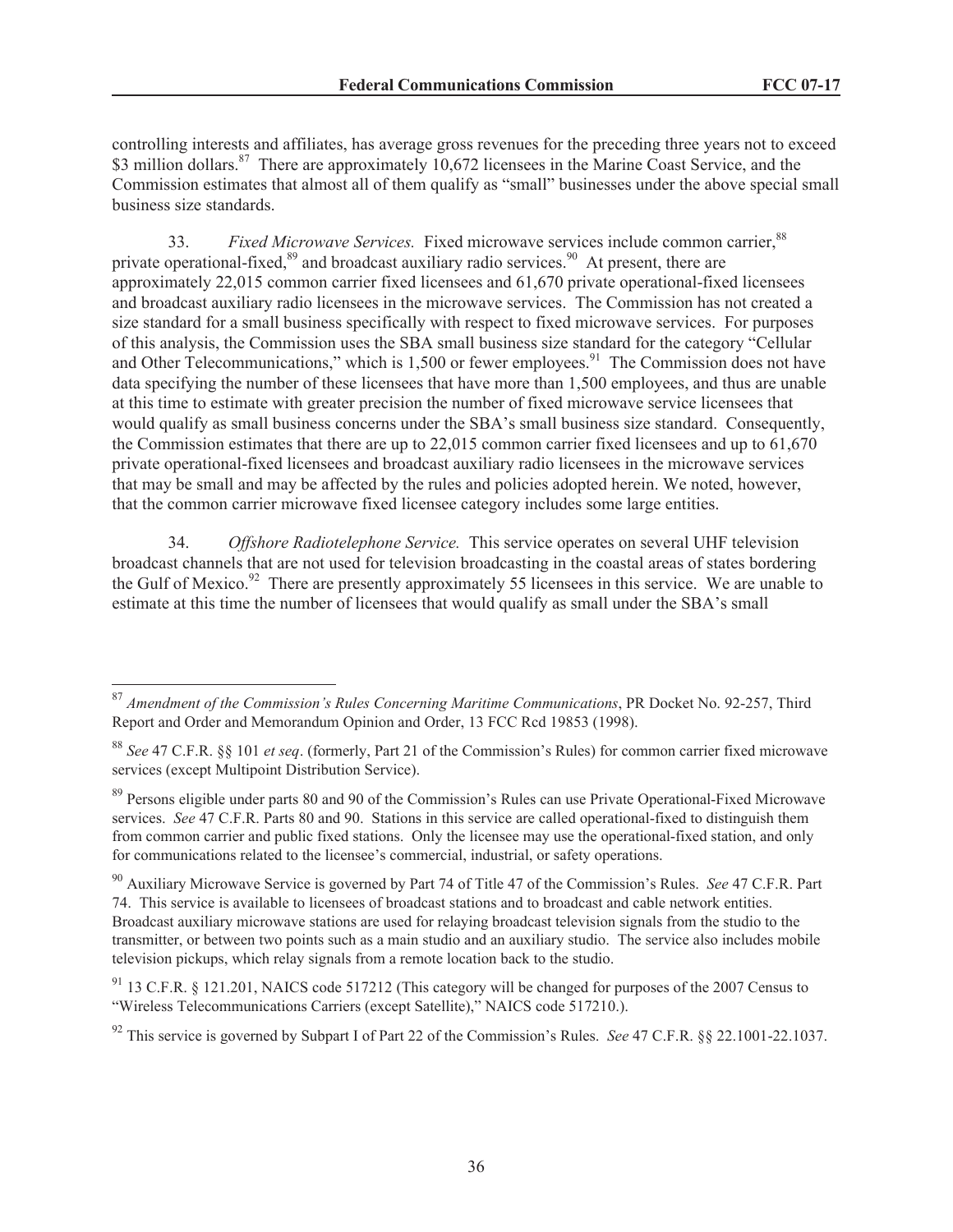business size standard for "Cellular and Other Wireless Telecommunications" services.<sup>93</sup> Under that SBA small business size standard, a business is small if it has  $1.500$  or fewer employees.<sup>94</sup>

35. *39 GHz Service.* The Commission created a special small business size standard for 39 GHz licenses – an entity that has average gross revenues of \$40 million or less in the three previous calendar years.<sup>95</sup> An additional size standard for "very small business" is: an entity that, together with affiliates, has average gross revenues of not more than \$15 million for the preceding three calendar years.<sup>96</sup> The SBA has approved these small business size standards.<sup>97</sup> The auction of the 2,173 39 GHz licenses began on April 12, 2000 and closed on May 8, 2000. The 18 bidders who claimed small business status won 849 licenses. Consequently, the Commission estimates that 18 or fewer 39 GHz licensees are small entities that may be affected by our action.

36. *Multipoint Distribution Service, Multichannel Multipoint Distribution Service, and ITFS.* Multichannel Multipoint Distribution Service (MMDS) systems, often referred to as "wireless cable," transmit video programming to subscribers using the microwave frequencies of the Multipoint Distribution Service (MDS) and Instructional Television Fixed Service (ITFS).<sup>98</sup> In connection with the 1996 MDS auction, the Commission established a small business size standard as an entity that had annual average gross revenues of less than \$40 million in the previous three calendar years.<sup>99</sup> The MDS auctions resulted in 67 successful bidders obtaining licensing opportunities for 493 Basic Trading Areas (BTAs). Of the 67 auction winners, 61 met the definition of a small business. MDS also includes licensees of stations authorized prior to the auction. In addition, the SBA has developed a small business size standard for Cable and Other Program Distribution, which includes all such companies generating \$13.5 million or less in annual receipts.<sup>100</sup> According to Census Bureau data for 2002, there were a total of 1,191 firms in this category that operated for the entire year.<sup>101</sup> Of this total, 1,087 firms had annual receipts of under \$10 million, and 43 firms had receipts of \$10 million or more but less than \$25 million.<sup>102</sup> Consequently, we estimate that the majority of providers in this service

<sup>94</sup> *Id*.

<sup>95</sup> *See Amendment of the Commission's Rules Regarding the 37.0-38.6 GHz and 38.6-40.0 GHz Bands*, ET Docket No. 95-183, PP Docket No. 93-253, Report and Order, 12 FCC Rcd 18600 (1998).

<sup>96</sup> *Id.*

<sup>97</sup> *See* Letter to Kathleen O'Brien Ham, Chief, Auctions and Industry Analysis Division, Wireless Telecommunications Bureau, FCC, from Aida Alvarez, Administrator, SBA (Feb. 4, 1998).

<sup>98</sup> *Amendment of Parts 21 and 74 of the Commission's Rules with Regard to Filing Procedures in the Multipoint Distribution Service and in the Instructional Television Fixed Service and Implementation of Section 309(j) of the Communications Act – Competitive Bidding*, MM Docket No. 94-131 and PP Docket No. 93-253, Report and Order, 10 FCC Rcd 9589, 9593 at para. 7 (1995).

 $99$  47 C.F.R. § 21.961(b)(1).

<sup>100</sup> 13 C.F.R. § 121.201, NAICS code 517510.

<sup>101</sup> U.S. Census Bureau, 2002 Economic Census, Subject Series: Information, Table 4, Receipts Size of Firms for the United States: 2002, NAICS code 517510 (issued November 2005).

<sup>102</sup> *Id*. An additional 61 firms had annual receipts of \$25 million or more.

 $^{93}$  13 C.F.R. § 121.201, NAICS code 517212 (This category will be changed for purposes of the 2007 Census to "Wireless Telecommunications Carriers (except Satellite)," NAICS code 517210.).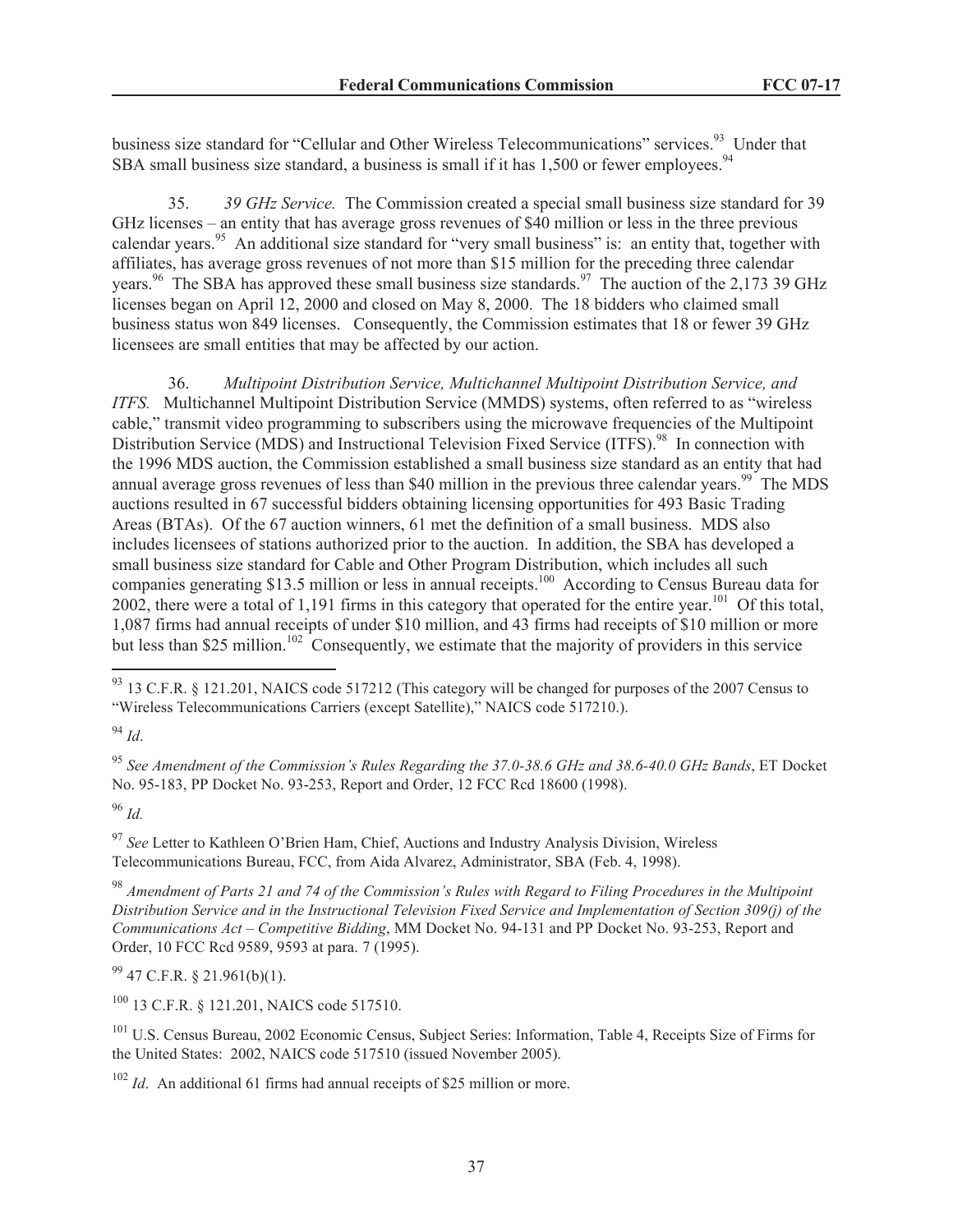category are small businesses that may be affected by the rules and policies adopted herein. This SBA small business size standard also appears applicable to ITFS. There are presently 2,032 ITFS licensees. All but 100 of these licenses are held by educational institutions. Educational institutions are included in this analysis as small entities.<sup>103</sup> Thus, we tentatively conclude that at least 1,932 licensees are small businesses.

37. *Local Multipoint Distribution Service.* Local Multipoint Distribution Service (LMDS) is a fixed broadband point-to-multipoint microwave service that provides for two-way video telecommunications.<sup>104</sup> The auction of the 1,030 Local Multipoint Distribution Service (LMDS) licenses began on February 18, 1998 and closed on March 25, 1998. The Commission established a small business size standard for LMDS licenses as an entity that has average gross revenues of less than \$40 million in the three previous calendar years.<sup>105</sup> An additional small business size standard for "very" small business" was added as an entity that, together with its affiliates, has average gross revenues of not more than \$13.5 million for the preceding three calendar years.<sup>106</sup> The SBA has approved these small business size standards in the context of LMDS auctions.<sup>107</sup> There were 93 winning bidders that qualified as small entities in the LMDS auctions. A total of 93 small and very small business bidders won approximately 277 A Block licenses and 387 B Block licenses. On March 27, 1999, the Commission re-auctioned 161 licenses; there were 40 winning bidders. Based on this information, we conclude that the number of small LMDS licenses consists of the 93 winning bidders in the first auction and the 40 winning bidders in the re-auction, for a total of 133 small entity LMDS providers. The license terms require the licensees to build their wireless facilities within ten years of the grant. As a result, more information on the licensees will become available in the year 2008, when the licensees are required to show the Commission that they have achieved substantial service as part of the application renewal process.

38. *218-219 MHz Service.* The first auction of 218-219 MHz spectrum resulted in 170 entities winning licenses for 594 Metropolitan Statistical Area (MSA) licenses. Of the 594 licenses, 557 were won by entities qualifying as a small business. For that auction, the small business size standard was an entity that, together with its affiliates, has no more than a \$6 million net worth and, after federal income taxes (excluding any carry over losses), has no more than \$2 million in annual profits each year for the previous two years.<sup>108</sup> In the *218-219 MHz Report and Order and Memorandum Opinion and* 

 $^{105}$  *Id.* 

<sup>106</sup> *Id*.

<sup>107</sup> *See* Letter to Dan Phythyon, Chief, Wireless Telecommunications Bureau, FCC, from Aida Alvarez, Administrator, SBA (Jan. 6, 1998).

<sup>108</sup> *Implementation of Section 309(j) of the Communications Act – Competitive Bidding*, PP Docket No. 93-253, Fourth Report and Order, 9 FCC Rcd 2330 (1994).

<sup>&</sup>lt;sup>103</sup> In addition, the term "small entity" within SBREFA applies to small organizations (nonprofits) and to small governmental jurisdictions (cities, counties, towns, townships, villages, school districts, and special districts with populations of less than 50,000). 5 U.S.C. §§  $601(4)$ - $(6)$ . We do not collect annual revenue data on ITFS licensees.

<sup>104</sup> *See Rulemaking to Amend Parts 1, 2, 21, and 25 of the Commission's Rules to Redesignate the 27.5-29.5 GHz Frequency Band, to Reallocate the 29.5-30.0 GHz Frequency Band, and to Establish Rules and Policies for Local Multipoint Distribution Service and for Fixed Satellite Services*, CC Docket No. 92-297, Second Report and Order, 12 FCC Rcd 12545 (1997).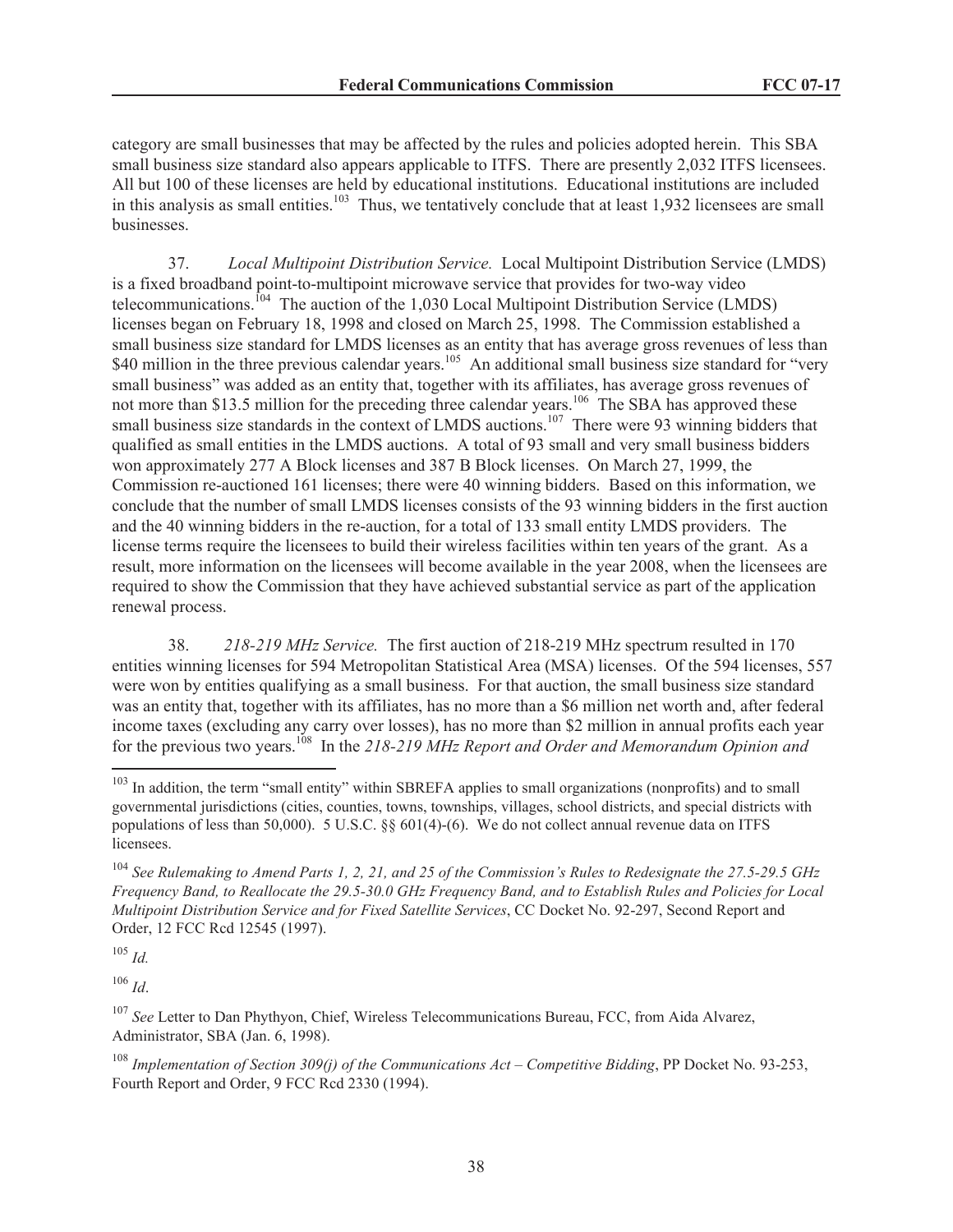*Order*, we established a small business size standard for a "small business" as an entity that, together with its affiliates and persons or entities that hold interests in such an entity and their affiliates, has average annual gross revenues not to exceed \$15 million for the preceding three years.<sup>109</sup> A "very small" business" is defined as an entity that, together with its affiliates and persons or entities that hold interests in such an entity and its affiliates, has average annual gross revenues not to exceed \$3 million for the preceding three years.<sup>110</sup> These size standards will be used in future auctions of 218-219 MHz spectrum.

39. *24 GHz – Incumbent Licensees.* This analysis may affect incumbent licensees who were relocated to the 24 GHz band from the 18 GHz band, and applicants who wish to provide services in the 24 GHz band. The applicable SBA small business size standard is that of "Cellular and Other Wireless Telecommunications" companies. This category provides that such a company is small if it employs no more than 1,500 persons.<sup>111</sup> We believe that there are only two licensees in the 24 GHz band that were relocated from the 18 GHz band, Teligent<sup>112</sup> and TRW, Inc. It is our understanding that Teligent and its related companies have less than 1,500 employees, though this may change in the future. TRW is not a small entity. Thus, only one incumbent licensee in the 24 GHz band is a small business entity.

40. *24 GHz – Future Licensees.* With respect to new applicants in the 24 GHz band, the small business size standard for "small business" is an entity that, together with controlling interests and affiliates, has average annual gross revenues for the three preceding years not in excess of \$15 million.<sup>113</sup> "Very small business" in the 24 GHz band is an entity that, together with controlling interests and affiliates, has average gross revenues not exceeding \$3 million for the preceding three years.<sup>114</sup> The SBA has approved these small business size standards.<sup>115</sup> These size standards will apply to the future auction, if held.

#### **3. Satellite Service Providers**

41. *Satellite Telecommunications and Other Telecommunications*. There is no small business size standard developed specifically for providers of international service. The appropriate size standards under SBA rules are for the two broad census categories of "Satellite

<sup>111</sup> 13 C.F.R. § 121.201, NAICS code 517212 (This category will be changed for purposes of the 2007 Census to "Wireless Telecommunications Carriers (except Satellite)," NAICS code 517210.).

 $112$  Teligent acquired the DEMS licenses of FirstMark, the only licensee other than TRW in the 24 GHz band whose license has been modified to require relocation to the 24 GHz band.

<sup>113</sup> *Amendments to Parts 1, 2, 87 and 101 of the Commission's Rules to License Fixed Services at 24 GHz*, WT Docket No. 99-327, Report and Order, 15 FCC Rcd 16934, 16967 at para. 77 (2000); *see also* 47 C.F.R. § 101.538(a)(2).

<sup>114</sup> *Amendments to Parts 1, 2, 87 and 101 of the Commission's Rules to License Fixed Services at 24 GHz*, WT Docket No. 99-327, Report and Order, 15 FCC Rcd 16934, 16967 at para. 77 (2000); *see also* 47 C.F.R. § 101.538(a)(1).

<sup>115</sup> *See* Letter to Margaret W. Wiener, Deputy Chief, Auctions and Industry Analysis Division, Wireless Telecommunications Bureau, FCC, from Gary M. Jackson, Assistant Administrator, SBA (July 28, 2000).

<sup>109</sup> *Amendment of Part 95 of the Commission's Rules to Provide Regulatory Flexibility in the 218-219 MHz Service*, WT Docket No. 98-169, Report and Order and Memorandum Opinion and Order, 15 FCC Rcd 1497 (1999).

<sup>110</sup> *Id*.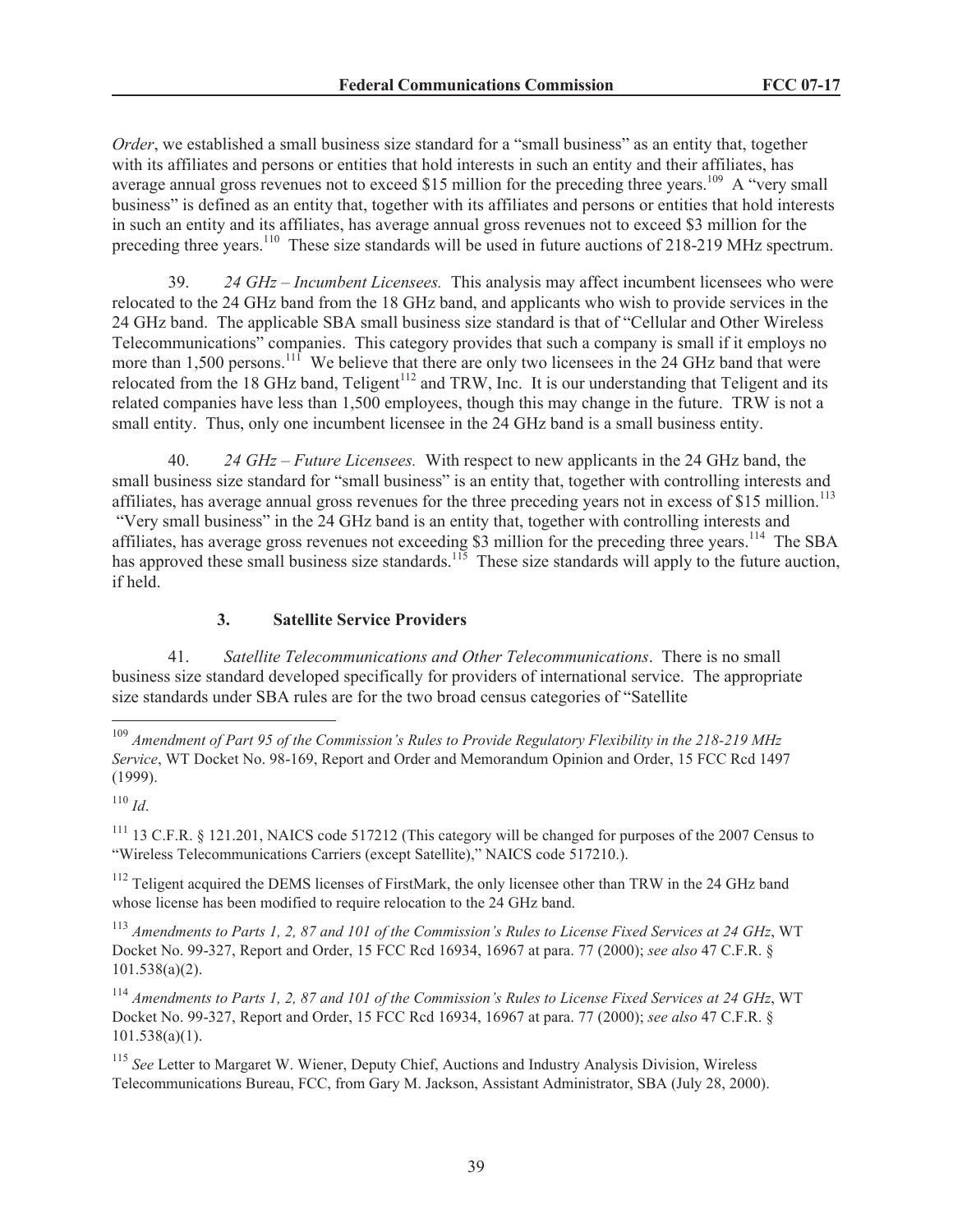Telecommunications" and "Other Telecommunications." Under both categories, such a business is small if it has \$13.5 million or less in average annual receipts.<sup>116</sup>

42. The first category of Satellite Telecommunications "comprises establishments primarily engaged in providing point-to-point telecommunications services to other establishments in the telecommunications and broadcasting industries by forwarding and receiving communications signals via a system of satellites or reselling satellite telecommunications."<sup>117</sup> For this category, Census Bureau data for 2002 show that there were a total of 371 firms that operated for the entire year.<sup>118</sup> Of this total, 307 firms had annual receipts of under \$10 million, and 26 firms had receipts of \$10 million to \$24,999,999.<sup>119</sup> Consequently, we estimate that the majority of Satellite Telecommunications firms are small entities that might be affected by our action.

43. The second category of Other Telecommunications "comprises establishments primarily engaged in (1) providing specialized telecommunications applications, such as satellite tracking, communications telemetry, and radar station operations; or (2) providing satellite terminal stations and associated facilities operationally connected with one or more terrestrial communications systems and capable of transmitting telecommunications to or receiving telecommunications from satellite systems."<sup>120</sup> For this category, Census Bureau data for 2002 show that there were a total of 332 firms that operated for the entire year.<sup>121</sup> Of this total, 259 firms had annual receipts of under \$10 million and 15 firms had annual receipts of \$10 million to \$24,999,999.<sup>122</sup> Consequently, we estimate that the majority of Other Telecommunications firms are small entities that might be affected by our action.

# **4. Cable and OVS Operators**

44. In addition to the estimates provided above, we consider certain additional entities that may be affected by the data collection from broadband service providers. Because section 706 requires us to monitor the deployment of broadband regardless of technology or transmission media employed, we anticipate that some broadband service providers will not provide telephone service. Accordingly, we describe below other types of firms that may provide broadband services, including cable companies, MDS providers, and utilities, among others.

<sup>116</sup> 13 C.F.R. § 121.201, NAICS codes 517410 and 517910.

<sup>&</sup>lt;sup>117</sup> U.S. Census Bureau, 2002 NAICS Definitions, "517410 Satellite Telecommunications"; http://www.census.gov/epcd/naics02/def/NDEF517.HTM.

<sup>118</sup> U.S. Census Bureau, 2002 Economic Census, Subject Series: Information, "Establishment and Firm Size (Including Legal Form of Organization)," Table 4, NAICS code 517410 (issued Nov. 2005).

<sup>&</sup>lt;sup>119</sup> *Id.* An additional 38 firms had annual receipts of \$25 million or more.

<sup>&</sup>lt;sup>120</sup> U.S. Census Bureau, 2002 NAICS Definitions, "517910 Other Telecommunications"; http://www.census.gov/epcd/naics02/def/NDEF517.HTM.

<sup>&</sup>lt;sup>121</sup> U.S. Census Bureau, 2002 Economic Census, Subject Series: Information, "Establishment and Firm Size (Including Legal Form of Organization)," Table 4, NAICS code 517910 (issued Nov. 2005).

<sup>&</sup>lt;sup>122</sup> *Id.* An additional 14 firms had annual receipts of \$25 million or more.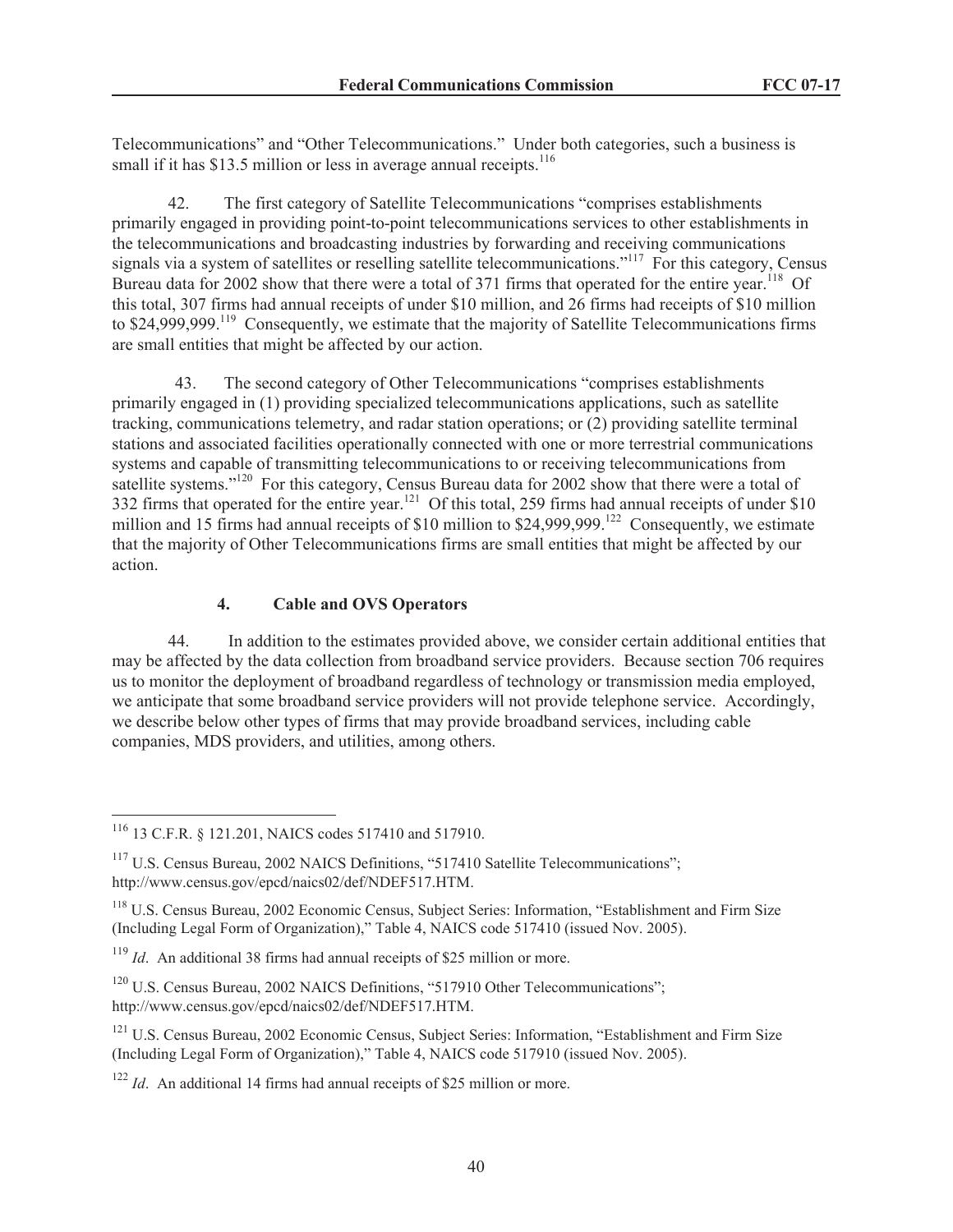45. *Cable and Other Program Distribution.* The Census Bureau defines this category as follows: "This industry comprises establishments primarily engaged as third-party distribution systems for broadcast programming. The establishments of this industry deliver visual, aural, or textual programming received from cable networks, local television stations, or radio networks to consumers via cable or direct-to-home satellite systems on a subscription or fee basis. These establishments do not generally originate programming material."<sup>123</sup> The SBA has developed a small business size standard for Cable and Other Program Distribution, which is: all such firms having \$13.5 million or less in annual receipts.<sup>124</sup> According to Census Bureau data for 2002, there were a total of 1,191 firms in this category that operated for the entire year.<sup>125</sup> Of this total, 1,087 firms had annual receipts of under \$10 million, and 43 firms had receipts of \$10 million or more but less than \$25 million.<sup>126</sup> Thus, under this size standard, the majority of firms can be considered small.

46. *Cable Companies and Systems.* The Commission has also developed its own small business size standards, for the purpose of cable rate regulation. Under the Commission's rules, a "small cable company" is one serving  $400,000$  or fewer subscribers, nationwide.<sup>127</sup> Industry data indicate that, of 1,076 cable operators nationwide, all but eleven are small under this size standard.<sup>128</sup> In addition, under the Commission's rules, a "small system" is a cable system serving 15,000 or fewer subscribers.<sup>129</sup> Industry data indicate that, of 7,208 systems nationwide, 6,139 systems have under 10,000 subscribers, and an additional 379 systems have 10,000-19,999 subscribers.<sup>130</sup> Thus, under this second size standard, most cable systems are small.

47. *Cable System Operators*. The Communications Act of 1934, as amended, also contains a size standard for small cable system operators, which is "a cable operator that, directly or through an affiliate, serves in the aggregate fewer than 1 percent of all subscribers in the United States and is not affiliated with any entity or entities whose gross annual revenues in the aggregate exceed  $$250,000,000.^{131}$  The Commission has determined that an operator serving fewer than 677,000

<sup>123</sup> U.S. Census Bureau, 2002 NAICS Definitions, "517510 Cable and Other Program Distribution"; http://www.census.gov/epcd/naics02/def/NDEF517.HTM.

<sup>124</sup> 13 C.F.R. § 121.201, NAICS code 517510 (This category will be changed for purposes of the 2007 Census to "Wired Telecommunications Carriers," NAICS code 517110.).

<sup>125</sup> U.S. Census Bureau, 2002 Economic Census, Subject Series: Information, Table 4, Receipts Size of Firms for the United States: 2002, NAICS code 517510 (issued November 2005).

<sup>126</sup> *Id.* An additional 61 firms had annual receipts of \$25 million or more.

<sup>127</sup> 47 C.F.R. § 76.901(e). The Commission determined that this size standard equates approximately to a size standard of \$100 million or less in annual revenues. *Implementation of Sections of the 1992 Cable Act: Rate Regulation,* Sixth Report and Order and Eleventh Order on Reconsideration, 10 FCC Rcd 7393, 7408 (1995).

<sup>128</sup> These data are derived from R.R. Bowker, *Broadcasting & Cable Yearbook 2006*, "Top 25 Cable/Satellite Operators," pages A-8 & C-2 (data current as of June 30, 2005); Warren Communications News, *Television & Cable Factbook 2006*, "Ownership of Cable Systems in the United States," pages D-1805 to D-1857.

 $129$  47 C.F.R. § 76.901(c).

<sup>130</sup> Warren Communications News, *Television & Cable Factbook 2006*, "U.S. Cable Systems by Subscriber Size," page F-2 (data current as of Oct. 2005). The data do not include 718 systems for which classifying data were not available.

<sup>131</sup> 47 U.S.C. § 543(m)(2); *see* 47 C.F.R. § 76.901(f) & nn. 1-3.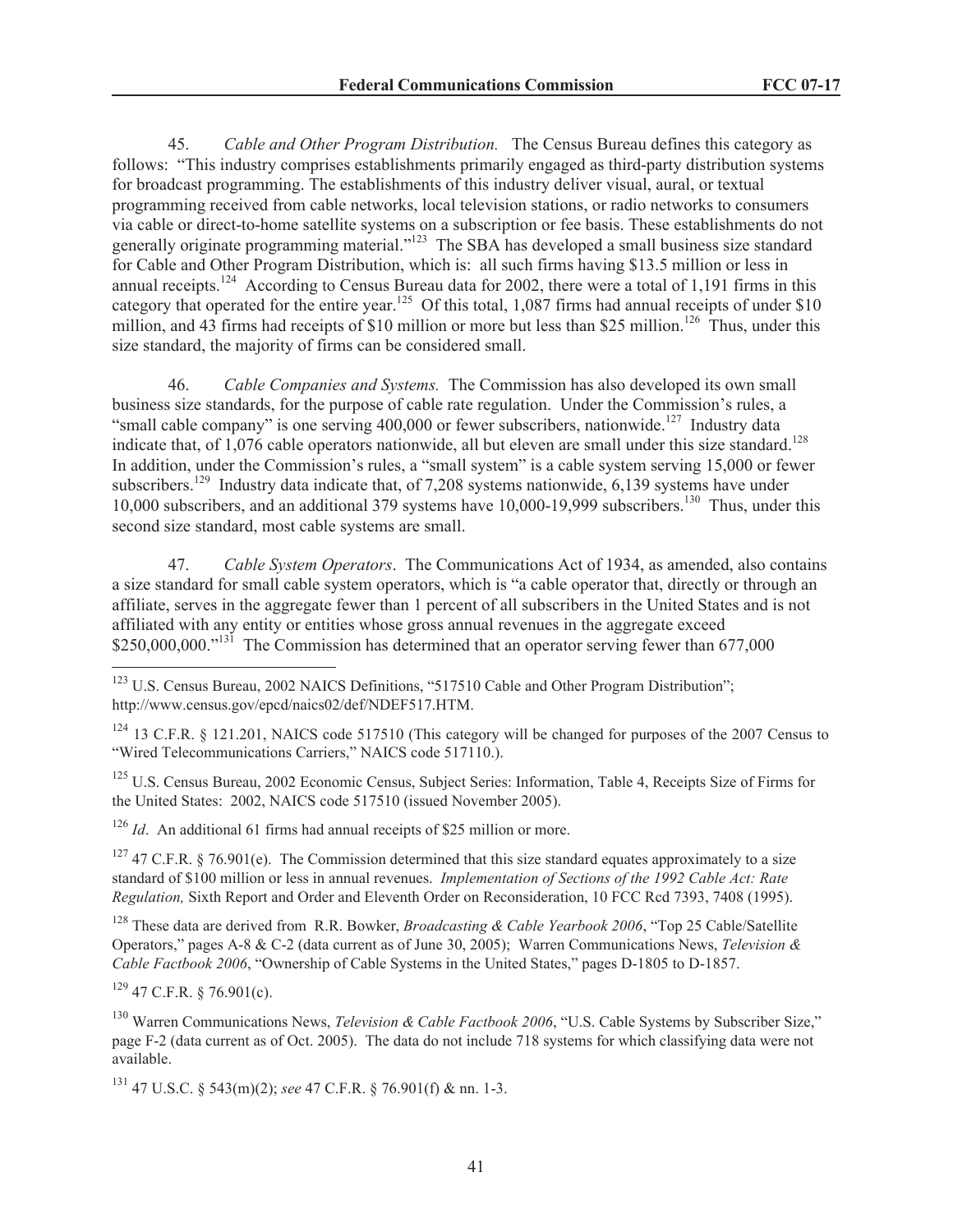subscribers shall be deemed a small operator, if its annual revenues, when combined with the total annual revenues of all its affiliates, do not exceed \$250 million in the aggregate.<sup>132</sup> Industry data indicate that, of 1,076 cable operators nationwide, all but ten are small under this size standard.<sup>133</sup> We note that the Commission neither requests nor collects information on whether cable system operators are affiliated with entities whose gross annual revenues exceed \$250 million,<sup>134</sup> and therefore we are unable to estimate more accurately the number of cable system operators that would qualify as small under this size standard.

48. *Open Video Services.* Open Video Service (OVS) systems provide subscription services.<sup>135</sup> As noted above, the SBA has created a small business size standard for Cable and Other Program Distribution.<sup>136</sup> This standard provides that a small entity is one with \$13.5 million or less in annual receipts. The Commission has certified approximately 45 OVS operators to serve 75 areas, and some of these are currently providing service.<sup>137</sup> Affiliates of Residential Communications Network, Inc. (RCN) received approval to operate OVS systems in New York City, Boston, Washington, D.C., and other areas. RCN has sufficient revenues to assure that they do not qualify as a small business entity. Little financial information is available for the other entities that are authorized to provide OVS and are not yet operational. Given that some entities authorized to provide OVS service have not yet begun to generate revenues, the Commission concludes that up to 44 OVS operators (those remaining) might qualify as small businesses that may be affected by the rules and policies adopted herein.

# **5. Electric Power Generation, Transmission and Distribution**

49. *Electric Power Generation, Transmission and Distribution.* The Census Bureau defines this category as follows: "This industry group comprises establishments primarily engaged in generating, transmitting, and/or distributing electric power. Establishments in this industry group may perform one or more of the following activities: (1) operate generation facilities that produce electric energy; (2) operate transmission systems that convey the electricity from the generation facility to the distribution system; and (3) operate distribution systems that convey electric power received from the generation facility or the transmission system to the final consumer."<sup>138</sup> The SBA has developed a small business size standard for firms in this category: "A firm is small if, including its affiliates, it is

<sup>132</sup> 47 C.F.R. § 76.901(f); *see FCC Announces New Subscriber Count for the Definition of Small Cable Operator*, Public Notice, 16 FCC Rcd 2225 (Cable Services Bureau 2001).

<sup>133</sup> These data are derived from: R.R. Bowker, *Broadcasting & Cable Yearbook 2006*, "Top 25 Cable/Satellite Operators," pages A-8 & C-2 (data current as of June 30, 2005); Warren Communications News, *Television & Cable Factbook 2006*, "Ownership of Cable Systems in the United States," pages D-1805 to D-1857.

<sup>&</sup>lt;sup>134</sup> The Commission does receive such information on a case-by-case basis if a cable operator appeals a local franchise authority's finding that the operator does not qualify as a small cable operator pursuant to  $\S$  76.901(f) of the Commission's rules. *See* 47 C.F.R. § 76.909(b).

<sup>135</sup> *See* 47 U.S.C. § 573.

<sup>&</sup>lt;sup>136</sup> 13 C.F.R. § 121.201, NAICS code 517510 (This category will be changed for purposes of the 2007 Census to "Wired Telecommunications Carriers," NAICS code 517110.).

<sup>137</sup> *See* http://www.fcc.gov/mb/ovs/csovscer.html (current as of February 2007).

<sup>&</sup>lt;sup>138</sup> U.S. Census Bureau, 2002 NAICS Definitions, "2211 Electric Power Generation, Transmission and Distribution"; http://www.census.gov/epcd/naics02/def/NDEF221.HTM.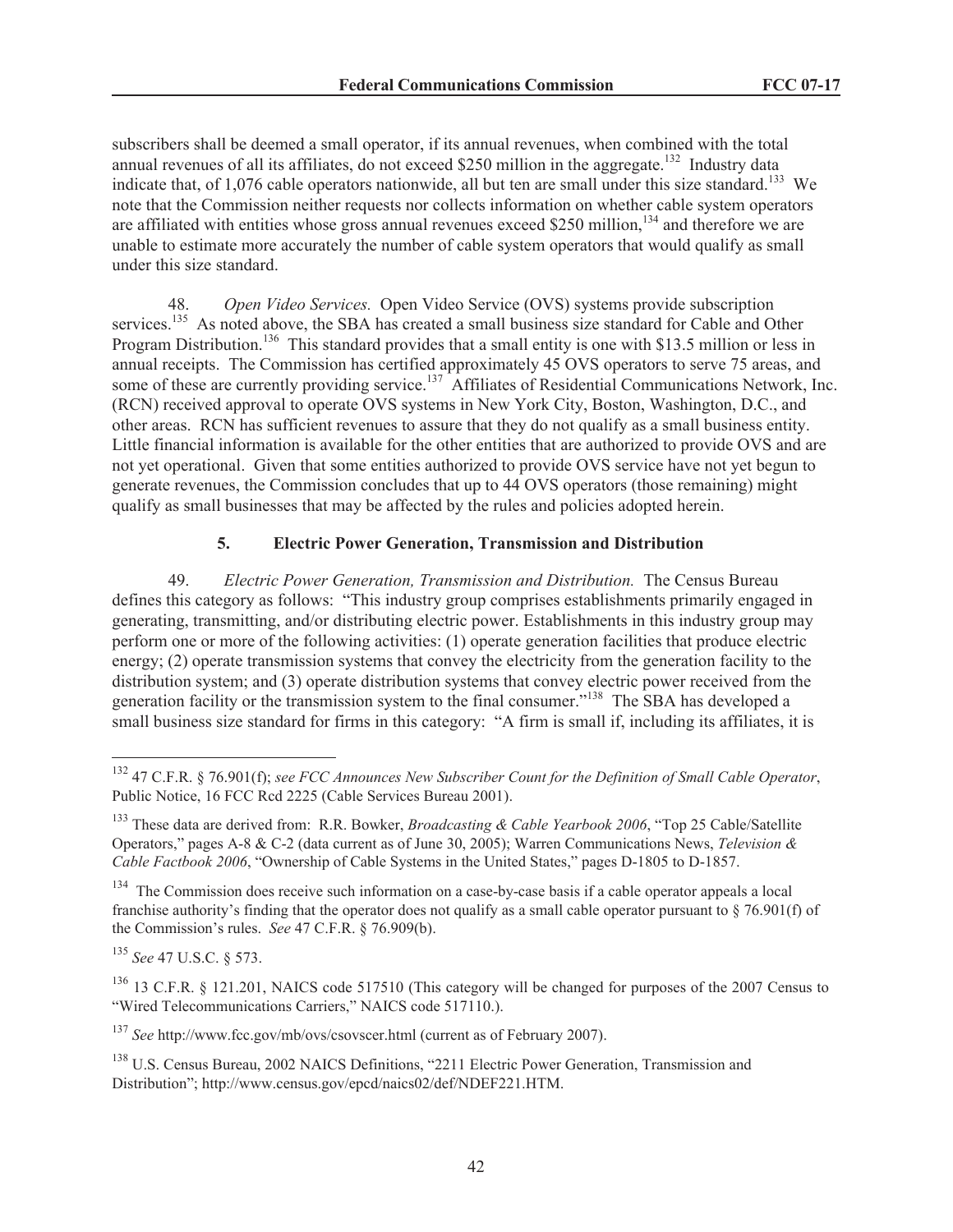primarily engaged in the generation, transmission, and/or distribution of electric energy for sale and its total electric output for the preceding fiscal year did not exceed 4 million megawatt hours."<sup>139</sup> According to Census Bureau data for 2002, there were 1,644 firms in this category that operated for the entire year.<sup>140</sup> Census data do not track electric output and we have not determined how many of these firms fit the SBA size standard for small, with no more than 4 million megawatt hours of electric output. Consequently, we estimate that 1,644 or fewer firms may be considered small under the SBA small business size standard.

#### **6. Internet Service Providers**

50. *Internet Service Providers*. The SBA has developed a small business size standard for Internet Service Providers (ISPs). ISPs "provide clients access to the Internet and generally provide related services such as web hosting, web page designing, and hardware or software consulting related to Internet connectivity."<sup>141</sup> Under the SBA size standard, such a business is small if it has average annual receipts of \$23 million or less.<sup>142</sup> According to Census Bureau data for 2002, there were  $2,529$ firms in this category that operated for the entire year. <sup>143</sup> Of these, 2,437 firms had annual receipts of under \$10 million, and an additional 47 firms had receipts of between \$10 million and \$24,999,999. Consequently, we estimate that the majority of these firms are small entities that may be affected by our action.

# **7. Other Internet-Related Entities**

51. *Web Search Portals*. Our action pertains to VoIP services, which could be provided by entities that provide other services such as email, online gaming, web browsing, video conferencing, instant messaging, and other, similar IP-enabled services. The Commission has not adopted a size standard for entities that create or provide these types of services or applications. However, the Census Bureau has identified firms that "operate web sites that use a search engine to generate and maintain extensive databases of Internet addresses and content in an easily searchable format. Web search portals often provide additional Internet services, such as e-mail, connections to other web sites, auctions, news, and other limited content, and serve as a home base for Internet users."<sup>144</sup> The SBA has developed a small business size standard for this category; that size standard is \$6.5 million or less in

<sup>139</sup> 13 C.F.R. § 121.201, NAICS codes 221111, 221112, 221113, 221119, 221121, 221122, footnote 1.

<sup>140</sup> U S. Census Bureau, 2002 Economic Census, Subject Series: Utilities, "Establishment and Firm Size (Including Legal Form of Organization)," Table 4, NAICS codes 221111, 221112, 221113, 221119, 221121, 221122 (issued Nov. 2005).

<sup>141</sup> U.S. Census Bureau, "2002 NAICS Definitions: 518111 Internet Service Providers"; http://www.census.gov/epcd/naics02/def/NDEF518.HTM.

<sup>142</sup> 13 C.F.R. § 121.201, NAICS code 518111. This category will be changed, for purposes of the 2007 Census, to "Wired Telecommunications Carriers," NAICS code 517110, for broadband Internet service providers (*e.g.*, cable, DSL), and to "All Other Telecommunications," NAICS code 517919, for Internet service providers providing services via client-supplied telecommunications connections.

<sup>143</sup> U.S. Census Bureau, 2002 Economic Census, Subject Series: Information, "Establishment and Firm Size (Including Legal Form of Organization)," Table 4, NAICS code 518111 (issued Nov. 2005).

<sup>144</sup> U.S. Census Bureau, "2002 NAICS Definitions: 518112 Web Search Portals"; http://www.census.gov/epcd/naics02/def/NDEF518.HTM.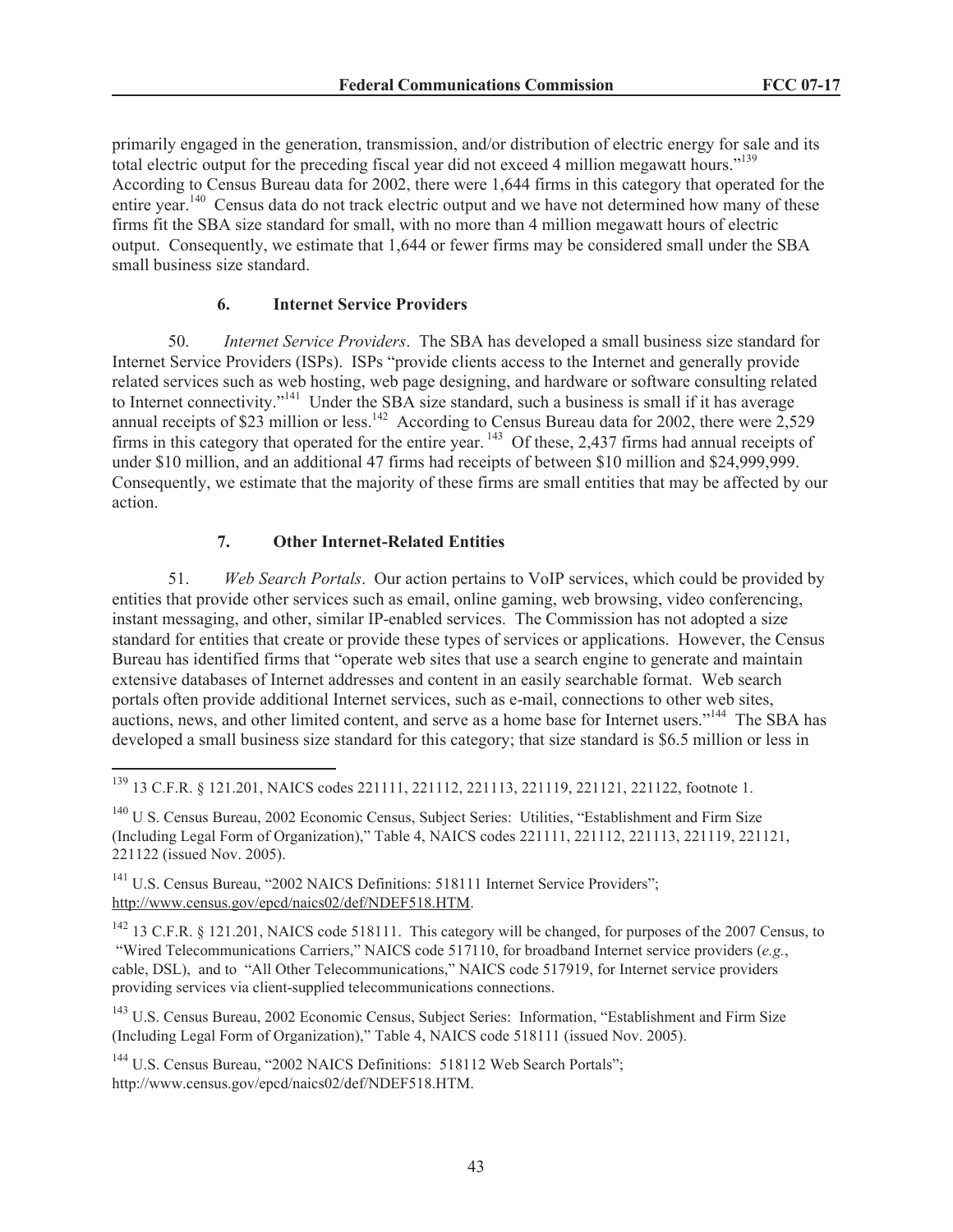average annual receipts.<sup>145</sup> According to Census Bureau data for 2002, there were 342 firms in this category that operated for the entire year.<sup>146</sup> Of these, 303 had annual receipts of under \$5 million, and an additional 15 firms had receipts of between \$5 million and \$9,999,999. Consequently, we estimate that the majority of these firms are small entities that may be affected by our action.

52. *Data Processing, Hosting, and Related Services.* Entities in this category "primarily … provid<sup>[e]</sup> infrastructure for hosting or data processing services."<sup>147</sup> The SBA has developed a small business size standard for this category; that size standard is \$23 million or less in average annual receipts.<sup>148</sup> According to Census Bureau data for 2002, there were 6,877 firms in this category that operated for the entire year.<sup>149</sup> Of these, 6,418 had annual receipts of under \$10 million, and an additional 251 firms had receipts of between \$10 million and \$24,999,999. Consequently, we estimate that the majority of these firms are small entities that may be affected by our action.

53. *All Other Information Services*. "This industry comprises establishments primarily engaged in providing other information services (except new syndicates and libraries and archives).<sup>"150</sup> Our action pertains to VoIP services, which could be provided by entities that provide other services such as email, online gaming, web browsing, video conferencing, instant messaging, and other, similar IP-enabled services. The SBA has developed a small business size standard for this category; that size standard is \$6.5 million or less in average annual receipts.<sup>151</sup> According to Census Bureau data for 2002, there were 155 firms in this category that operated for the entire year.<sup>152</sup> Of these, 138 had annual receipts of under \$5 million, and an additional four firms had receipts of between \$5 million and \$9,999,999. Consequently, we estimate that the majority of these firms are small entities that may be affected by our action.

54. *Internet Publishing and Broadcasting*. "This industry comprises establishments engaged in publishing and/or broadcasting content on the Internet exclusively. These establishments do not provide traditional (non-Internet) versions of the content that they publish or broadcast."<sup>153</sup> The

<sup>147</sup> U.S. Census Bureau, "2002 NAICS Definitions: 518210 Data Processing, Hosting, and Related Services"; http://www.census.gov/epcd/naics02/def/NDEF518.HTM.

<sup>148</sup> 13 C.F.R. § 121.201, NAICS code 518210.

<sup>149</sup> U.S. Census Bureau, 2002 Economic Census, Subject Series: Information, "Establishment and Firm Size (Including Legal Form of Organization)," Table 4, NAICS code 518210 (issued Nov. 2005).

<sup>150</sup> U.S. Census Bureau, "2002 NAICS Definitions: 519190 All Other Information Services"; http://www.census.gov/epcd/naics02/def/NDEF519.HTM.

<sup>151</sup> 13 C.F.R. § 121.201, NAICS code 519190.

<sup>152</sup> U.S. Census Bureau, 1997 Economic Census, Subject Series: Information, "Establishment and Firm Size (Including Legal Form of Organization)," Table 4, NAICS code 519190 (issued Nov. 2005).

<sup>153</sup> U.S. Census Bureau, "2002 NAICS Definitions: 516110 Internet Publishing and Broadcasting"; http://www.census.gov/epcd/naics02/def/NDEF516.HTM.

<sup>145</sup> 13 C.F.R. § 121.201, NAICS code 518112 (This category will be changed for purposes of the 2007 Census to "Internet Publishing and Broadcasting and Web Search Portals," NAICS code 519130.).

<sup>146</sup> U.S. Census Bureau, 2002 Economic Census, Subject Series: Information, "Establishment and Firm Size (Including Legal Form of Organization)," Table 4, NAICS code 518112 (issued Nov. 2005).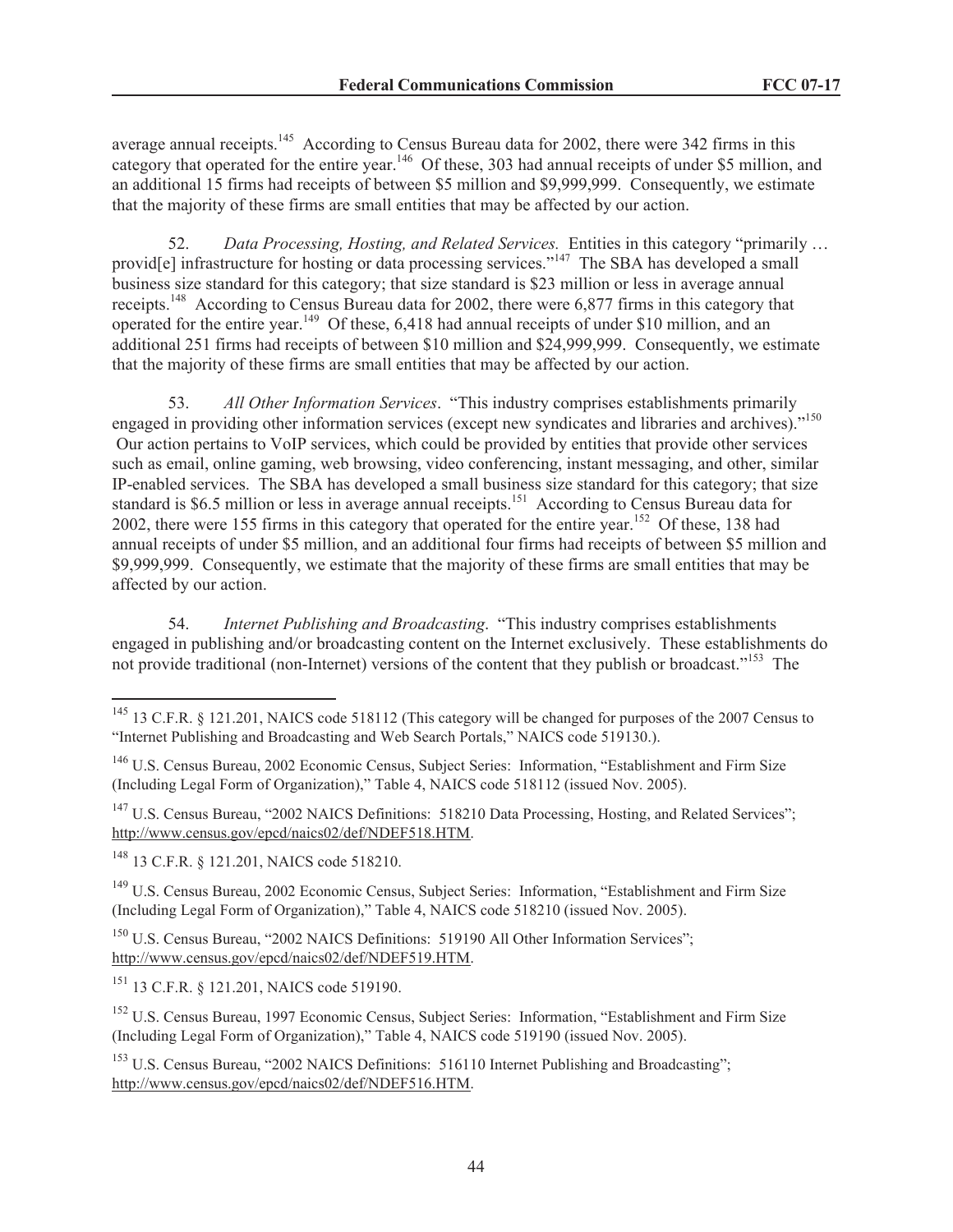SBA has developed a small business size standard for this census category; that size standard is 500 or fewer employees.<sup>154</sup> According to Census Bureau data for 2002, there were 1,362 firms in this category that operated for the entire year.<sup>155</sup> Of these, 1,351 had employment of 499 or fewer employees, and six firms had employment of between 500 and 999. Consequently, we estimate that the majority of these firms small entities that may be affected by our action.

55. *Software Publishers*. These companies may design, develop or publish software and may provide other support services to software purchasers, such as providing documentation or assisting in installation. The companies may also design software to meet the needs of specific users.<sup>156</sup> The SBA has developed a small business size standard of \$23 million or less in average annual receipts for all of the following pertinent categories: Software Publishers, Custom Computer Programming Services, and Other Computer Related Services.<sup>157</sup> For Software Publishers, Census Bureau data for 2002 indicate that there were 6,155 firms in the category that operated for the entire year.<sup>158</sup> Of these, 7,633 had annual receipts of under \$10 million, and an additional 403 firms had receipts of between \$10 million and \$24, 999,999. For providers of Custom Computer Programming Services, the Census Bureau data indicate that there were  $32,269$  firms that operated for the entire year.<sup>159</sup> Of these, 31,416 had annual receipts of under \$10 million, and an additional 565 firms had receipts of between \$10 million and \$24,999,999. For providers of Other Computer Related Services, the Census Bureau data indicate that there were  $6,357$  firms that operated for the entire year.<sup>160</sup> Of these,  $6,187$  had annual receipts of under \$10 million, and an additional 101 firms had receipts of between \$10 million and \$24,999,999. Consequently, we estimate that the majority of the firms in each of these three categories are small entities that may be affected by our action.

## **D. Description of Projected Reporting, Recordkeeping, and Other Compliance Requirements**

56. In the Notice, many of the proposals to increase our understanding of broadband availability would impose no reporting, recordkeeping or other compliance requirements on small entities. However, we invite comment on several other proposals that would impose further reporting

<sup>156</sup> See U.S. Census Bureau, "2002 NAICS Definitions: 511210 Software Publishers"; http://www.census.gov/epcd/naics02/def/NDEF511.HTM.

<sup>157</sup> 13 C.F.R. § 121.201, NAICS codes 511210, 541511, and 541519.

<sup>158</sup> U.S. Census Bureau, 2002 Economic Census, Subject Series: Information, "Establishment and Firm Size (Including Legal Form of Organization)," Table 4, NAICS code 511210 (issued Nov. 2005).

<sup>159</sup> U.S. Census Bureau, 2002 Economic Census, Subject Series: Professional, Scientific, and Technical Services, "Establishment and Firm Size (Including Legal Form of Organization)," Table 4, NAICS code 541511 (issued Nov. 2005).

<sup>160</sup> U.S. Census Bureau, 2002 Economic Census, Subject Series: Professional, Scientific, and Technical Services, "Establishment and Firm Size (Including Legal Form of Organization)," Table 4, NAICS code 541519 (issued Nov. 2005).

<sup>154</sup> 13 C.F.R. § 121.201, NAICS code 516110. (This category will be changed for purposes of the 2007 Census to "Internet Publishing and Broadcasting and Web Search Portals," NAICS code 519130.).

<sup>&</sup>lt;sup>155</sup> U.S. Census Bureau, 2002 Economic Census, Subject Series: Information, "Establishment and Firm Size (Including Legal Form of Organization)," Table 5, NAICS code 516110 (issued Nov. 2005).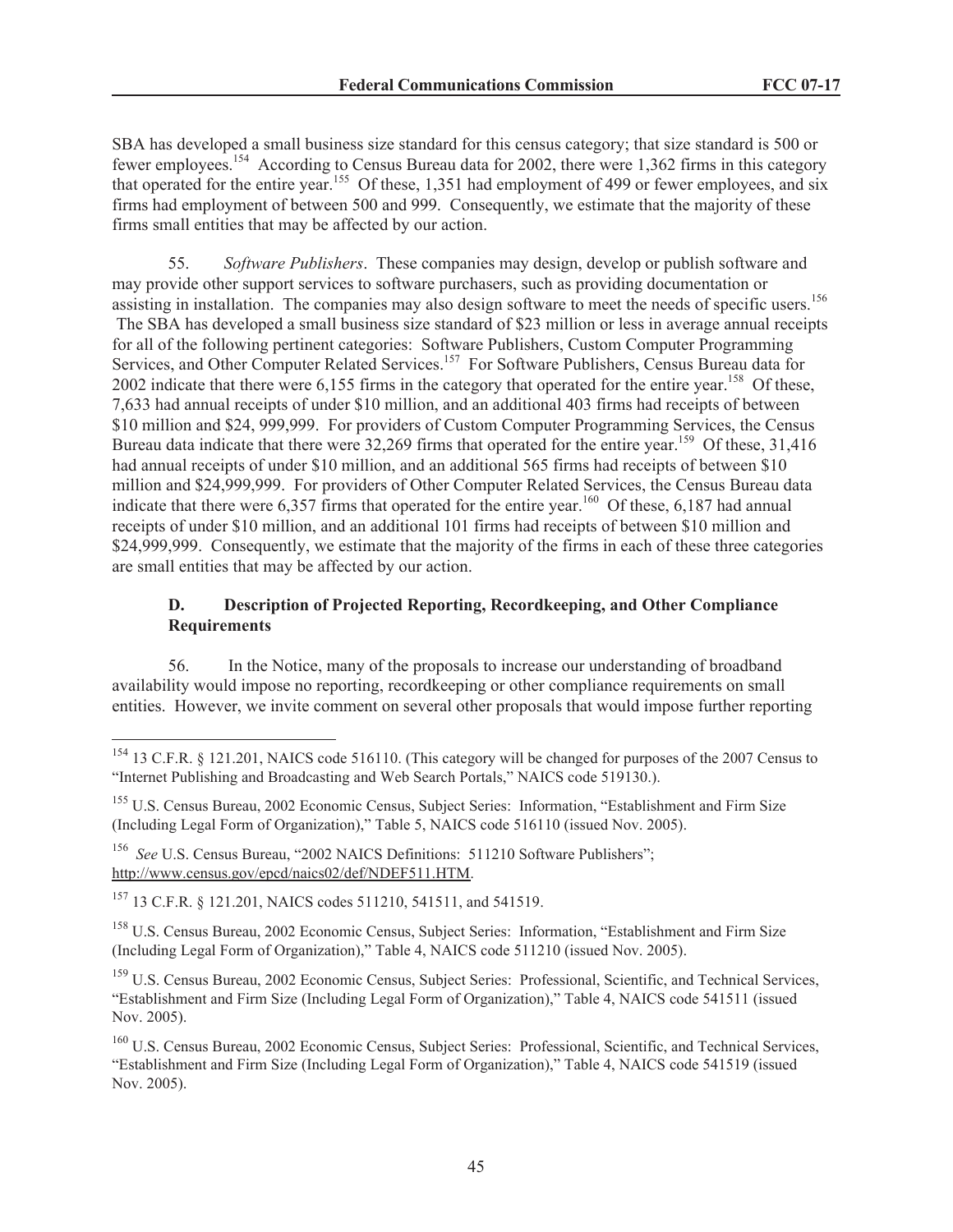and recordkeeping requirements on current Form 477 filers. Specifically, the Notice invites comment on whether current Form 477 filers should (1) report numbers of subscribers per 5-digit Zip Code, (2) report 9-digit Zip Codes where there is at least one subscriber or report numbers of subscribers per 9 digit Zip Code, (3) report geocoded information about subscriber locations, or (4) report information that delineates in detail the boundaries of their broadband-enabled service territories.<sup>161</sup> The Notice also seeks comment on whether the Commission should (1) refine the speed tier information the Commission currently collects by splitting an existing speed tier into two;<sup>162</sup> (2) require all broadband filers to report the number of residential customers served and also the number of homes "passed" by their broadband enabled infrastructure;<sup>163</sup> (3) collect demographic information about households from filers located in representative areas;<sup>164</sup> and (4) collect price information from filers in representative areas or from filers more generally.<sup>165</sup> In addition, we invite comment whether there are any alternatives not discussed in the Notice that would also serve the objectives of the Notice.<sup>166</sup> We invite comment on ways to mitigate the burden that might be imposed on small entities by proposals discussed in the Notice.<sup>167</sup> We also invite comment on alternatives to these proposals that would meet the objectives of the Notice but would impose lesser burdens on small entities.

## **E. Steps Taken to Minimize Significant Economic Impact on Small Entities, and Significant Alternatives Considered**

57. The RFA requires an agency to describe any significant alternatives that it has considered in reaching its proposed approach, which may include (among others) the following four alternatives: (1) the establishment of differing compliance or reporting requirements or timetables that take into account the resources available to small entities; (2) the clarification, consolidation, or simplification of compliance or reporting requirements under the rule for small entities; (3) the use of performance, rather than design, standards; and (4) an exemption from coverage of the rule, or any part thereof, for small entities.<sup>168</sup>

58. From the outset, the Notice invites comments on significant alternatives to improving data about broadband availability throughout the nation – particularly availability in rural and other hard-to-serve areas – that would impose no burden on small entities whatsoever. These alternatives ask whether the Commission would be able to meet its objectives by conducting further analysis of current data, conducting its own studies, or purchasing databases from other entities to supplement Commission data. The Notice asks whether the Commission should simply identify for further,

<sup>161</sup> *See* Notice at section III.B.

<sup>162</sup> *See* Notice at para. 18.

<sup>163</sup> *See* Notice at para. 28.

<sup>164</sup> *See* Notice at para. 40-41.

<sup>165</sup> *See* Notice at para. 45-46.

<sup>166</sup> *See* Notice at para. 38.

<sup>167</sup> *See* Notice at para. 24; *see id.* at section III.

 $^{168}$  5 U.S.C. § 603(c).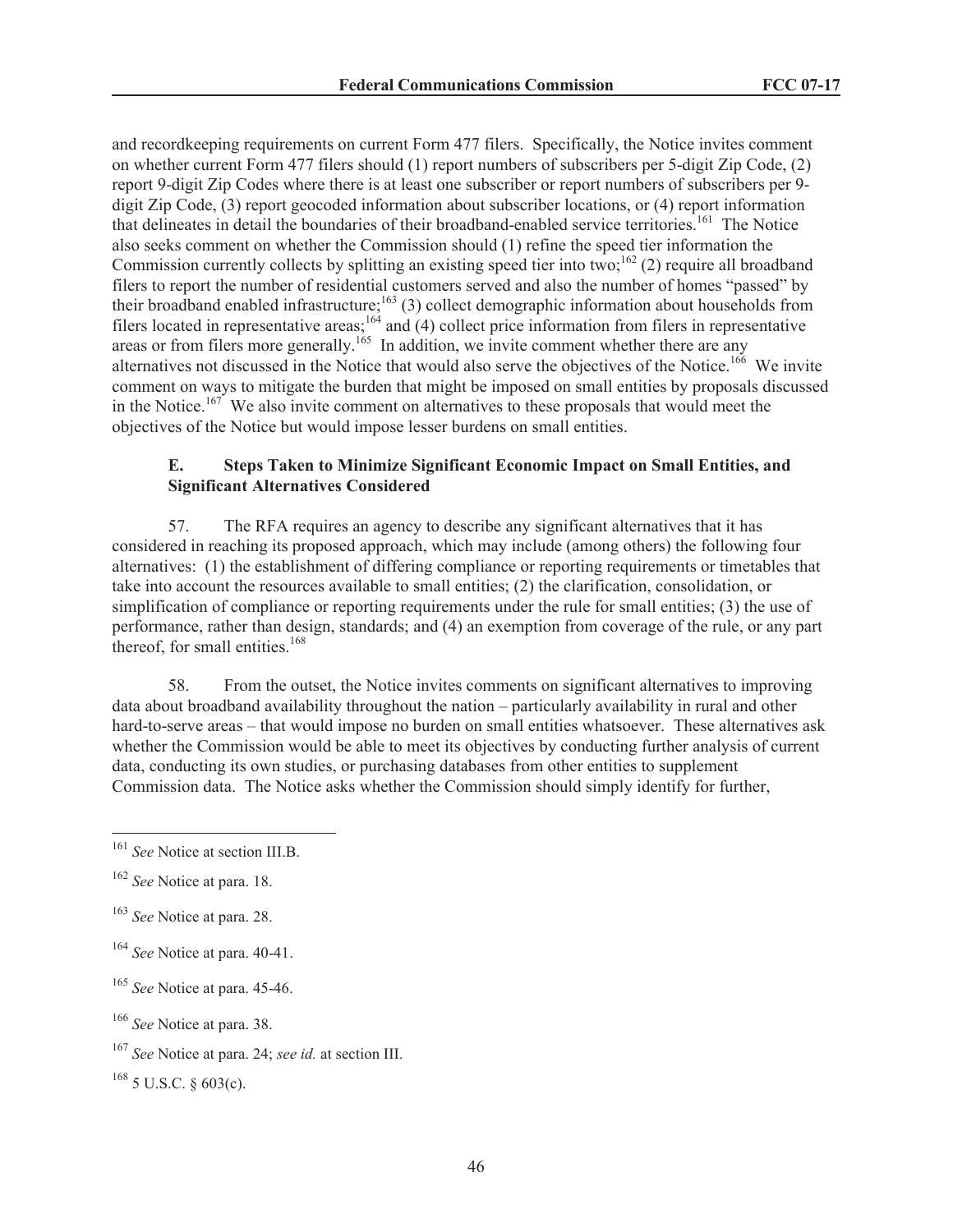individual study those Zip Code areas where deployment appears to be particularly limited.<sup>169</sup> The Notice invites comment on whether the Commission might collaborate with state public-private economic development or other initiatives to supplement and refine Commission data.<sup>170</sup> Furthermore, the Notice invites comment whether it might purchase commercial databases or services that would provide data without imposing additional burdens on filers.<sup>171</sup> Finally, the Commission inquires whether it might rely on a voluntary self-reporting system by non-served households, patterned after the National Do-Not-Call Registry, to identify localized areas where broadband services are not available.<sup>172</sup> None of these alternatives would impose burdens on small entities, but commenters are invited to comment on whether these alternatives would provide sufficient information for the Commission to assess whether it should institute new policies to encourage deployment of broadband services to rural and hard-to-serve areas.

59. With regard to proposals that would increase the reporting requirements of small entities, the Notice invites comments on how these proposals might be tailored to mitigate the burden on smaller entities but nevertheless obtain data that would enable the Commission to determine whether subscribers in those territories have access to broadband services.<sup>173</sup> As noted above, the Notice invites comment on whether current Form 477 filers should (1) report numbers of subscribers per 5-digit Zip Code, (2) report 9-digit Zip Codes where there is at least one subscriber or report numbers of subscribers per 9-digit Zip Code, (3) report geocoded information about subscriber locations, or (4) report information that delineates in detail the boundaries of their broadband-enabled service territories.<sup>174</sup> The Notice also seeks comment on whether the Commission should (1) refine the speed tier information the Commission currently collects by splitting an existing speed tier into two;<sup>175</sup> (2) require all broadband filers to report the number of residential customers served and also the number of homes "passed" by their broadband enabled infrastructure;<sup>176</sup> (3) collect demographic information about households from filers located in representative areas;<sup>177</sup> and (4) collect price information from filers in representative areas or from filers more generally.<sup>178</sup> To analyze the impact on small entities, the Notice specifically asks whether entities maintain these types of information in billing or marketing databases and asks commenters to demonstrate the burden for the entities to collect and report this type

- <sup>175</sup> *See* Notice at para. 18.
- <sup>176</sup> *See* Notice at para. 28.

<sup>169</sup> *See* Notice at para. 25.

<sup>170</sup> *See* Notice at para. 26.

<sup>171</sup> *See* Notice at para. 32.

<sup>&</sup>lt;sup>172</sup> *See* Notice at para. 34. We note that some of these subscribers might be small entities, and we also note that it would be impossible to define the universe of small entities that might use broadband services. However, because these subscribers would benefit from a self-reporting process and because such a process would be voluntary, we believe that any burden in reporting on an FCC website would be minimal at best.

<sup>173</sup> *See* Notice at para. 24.

<sup>174</sup> *See* Notice at section III.B.

<sup>177</sup> *See* Notice at para. 40-41.

<sup>178</sup> *See* Notice at para. 45-46.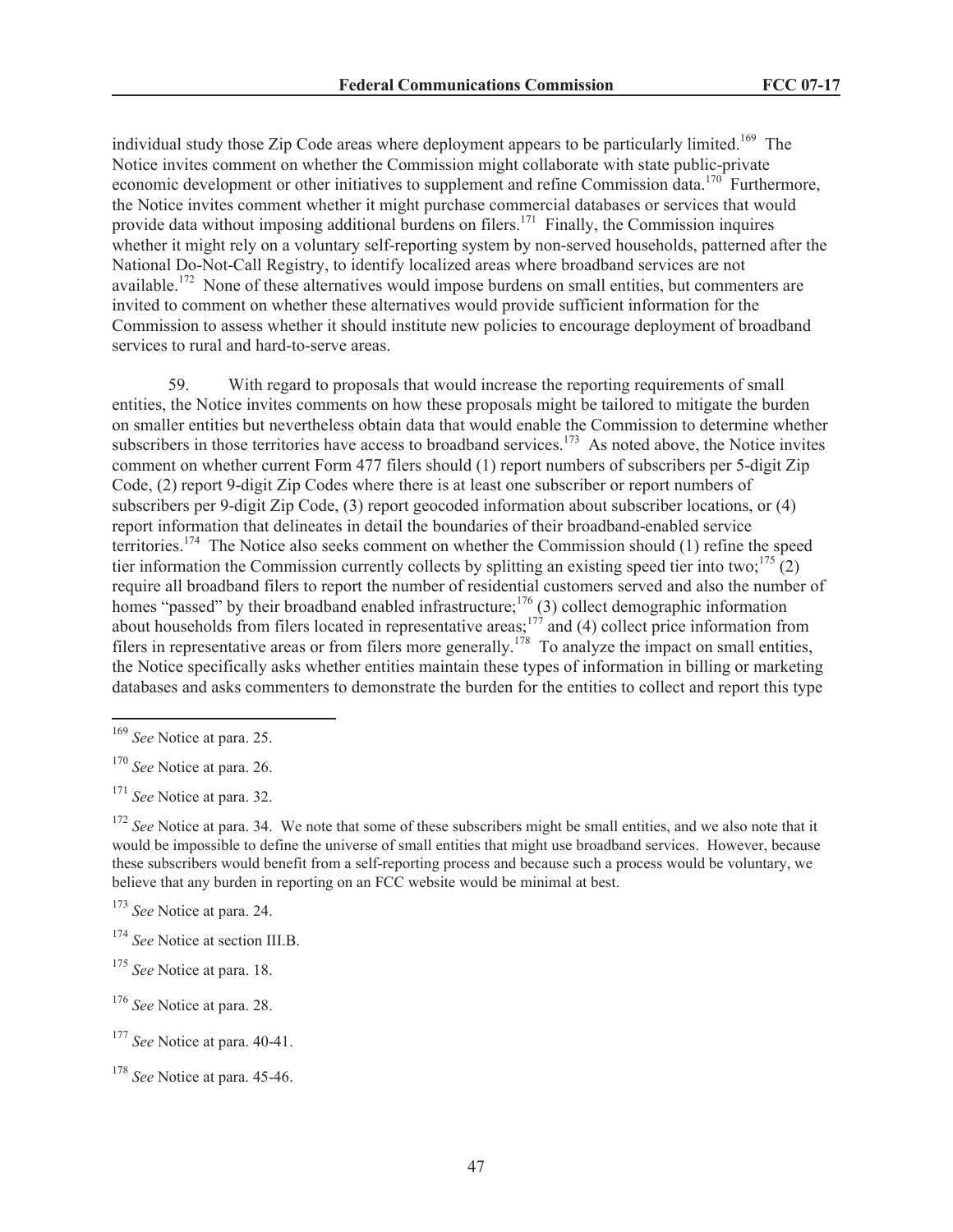of information. This information will assist the Commission in determining whether these various proposals would impose a significant economic impact on small entities. Commenters are invited to comment on whether there are alternative methods that would obtain the same information while lessening the economic impact on small entities.

60. The Notice also invites comment on how we should modify the reporting requirements for wireless broadband providers and interconnected VoIP providers. Specifically, the Notice invites comment on whether mobile wireless providers should (1) report the number of month-to-month (or longer term) subscriptions to broadband Internet access service designed for full Internet browsing; (2) report the number of month-to-month (or longer term) subscriptions for broadband-speed browsing of customized-for-mobile web sites; and (3) report the number of unique mobile voice service subscribers who are not month-to-month subscribers to an Internet access service, but who nevertheless made any news, video, or other entertainment downloads to the subscriber's handset at broadband speed during the month preceding the Form 477 reporting date.<sup>179</sup> The Notice also seeks comment on how to improve the reporting estimate of the percentage of mobile wireless broadband subscribers who are residential end users.<sup>180</sup> In doing so, the Notice specifically suggests and seeks comment on alternative methods for arriving at the best estimates of residential end users. Finally, the Notice specifically invites comment on how to collect useful information about the number of interconnected VoIP subscribers in the least burdensome manner.<sup>181</sup> This information will assist the Commission in determining whether these various proposals would impose a significant economic impact on small entities. Commenters are invited to comment on whether there are alternative methods that would obtain the same information while lessening the economic impact on small entities.

61. Based on these questions, and the alternatives we have discussed, we anticipate that the record will be developed concerning alternative ways in which the Commission could lessen the burden on small entities of obtaining improved data about broadband availability throughout the nation.

# **F. Federal Rules that May Duplicate, Overlap, or Conflict with the Proposed Rules**

62. None.

<sup>179</sup> *See* Notice at para. 22.

<sup>&</sup>lt;sup>180</sup> See Notice at section III.A.2.

<sup>181</sup> *See* Notice at para. 22.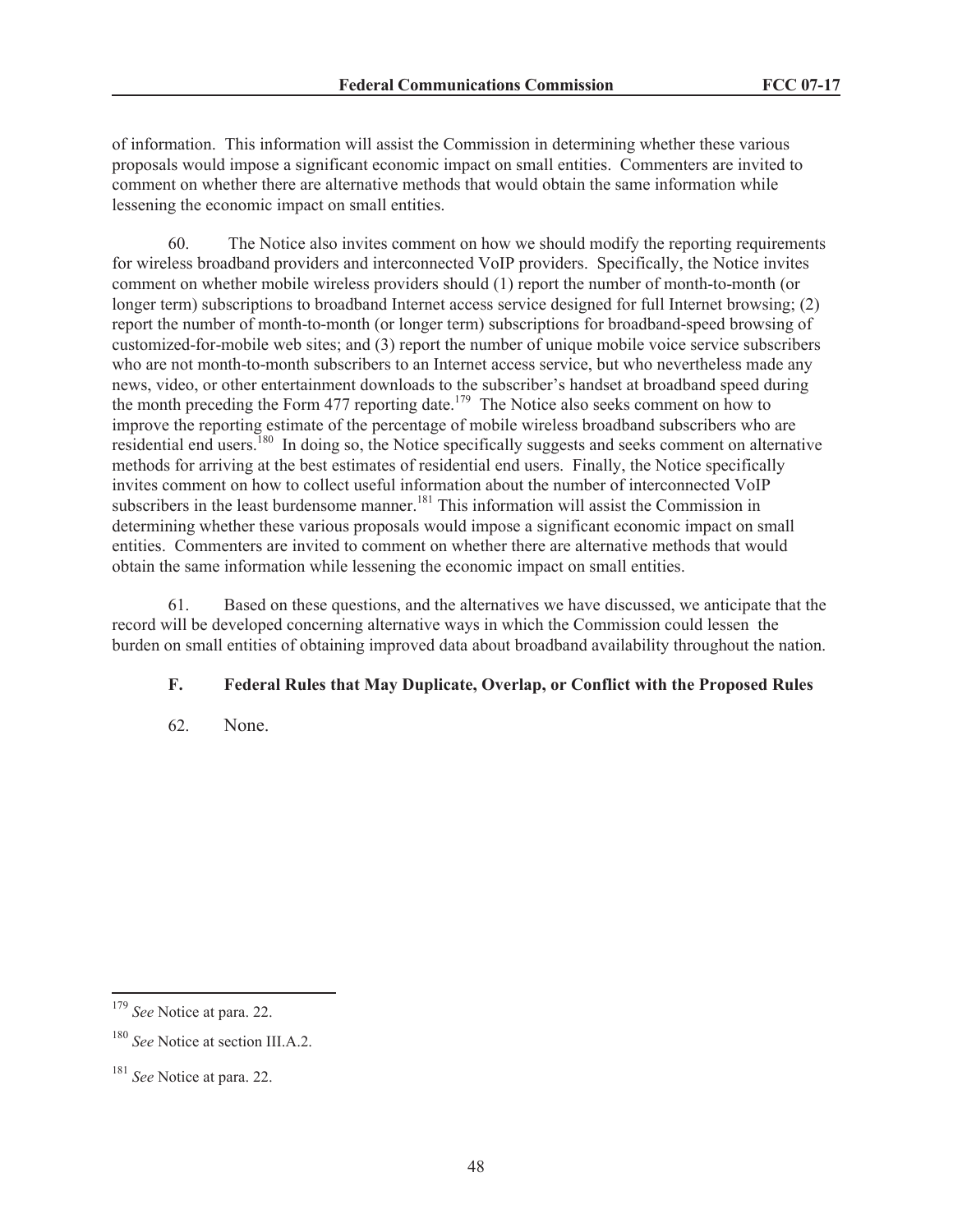#### **STATEMENT OF CHAIRMAN KEVIN J. MARTIN**

- *Re: In the Matter of Development of Nationwide Broadband Data to Evaluate Reasonable and Timely Deployment of Advanced Services to All Americans, Improvement of Wireless Broadband Subscribership Data, and Development of Data on Interconnected Voice over Internet Protocol (VoIP) Subscribership (WC Docket No. 07-38)*
- *Re: Inquiry Concerning the Deployment of Advanced Telecommunications Capability to All Americans in a Reasonable And Timely Fashion, and Possible Steps To Accelerate Such Deployment Pursuant to Section 706 of the Telecommunications Act of 1996 (GN Docket No. 07- 45)*

The United States is the largest broadband market in the world with over 56 million broadband subscribers according to the Organization for Economic Cooperation and Development (OECD). Encouraging the deployment of affordable broadband services to all Americans is a top priority of mine and of the Commission. I am proud of the progress we have made in broadband deployment by creating an environment that better facilitates infrastructure investment.

Since I arrived at the Commission in July 2001, high speed lines in the U.S. have gone from 9 million to nearly 65 million. According to the Commission's most recent data, high-speed connections increased by 26% in the first half of 2006 and by 52% from June 2005 to June 2006.

A recent independent study by Pew confirmed this trend, finding that from March 2005 to March 2006, overall broadband adoption increased by 40% – from 60 to 84 million – twice the growth rate of the year before. The study found that, although overall penetration rates in rural areas still lags behind urban areas, broadband adoption in rural America also grew at approximately the same rate (39%). Perhaps most importantly, the Pew study found that the significant increase in broadband adoption was widespread and cut across all demographics. For example, broadband adoption grew by more than 120% among African Americans and grew by almost 70% among middle-income households (those with incomes between \$40,000 and \$50,000 per year).

The Pew data also confirms that the price of broadband service has dropped in the past two years. Specifically, the Pew Report found that between February 2004 and December 2005, the average price for high-speed service declined from \$39 per month to \$36 per month. Currently, Verizon and Comcast each offer promotional broadband packages for \$19.99 per month, for example, and AT&T has committed to providing new retail broadband customers a \$10 a month broadband Internet access service throughout the combined region.

While we have made progress recently, as I have said before, there is more we can do. For example, the Commission is committed to obtaining the best information possible about the deployment, access, and affordability of broadband services nationwide. Last year for instance, for the first time we began reporting information regarding different speeds of broadband connections (e.g., about services offered at speeds in excess of 200 kbps).

The Broadband Data NPRM we adopt today will allow the Commission to gain an even better picture of broadband deployment in this country. The Notice asks questions about how we can obtain more specific information about broadband deployment and consumer acceptance in specific geographic areas and how we can combine our data with those collected at the state level or by other public sources.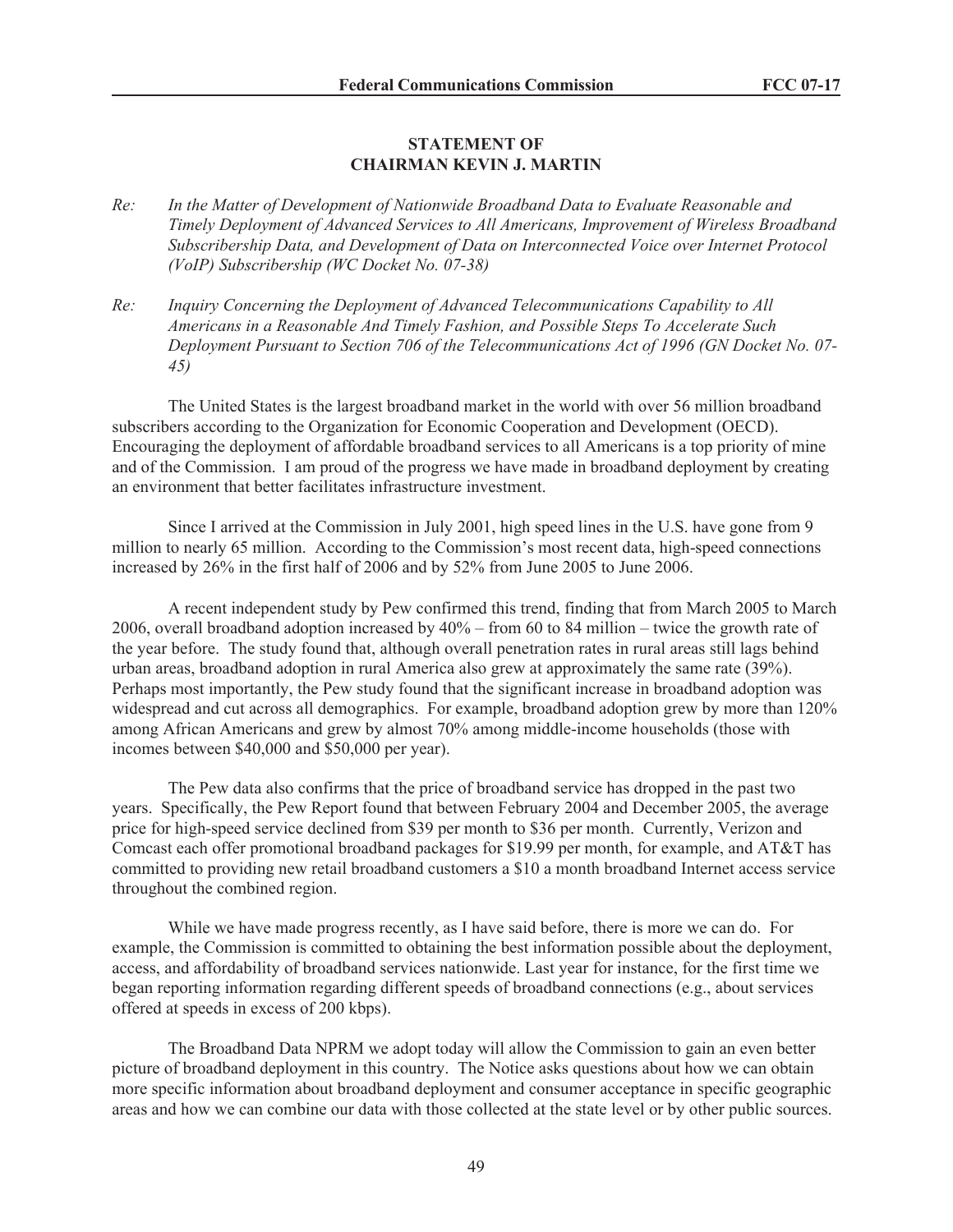By improving our data collection, we will be able to identify more precisely those areas of the country where additional broadband deployment is needed.

We also launch today our fifth inquiry into "whether advanced telecommunications capability is being deployed to all Americans in a reasonable and timely fashion." 47 U.S.C. §157 nt. In this Notice, we seek comment on all aspects of broadband availability, including price and bandwidth speeds. In particular, we seek comment on whether, given the evolution of technology and the marketplace, we should redefine the term "advanced services" to require higher minimum speeds.

Between these two proceedings, it is my hope that the Commission will solicit the information necessary to better assess the competitive progress in the broadband market. We have already taken some steps to improve the information we collect and report, but the items we adopt today will provide additional important progress towards our goal of universal affordable broadband access for Americans.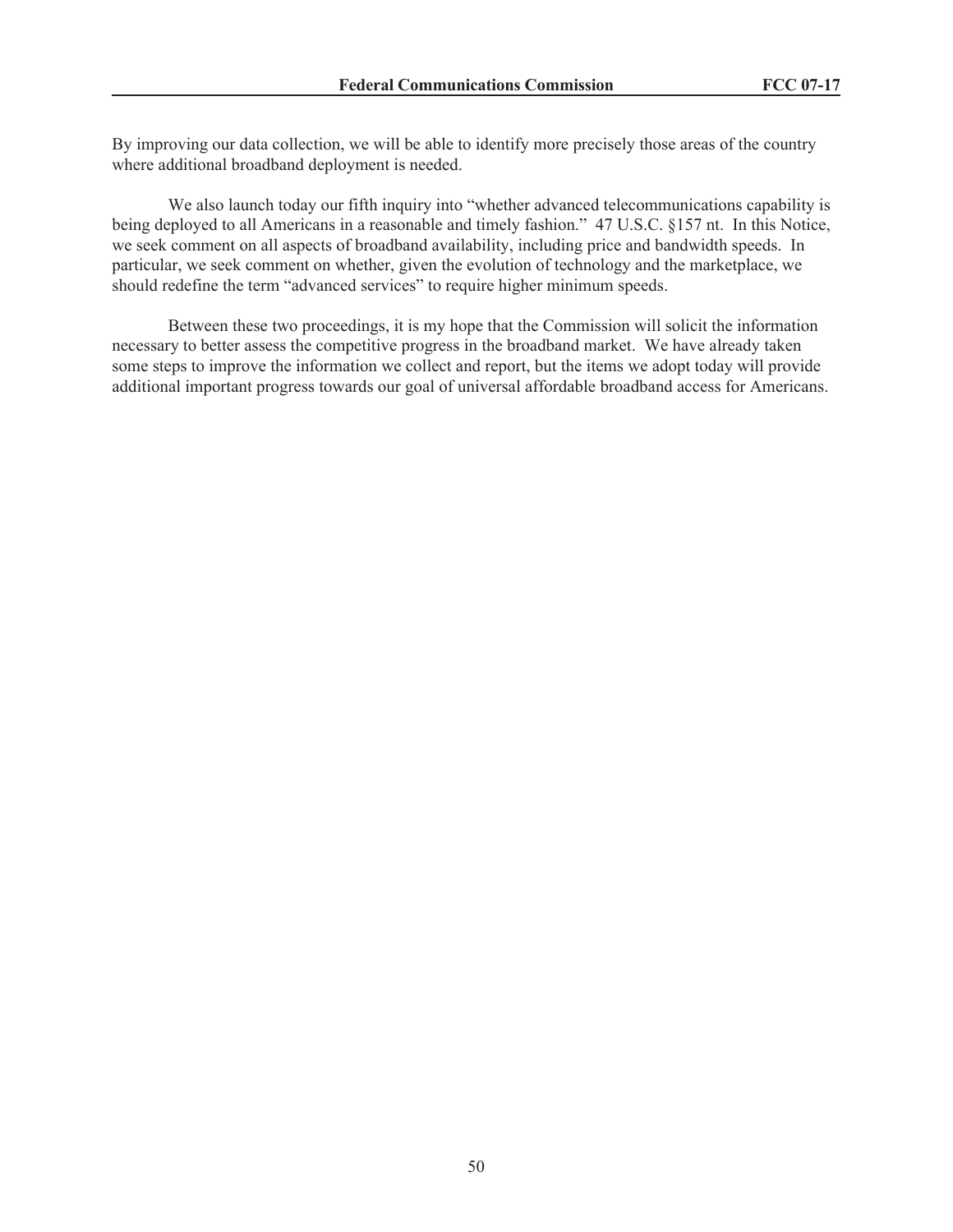#### **STATEMENT OF COMMISSIONER MICHAEL J. COPPS**

*Re: Development of Nationwide Broadband Data to Evaluate Reasonable and Timely Deployment of Advanced Services to All Americans, Improvement of Wireless Broadband Subscribership Data, and Development of Data on Interconnected Voice over Internet Protocol (VoIP) Subscribership*

For several years now, I have been greatly disappointed by the Commission's broadband datagathering and presentation. As scholars, industry and the Government Accountability Office (GAO) have documented, our semi-annual statistical reports currently fail to measure even basic concepts such as the extent of broadband deployment across the country (including in rural and tribal areas) and the degree of competition among broadband providers and modalities. Our statistical methodology seems almost calculated to obscure just how far our country is falling behind many other industrialized nations in broadband availability, adoption, speed and price. Indeed, the lack of reliable government data on the present state of our broadband market is a fundamental obstacle to developing a national strategy to reverse our inexcusable broadband performance. Until we know where we stand today, how can we possibly build the broadband future that our nation deserves? And if the FCC doesn't gather this data, who will?

Today's NPRM asks a number of important questions that will allow the FCC to begin reforming its broadband data-gathering. An item like this should have been voted ten years ago. But we take what we can get, and I appreciate Chairman Martin's willingness to work with us to develop a series of questions that will allow the Commission to develop a far more nuanced and reliable picture of our nation's broadband market. I look forward to working with him and my fellow Commissioners to synthesize the comments we receive over the coming months so we can develop rules that will improve our semi-annual broadband statistical reports as well as our section 706 broadband analysis.

Though today's item asks a multitude of important questions—too many to mention here—I would like to focus on certain issues that I believe are of particular importance. First, today's item seeks comment on how the agency should measure broadband speed. For too long, we have defined broadband as 200 kbps in one direction—a measure that was outdated even when it was introduced years ago and that has become increasingly untenable today, especially when one considers what consumers in other countries routinely expect and receive. I look forward to receiving comments on how we can develop more useful measures of speed and also how we can ensure that broadband providers are using comparable methodologies for calculating speed.

Second, today's item states that competitive choice should, ideally, be calculated on a house-byhouse and business-by-business basis. It also forthrightly acknowledges the limitations of the Commission's existing methodology, which assumes if one home or business in a ZIP code has broadband, then every home or business in that ZIP code has broadband. No business in its right mind would base decisions on such misleading data—surely the American government should not do so either. I am especially pleased that we seek comment on the feasibility of developing a sampling methodology to develop estimates of competition and broadband deployment in representative urban, suburban, rural, and tribal areas and on using statistical extrapolation to develop a national picture. The groundbreaking mapping and analysis conducted by private-public partnerships like ConnectKentucky—not to mention the example of countries like Japan, which gathers detailed data at the prefecture level—certainly demonstrate that it is possible, with a little elbow grease, to gather far more granular broadband data than we presently do at the FCC. A pretty good idea of what's going on in representative parts of the country strikes me as a far better basis for policy than a largely misleading idea of what's happening everywhere.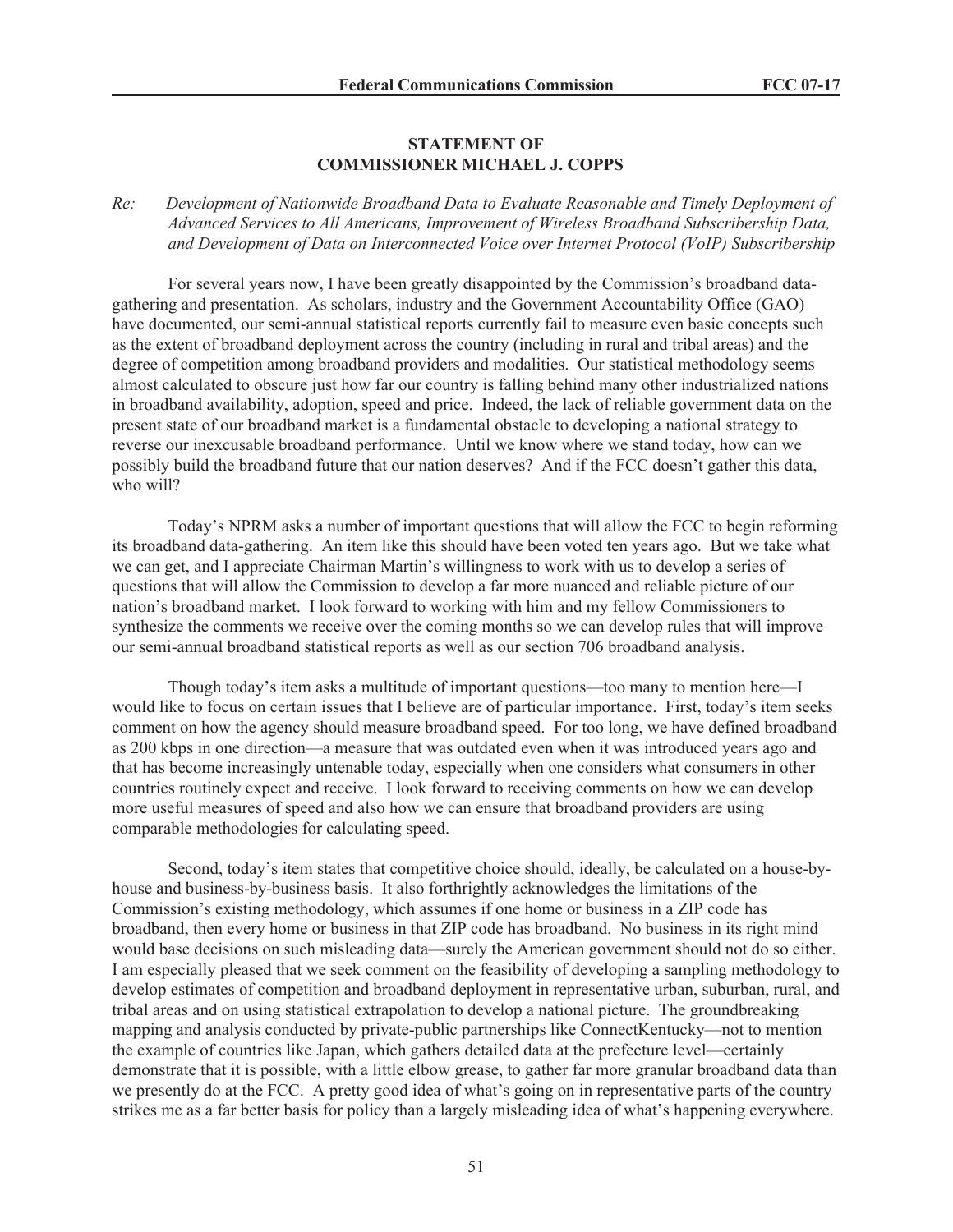Third, today's item seeks information on broadband price—a crucially important piece of information in understanding broadband deployment and in assessing whether consumers are being well served by our current broadband market. After all, it is surely *value*—meaning the relationship between price and measures of quality such as speed and ease of use—that matters most to consumers and ought to matter most to the Commission. I am especially interested in learning how price and value are affected by the degree of competition in an area. We should be able to report the price per bit in representative parts of the country, and to compare these statistics to what consumers receive in other nations. The Commission has for many years considered such factors in its annual analyses of, for instance, video and wireless services—it is well past time that we do so for broadband as well.

Fourth, building upon the point just made, today's item distinguishes between two distinct concepts—whether broadband is *available* and whether consumers have chosen to *adopt* broadband that the Commission has conflated for far too long.<sup>1</sup> Gathering statistics on both concepts—as well as how the two are correlated with price, speed, value and demographic factors such as age, gender, education, race, income, rural and tribal residence, disability status, and so forth—will allow the Commission, other policymakers, academics, and industry to understand why certain populations have benefited far less than others from the digital revolution. Only when we understand the many factors driving broadband adoption can we ensure that the benefits of this exciting technology become a part of *every* American's life—as they surely should be.

Finally, today's item seeks comment on how we can use international statistics on broadband deployment to better understand and assess our own country's broadband marketplace. Even though our country is undeniably unique in many ways, lessons from abroad may well be relevant to our own situation and we should always have the humility to learn from others.

Despite our late start, today's item nevertheless represents an important step in the right direction. I hope that it represents an ongoing commitment on the part of this agency to improve our data-gathering and presentation. I also hope it isn't too late.

<sup>&</sup>lt;sup>1</sup> See, e.g., United States GAO, *Broadband Deployment Is Extensive Thoughout the United States, but it Is Difficult to Assess the Extent of Deployment Gaps in Rural Areas*, GAO-06-426 (May 2006).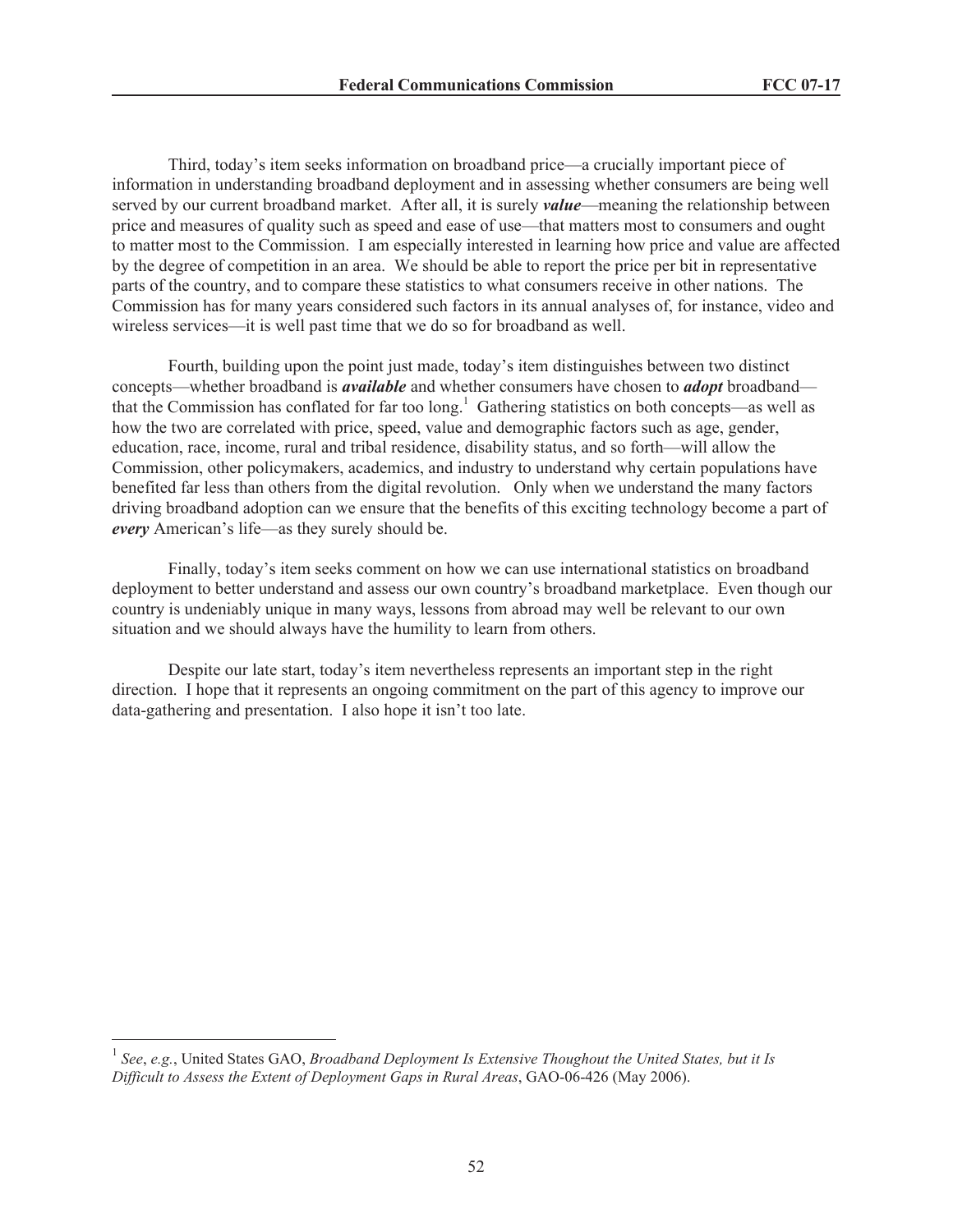#### **STATEMENT OF COMMISSIONER JONATHAN S. ADELSTEIN**

*Re: Development of Nationwide Broadband Data to Evaluate Reasonable and Timely Deployment of Advanced Services to All Americans, Improvement of Wireless Broadband Subscribership Data, and Development of Data on Interconnected Voice over Internet Protocol (VoIP) Subscribership, Notice of Proposed Rulemaking (2007)*

The Commission must collect accurate and reliable data concerning the status of broadband deployment, availability, affordability, and competition, if we are to adopt effective policies that promote access to broadband services, our charge under the Telecommunications Act of 1996. Too often, I hear complaints about the lack of accurate, comprehensive, and granular broadband data and the quality of the FCC's data gathering efforts. It is the FCC's job to fill in the many blanks. With this *Notice*, the Commission has the opportunity to correct well documented short-comings in our data gathering program that have hamstrung our ability to collect the data necessary for sound policymaking. While it has been a long time coming, we will now have the opportunity to make some welcome improvements after years of foot-dragging.

Given the increasing importance of broadband to our economy and quality of life, we must engage in a concerted and coordinated effort to restore our place as the world leader in telecommunications by making affordable broadband available to all our citizens. To accomplish this task, we must be willing to take a hard look at our successes and failures, and improve our data collection. Having a comprehensive, reliable, and accurate understanding about the state of broadband deployment is the critical first step in a comprehensive effort to promote the availability of broadband services to all Americans.

Yet, the Commission's current efforts to gauge broadband deployment, access, and affordability fall far short. In its May 2006 report, the Government Accountability Office (GAO) took the FCC to task for the quality of its broadband data. GAO criticized the Commission's ability to analyze who is getting broadband and where it is deployed, observing that the FCC's data "may not provide a highly accurate depiction of deployment of broadband infrastructures for residential service, especially in rural areas." GAO's report makes clear that the FCC has much work to do to improve the quality and scope of its broadband data, as well as its analysis of the availability of affordable broadband services, if it is to satisfy the Congressional mandate in Section 706.

Through this *Notice*, the Commission takes a first step toward a better data gathering and analytical process. The *Notice* seeks comment on whether to alter the Commission's existing definition of broadband, how to collect additional demographic information about broadband subscribers, and how to collect and analyze data on the cost of residential broadband services. To maintain our productivity edge, we must give our citizens communications tools that are equal or greater than those available to our global competitors. We should start by updating our current definition of high-speed of just 200 kbps in one direction to something more akin to what consumers receive in countries with which we compete, speeds that are magnitudes higher than our current definitions. We need to set ambitious goals, shooting for real high-bandwidth broadband deployment, rather than being content to hit targets set almost eight years ago. Particularly given the growing evidence that citizens of other countries are getting a much greater broadband value, in terms of cost per megabit, the Commission must also explore ways to monitor the actual speeds and prices available to American consumers who are capable of obtaining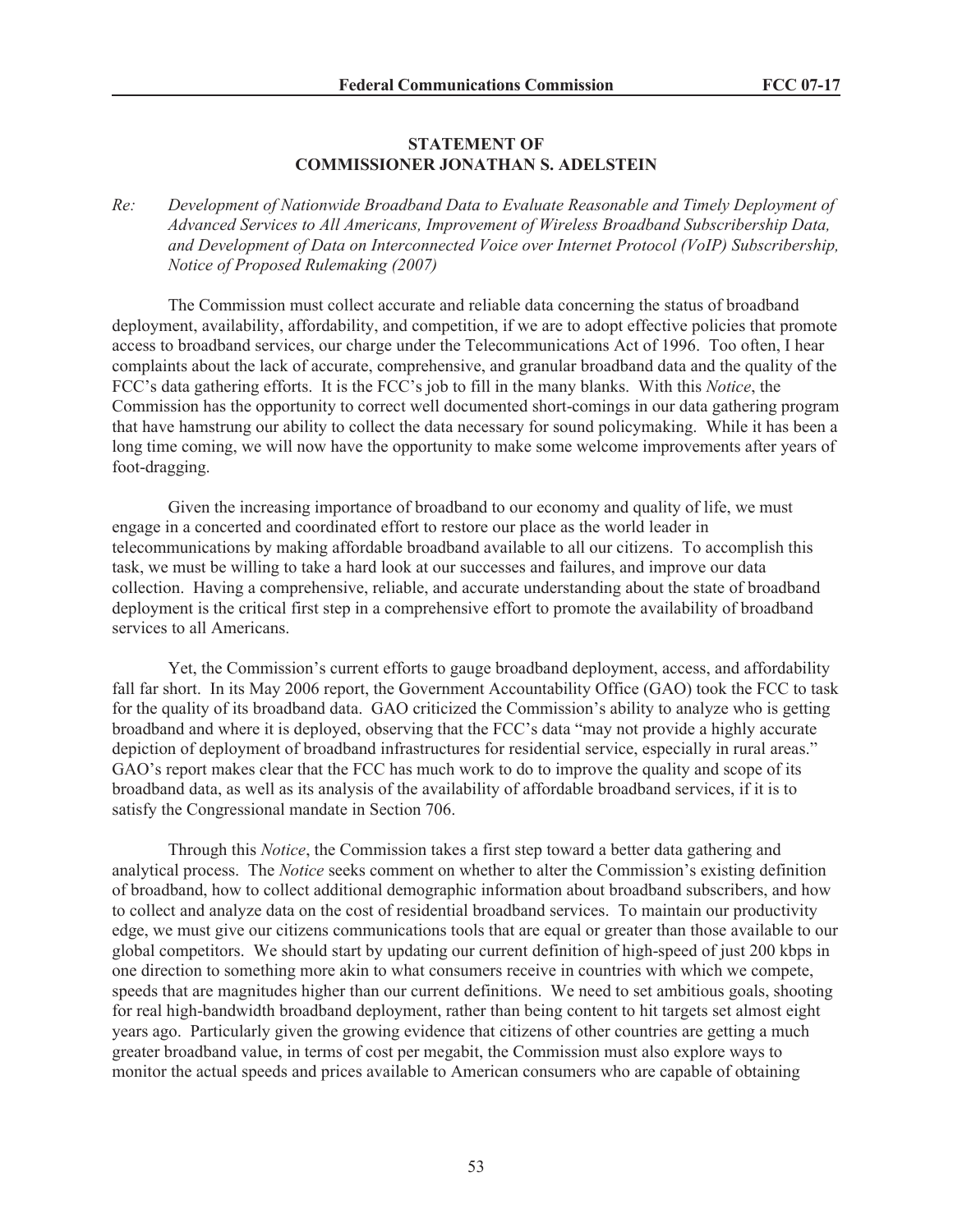broadband services. Similarly, the *Notice* seeks comment on how to collect data on broadband availability and affordability in other nations.

Particularly important, the *Notice* also seeks comment on how to better assess broadband availability. As GAO has made clear, the Commission's current practice of basing conclusions about availability on providers' lists of Zip Codes in which they serve at least one customer does not provide sufficient information about the actual deployment of broadband networks, its practical availability for consumers, or the state of competition in given areas. In this regard, I am pleased that the *Notice* seeks comment on how to gather data about broadband deployment, availability, and adoption among Native Americans living on tribal lands. The Commission must explore ways to develop greater granularity in its assessment and analysis of broadband availability, whether through statistical sampling, Census Bureau surveys, or other means. If we are to make sure that all Americans benefit from broadband services, the Commission must do more to assess broadband availability and affordability across our many diverse populations. So, I appreciate my colleagues' willingness to expand the scope of questions raised in this *Notice* and am hopeful that it will provide a record that will allow us to significantly enhance the Commission's data gathering efforts into the status of broadband deployment, availability, and affordability.

Given that the most glaring weaknesses in our data gathering efforts have been well-known for some time, it is disappointing that the Commission only seeks comment on these changes, even as we simultaneously launch an inquiry which will form the basis of our next Section 706 Report to Congress. Our timing suggests that the Commission may not have a revised data gathering program in place in time to better inform our next report. I hope that prediction is wrong because these efforts would enhance the ability of the Commission and Congress to understand the availability of affordable broadband and to target policy efforts accordingly. We should do whatever we can to make sure that we have all the facts before we are required to make the next round of conclusions.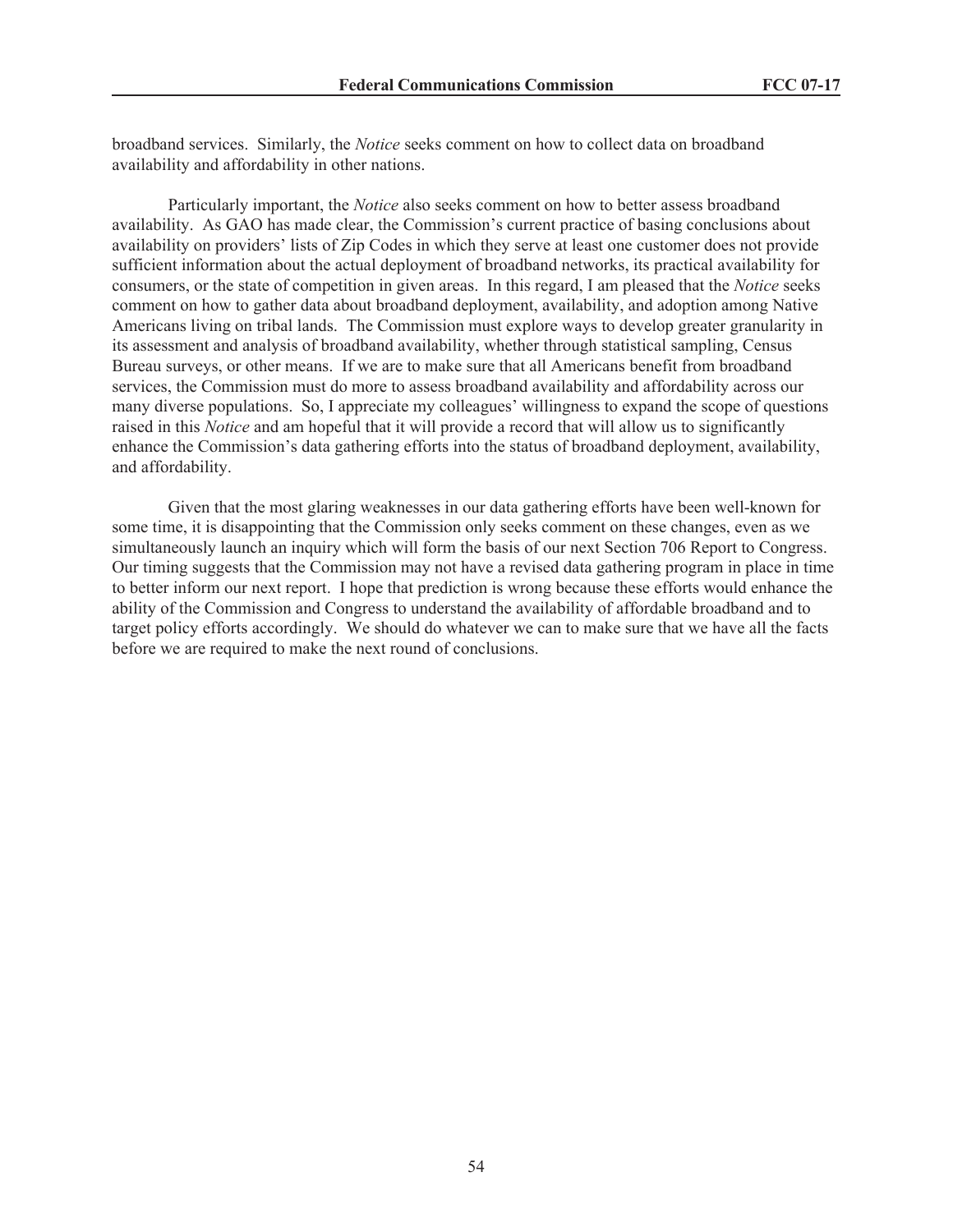#### **STATEMENT OF COMMISSIONER DEBORAH TAYLOR TATE**

- *Re: Inquiry Concerning the Deployment of Advanced Telecommunications Capability to All Americans in a Reasonable and Timely Fashion, and Possible Steps to Accelerate Such Deployment Pursuant to Section 706 of the Telecommunications Act of 1996*
- *Re: Development of Nationwide Broadband Data to Evaluate Reasonable and Timely Deployment of Advanced Services to All Americans, Improvement of Wireless Broadband Subscribership Data, and Development of Data on Interconnected Voice over Internet Protocol (VoIP) Subscribership*

As a state official, I witnessed first-hand the incredible impact broadband networks and services have on real communities and families across Tennessee. From watching our state become the first to connect every school to the Internet, to celebrating the  $10<sup>th</sup>$  anniversary of the E-rate program, I've seen how millions of children all across this country are benefiting in ways we never dreamed possible before. From Appalachia to Alaska, I have also seen the impact of broadband services to improve the quality and availability of health care services to more Americans, particularly those in the most rural and isolated communities. Pockets of incredible stories, uses, and innovative projects abound, but we need to do more in order to ensure that *all* Americans enjoy the benefits that broadband can bring.

While a state member of the Federal-State Joint Conference on Advanced Telecommunications Services, I encouraged the Commission to do more, and am now pleased that we are doing just that. Congress charged us with regularly inquiring into the availability of advanced telecommunications capability to all Americans and, through this proceeding, we are fulfilling our obligation. But, more importantly, we will be providing information to CEOs deciding where to locate a new business, to consumers seeking e-learning, and to healthcare providers sharing medical records to better coordinate patient care. I also hope this will enable us to showcase some of the most innovative and exciting publicprivate initiatives across the country and serve as a clearinghouse for local officials, businesses, providers, and consumers seeking to bring all the opportunities and promise that broadband provides to their communities.

Meeting the goal of providing broadband to this vast and geographically challenging country will not be easy. It cannot and should not be up to government alone. But with American ingenuity, corporate commitment, the promise of new jobs to economically depressed areas, and reduced healthcare costs, we all can be part of the solution. We must be in order to continue our role of global leadership and to ensure that we prepare, educate, and provide the tools necessary for tomorrow's innovators.